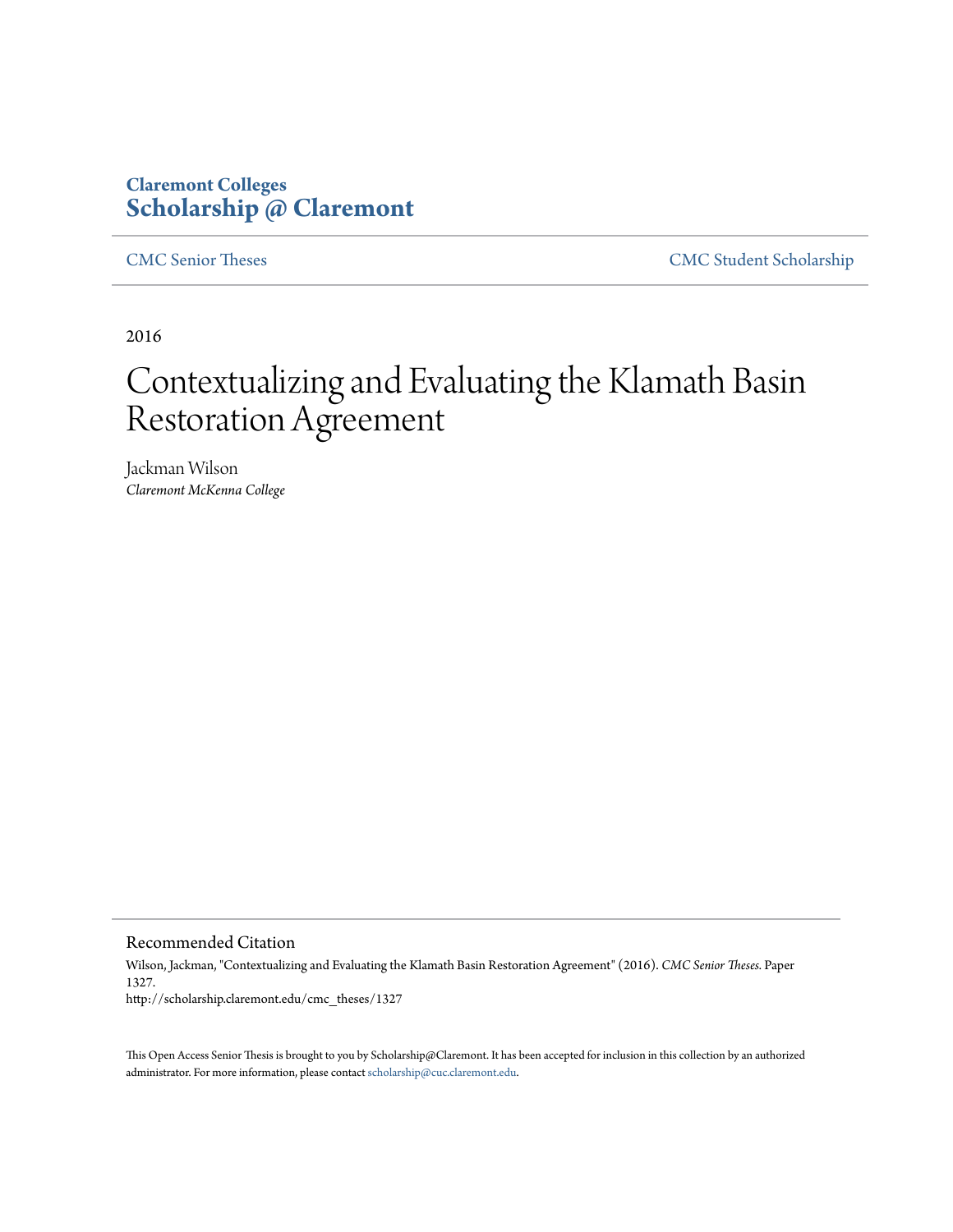Claremont McKenna College

**Contextualizing and Evaluating the Klamath Basin Restoration Agreement**

Submitted to

Professor Ralph Rossum

by

Jackman Wilson

for

Senior Thesis

Fall/Spring 2016

April 25, 2016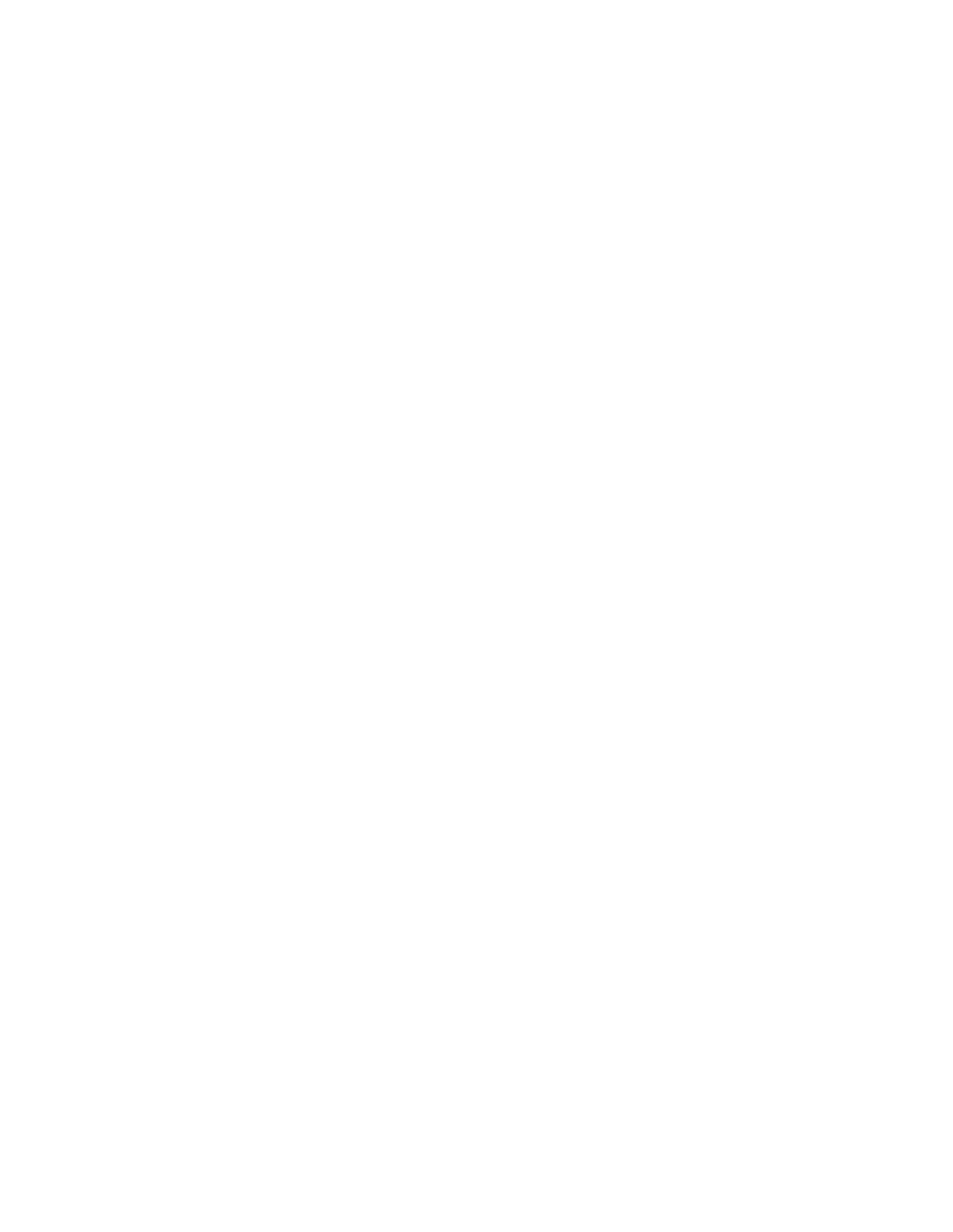# **Table of Contents**

| Chapter II – Water Rights: Riparian Rights vs. Prior Appropriation10        |  |
|-----------------------------------------------------------------------------|--|
|                                                                             |  |
|                                                                             |  |
| Chapter V – The Endangered Species Act and the Eruption of a Water Crisis42 |  |
|                                                                             |  |
|                                                                             |  |
|                                                                             |  |
|                                                                             |  |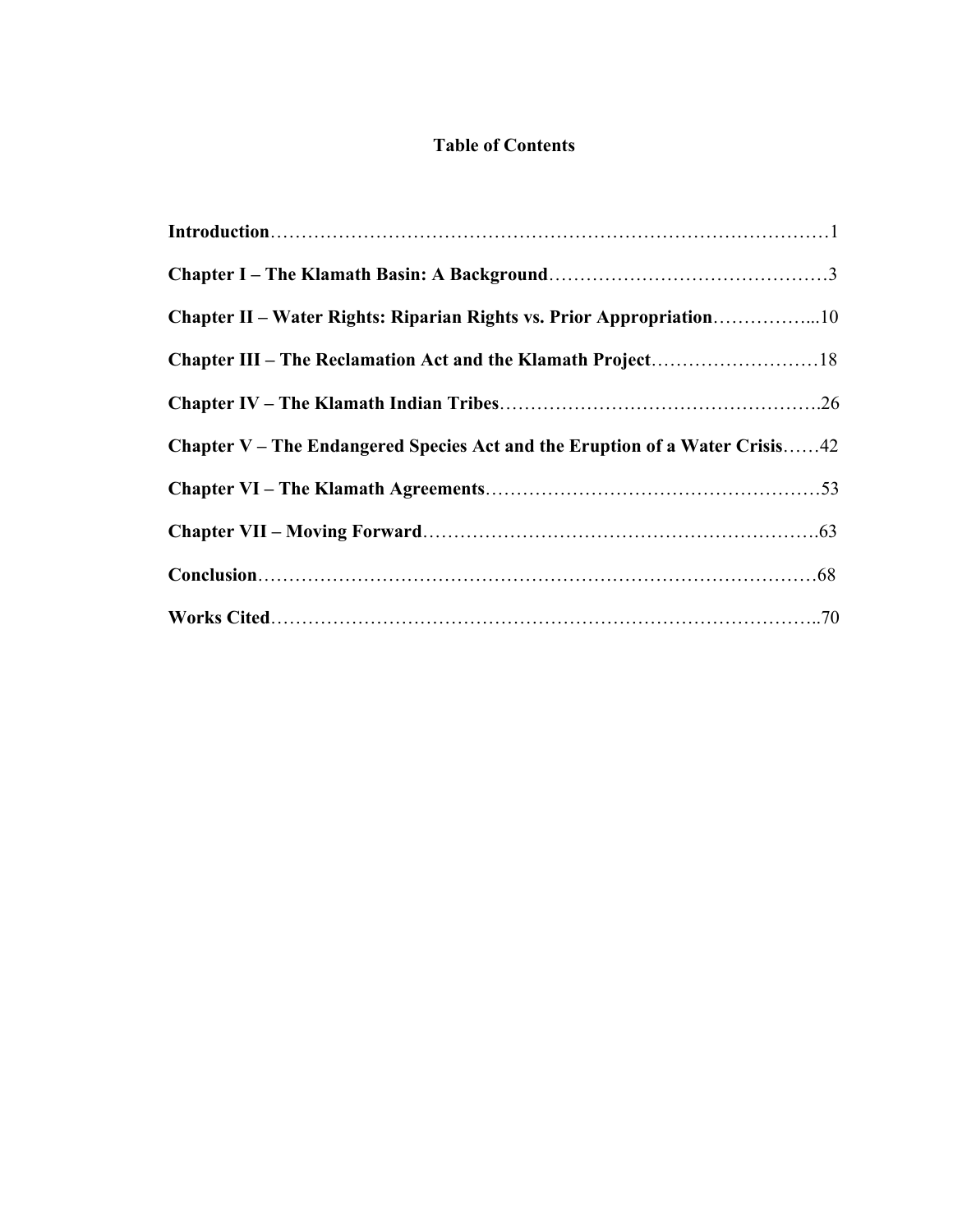# **Introduction**

On April 6, 2016, United States Interior Secretary Sally Jewell, alongside Oregon Governor Kate Brown and California Governor Jerry Brown, signed the Klamath Hydroelectric Settlement Agreement (KHSA). Together, they announced they would be moving forward with a plan to remove four hydroelectric dams from the Klamath River, allowing several species of endangered fish to swim freely to their former spawning habitats. The decision was met with widespread enthusiasm. '"We're starting to get it right after so many years of getting it wrong... What a beautiful day"<sup>1</sup>, remarked Brown. The Interior Department's decision to approve dam removal without approval from Congress was seen as a saving grace for the Klamath Basin Restoration Agreement.

The Klamath Basin Restoration Agreement (KBRA), released in 2010, is a 250 page water use agreement signed by the State of Oregon, the State of California, three Indian tribes, four county governments, seven non-governmental organizations and 26 private individuals, companies and local irrigation districts. The purpose of the agreement was to settle a decade-long conflict between local farmers, irrigators, fishermen, Indian tribes, the United States Bureau of Reclamation, federal wildlife agencies and environmental organizations.

 <sup>1</sup> Lacey Jarrell, "Future of the Klamath," *Herald and News*, April 7, 2016, accessed April 23, 2016,http://www.heraldandnews.com/news/local\_news/future-of-theklamath/article\_ae6c2c5f-4cb4-5686-8cee-af50422a1ccf.html.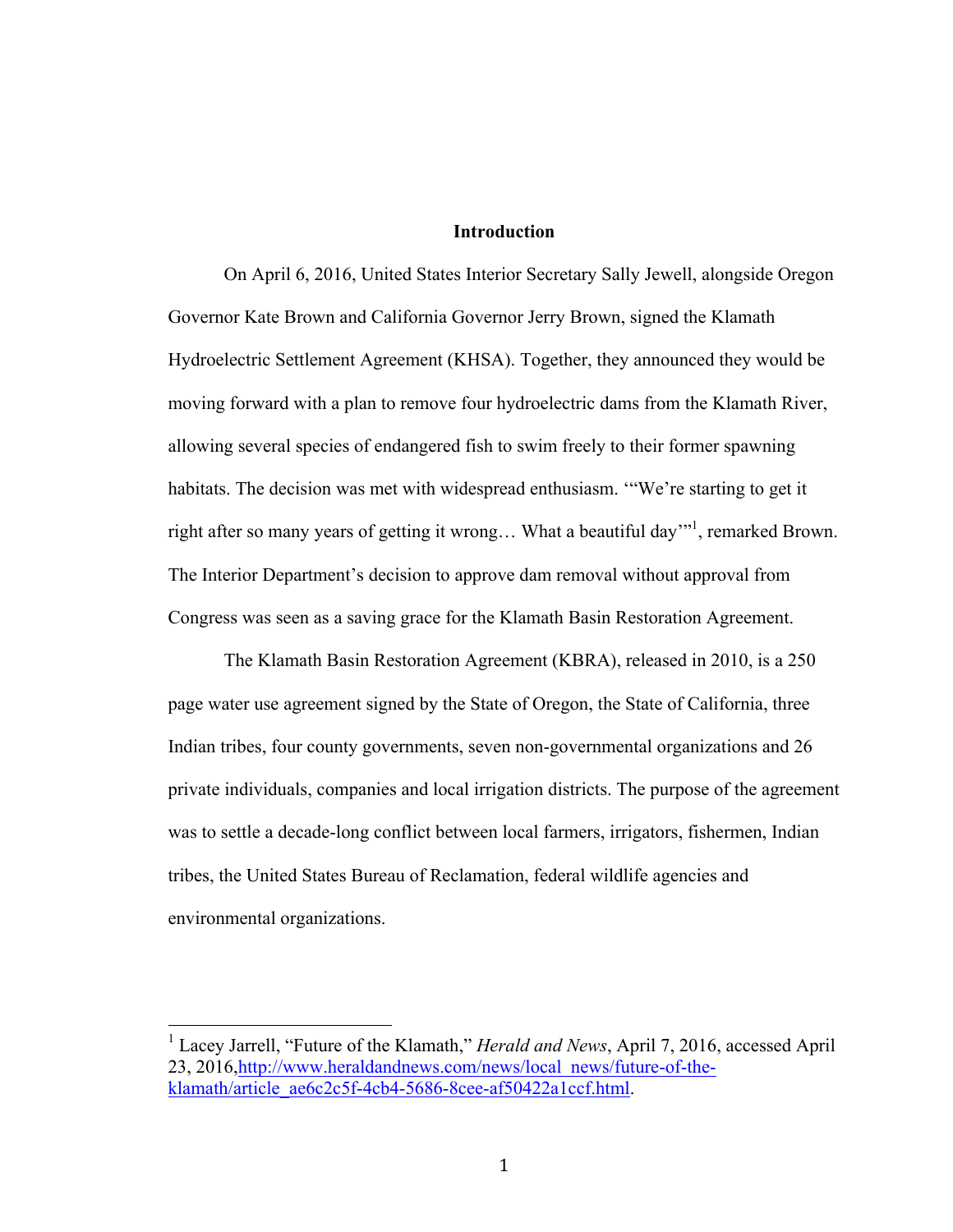Negotiations for the KBRA began following the dramatic summer of 2001, when the Bureau of Reclamation shut off the main water source for the Klamath Project, an irrigation system that provides water to farmers in the Klamath Basin. The Bureau believed it had no choice, because it felt obligated by the Endangered Species Act to maintain a sufficient water level in Upper Klamath Lake to protect the local population of Lost River and shortnose sucker fish.

This thesis seeks to contextualize the Klamath Basin Restoration Agreement, and explore the confluence of Western water rights, Indian law, the Endangered Species Act, and the plight of arid farming. It will evaluate the KBRA's contents and then evaluate the way forward for the agreement to become law. It will also explore whether an agreement like this is the best way of resolving such disputes as opposed to litigation or directly through the legislative process. While the KBRA is not perfect, and its future remains uncertain, it nonetheless provides clarity to a patchwork of conflicting laws, norms and court decisions. Although the KBRA was officially terminated at the beginning of 2016 due to a lack of congressional authorization for the agreement, the Interior Department's recent decision to allow dam removal has revived the KBRA's chances of becoming a law. Although it has yet to be enacted and its effects yet to be known, the KBRA represents the best way to provide clarity and stability to the Klamath Basin.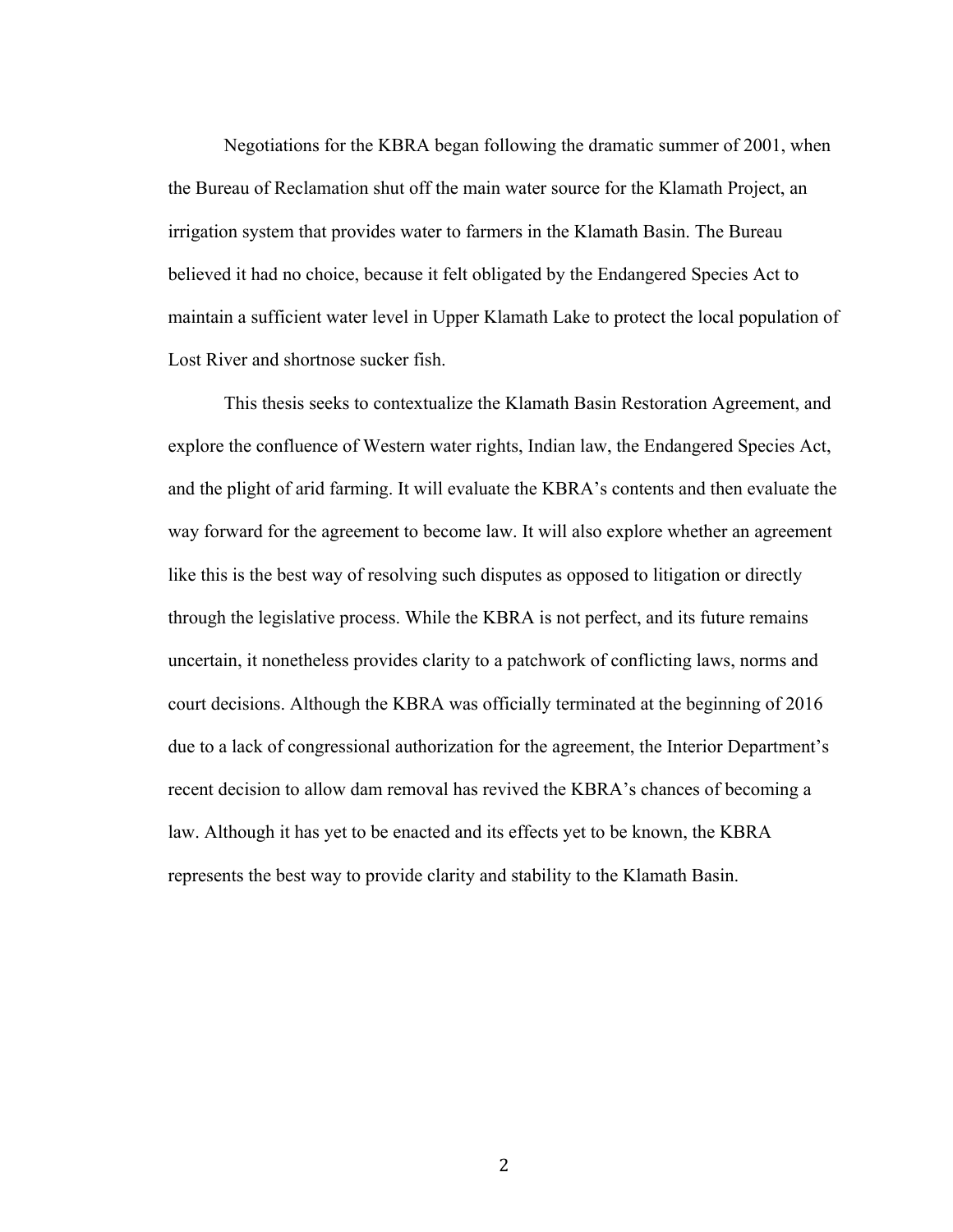#### **Chapter I**

#### **The Klamath Basin: A Background**

The roots of the Klamath Basin Restoration Agreement stretch back to white settlement of the Klamath Basin. Additionally, one could argue that its origins go even further back to the basin's geological formation millions of years ago. Therefore, before exploring the agreement, one must first understand its subject. The Klamath Basin has a long and complex history, with each piece of history manifesting itself in a different way. It also has several unique geographical, geological and topographical features that make the area, and thus the agreement, unlike any other.

The Klamath Basin is centered on the Klamath River in southern Oregon and northern California. The Klamath River is one of only two rivers (the other being the Columbia River) that cross both the Coast Range and the Cascades. The 263-mile river originates in Upper Klamath Lake, near Klamath Falls, Oregon. The river flows south into northern California, where it picks up flows from the Scott, Shasta, Salmon and Trinity Rivers, before emptying into the Pacific Ocean near the aptly named town of Klamath, California.<sup>2</sup> The size of the Klamath Basin adds to its complexity, as well as its difficulty to regulate. Overall, the Klamath River watershed "covers some 12,000 square miles, an area roughly the size of Maryland and bigger than eight other U.S. states".<sup>3</sup> A water crisis in such a large area will prove to be difficult to handle.

 <sup>2</sup> Doremus, Holly, and Dan Tarlock. *Water War in the Klamath Basin Macho Law, Combat Biology, and Dirty Politics*. Washington, DC: Island Press, 2008, 23.  $3$  Doremus, 23.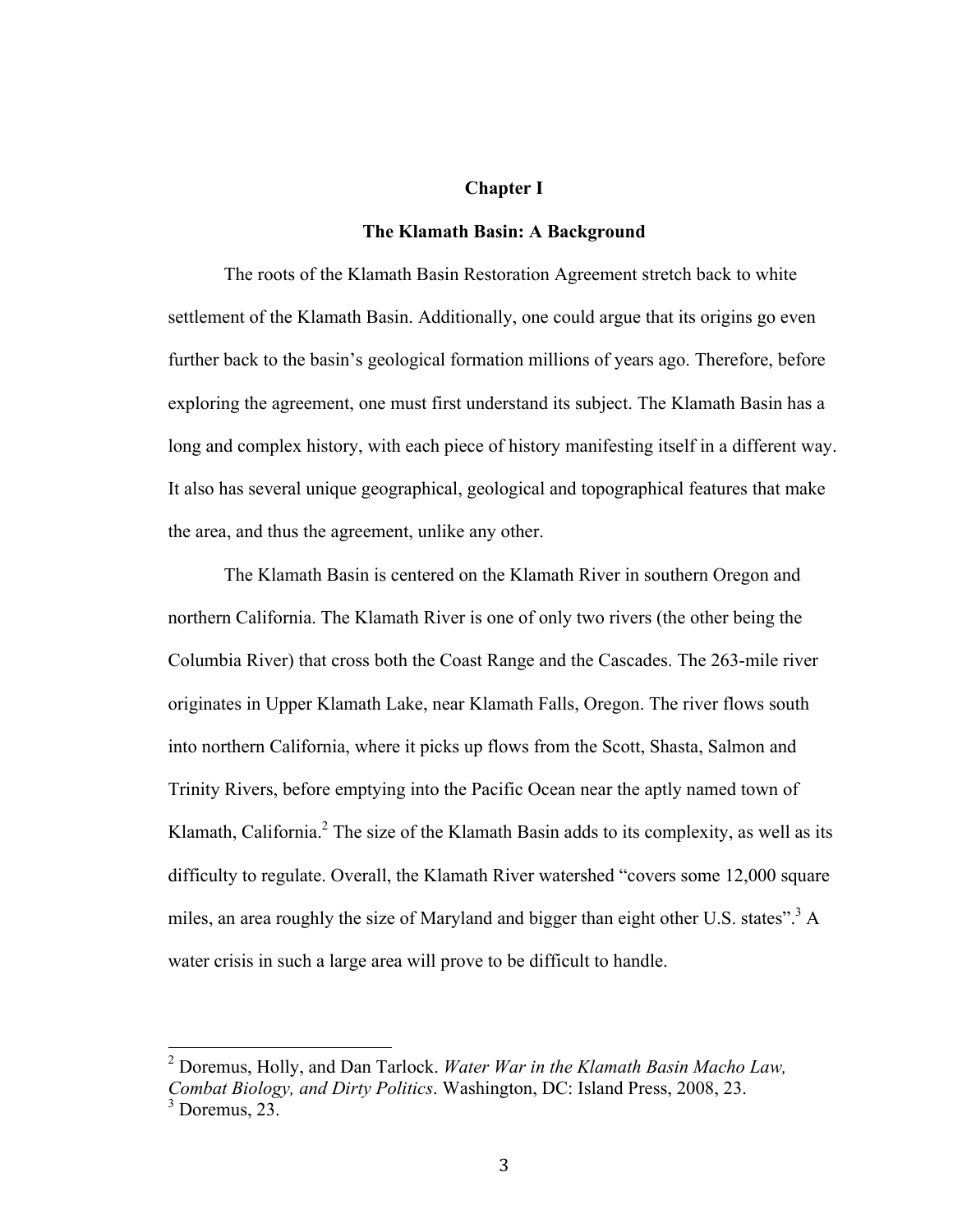

The population of the Klamath Basin is as sparse as the basin is large. Klamath Falls, Oregon, the largest town in the basin, has a population of only 20,000. The Lower Klamath Basin has a population of only 15 people per square mile.<sup>5</sup> The region's remoteness and low population often make it an afterthought for its state governments. The legislatures of California and Oregon focus predominantly on the more populated metropolitan areas of Los Angeles, San Francisco, San Diego, Portland and Eugene. For

 <sup>4</sup> Image source: http://or.water.usgs.gov/klamath/

<sup>5</sup> *Ibid*, 30.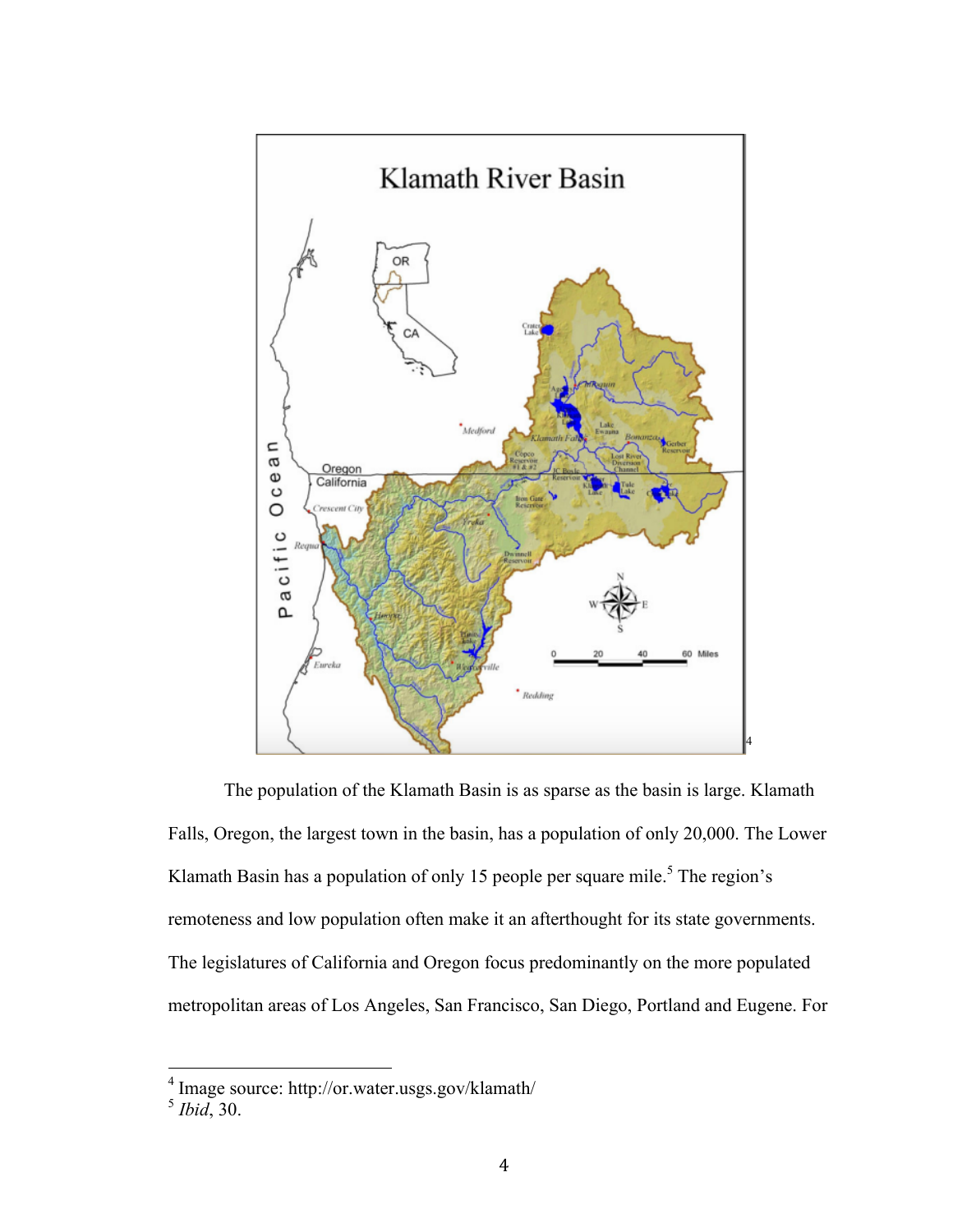this reason, in the 1940s several residents of the area proposed that counties in southern Oregon and northern California secede from their respective states and form the State of Jefferson, with its capital located in Medford. Just as the movement was gaining momentum in late 1941, the Japanese bombed Pearl Harbor, focusing national attention on the ensuing war.<sup>6</sup> Although the State of Jefferson proposal never gained serious consideration, the sentiment of abandonment by state officials persists throughout the Klamath Basin.

The Klamath Basin is an atypical watershed: "The typical watershed is steepest and wettest in its upper reaches, near the source of the river, and flattest and driest near its mouth. The Klamath reverses that pattern."<sup>7</sup> The Klamath River originates in the high desert, and the landscape becomes more lush as it approaches the ocean. The Klamath "flows through high sagebrush plateaus, then cuts through mountains into the sea. The Lower Basin is a rugged, inaccessible jumble of steep peaks and small valleys."<sup>8</sup> This has proven to be difficult for farmers, because most agricultural lands are on the northern end of the basin. "Most of the runoff in the Klamath watershed occurs in this lower region, far downstream from the primary agricultural lands." <sup>9</sup> Herein lies a fundamental flaw in the Klamath Basin: instead of farming in the downstream areas with plenty of water, the farmers are instead farming where water is scarce. This requires a substantial amount of irrigation. "An irrigation economy developed in the driest, least watered portion of the

 <sup>6</sup> Christopher Hall, "Jefferson County: The State That Almost Seceded," *Via*, September/October 2003, 1, accessed April 20,

<sup>2016,</sup> http://www.viamagazine.com/destinations/jefferson-county-state-almost-seceded.<sup>7</sup> Doremus, 25.

<sup>8</sup> *Ibid.*

<sup>9</sup> *Ibid*.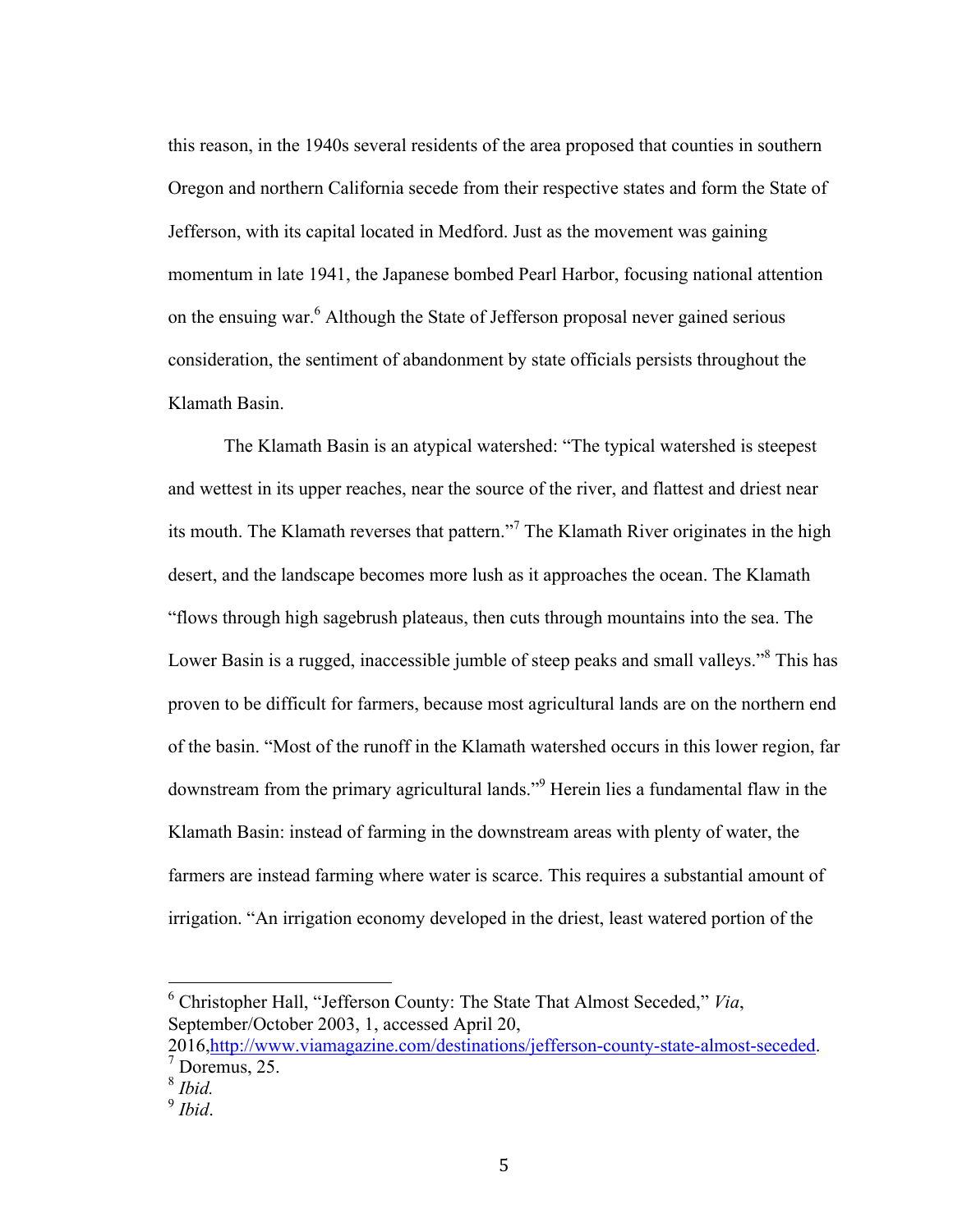basin and a commercial and recreational fishing economy in the wettest. That unusual combination has proven difficult to sustain."<sup>10</sup>

Another irregular feature of the Klamath Basin is the lakes that feed the Klamath River. Upper Klamath, Lower Klamath and Tule Lakes used to be conjoined in one large lake measuring 1,000 square miles, covering much of the modern day Klamath Basin. Climate and geological changes caused the waters to recede and the three lakes to separate. Now, the Klamath River drains mostly from Upper Klamath Lake. Upper Klamath Lake is the largest lake in Oregon, when measured by surface area. However, its water supply is very limited due to its shallowness. The lake is, on average, only eight feet deep. During dry years, the depth of Upper Klamath Lake can sink as low as three feet. In some senses, Upper Klamath Lake more closely resembles a marsh or wetlands than a lake. This can be problematic for farmers, because the water source for irrigation is often dry and can be unreliable. Due to its shallowness, Upper Klamath Lake "is not capable of storing surplus water during wet years to buffer the system in critically dry years."<sup>11</sup> During dry years, there is no existing water supply from previous wet years to fall back on. During these dry years, the water supply can be cut significantly short: "Unlike many reclamation projects, the Klamath Project is at the mercy of the weather every year; a single dry year can put water supplies at risk."<sup>12</sup>

The Klamath Basin can be divided into two distinct regions: The Upper Klamath Basin, located primarily in Oregon, and the Lower Klamath Basin in California. As mentioned previously, the Upper Klamath Basin is a dry area, and a difficult place to

 <sup>10</sup> *Ibid*, 23.

 $^{11}$  *Ibid*, 54.

<sup>12</sup> *Ibid*.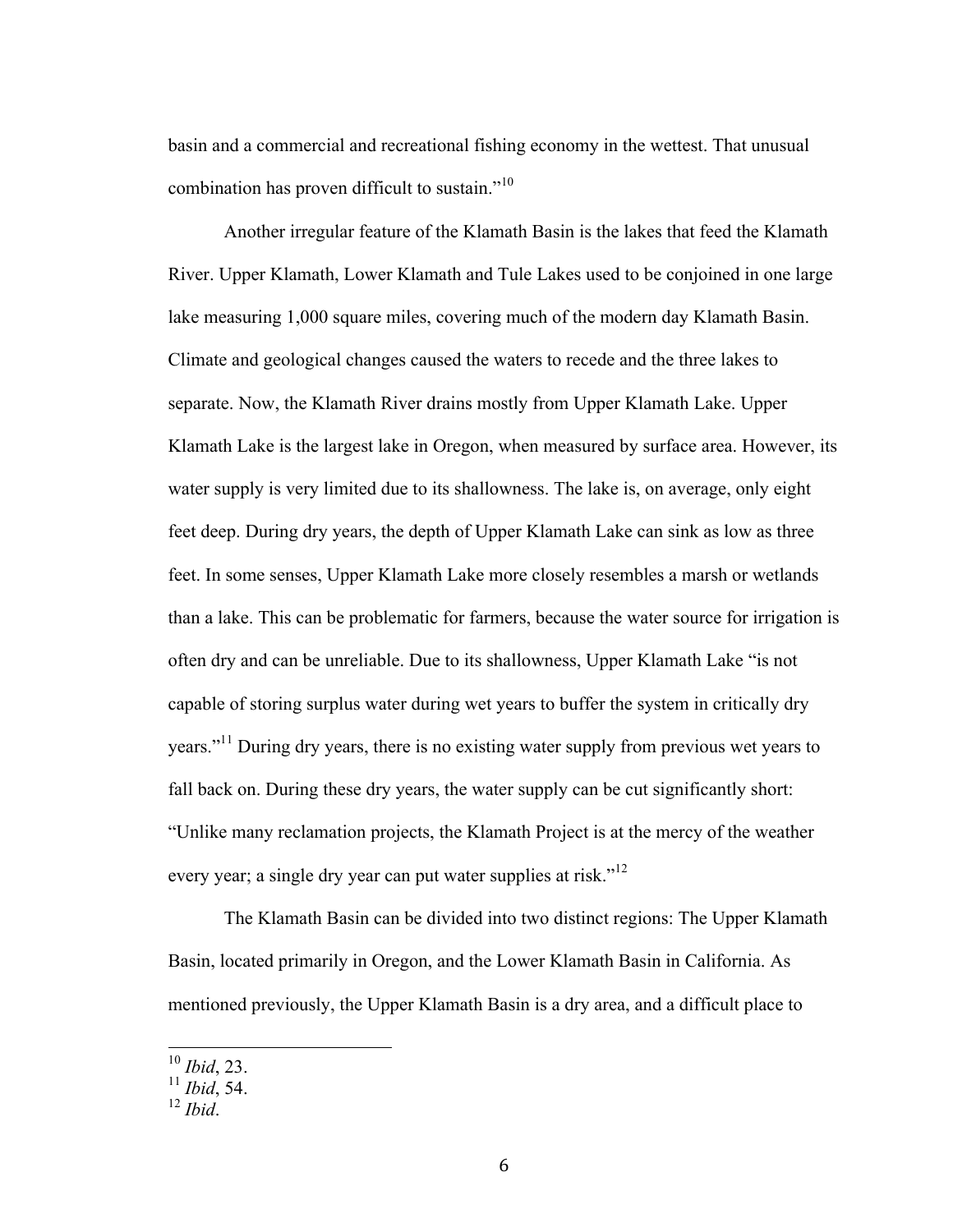farm. Despite its aridity, the Upper Basin contains a large amount of fertile volcanic soil. However, "because of severe climatic conditions, none of the lands in the region fall in the U.S. Department of Agriculture's highest productivity class."<sup>13</sup> Due to the Klamath Irrigation Project, the agricultural lands in the Klamath Basin have thrived over the past century. The region is used primarily to grow hay, alfalfa and potatoes. Overall, the Upper Basin is home to 2,239 farms, of which 1,744 are irrigated by the Klamath Project.<sup>14</sup> Any change in irrigation levels affects over three-quarters of the region's farms. Therefore any reduction in water levels, whether through drought or bureaucratic action, would have a significant impact on the region's economy.

Although the ancient Klamath lake has since dried up and divided into three, wetlands and marshes still exist where the old lake stood. These marshes are critical habitats for many species of waterfowl, including geese, ducks and swans. The Klamath Basin is an important stop along their migratory route, and for this reason several national wildlife refuges exist in the Upper Basin. "The cluster of national wildlife refuges in the Upper Basin supports the greatest concentration of waterfowl in North America, providing 'a migratory stopover for about three-quarters of the Pacific Flyway waterfowl, with peak fall concentrations of over 1 million birds.<sup>"15</sup> Additionally, the refuges host the United States' largest population of bald eagles from December through February, making the Klamath Basin a popular destination for ecotourism.<sup>16</sup> Hundreds of thousands of visitors are drawn to the wildlife refuges every year.

 <sup>13</sup> *Ibid*, 26.

<sup>14</sup> *Ibid*, 29.

<sup>15</sup> *Ibid*, 27.

 $^{16}$  *Ibid*.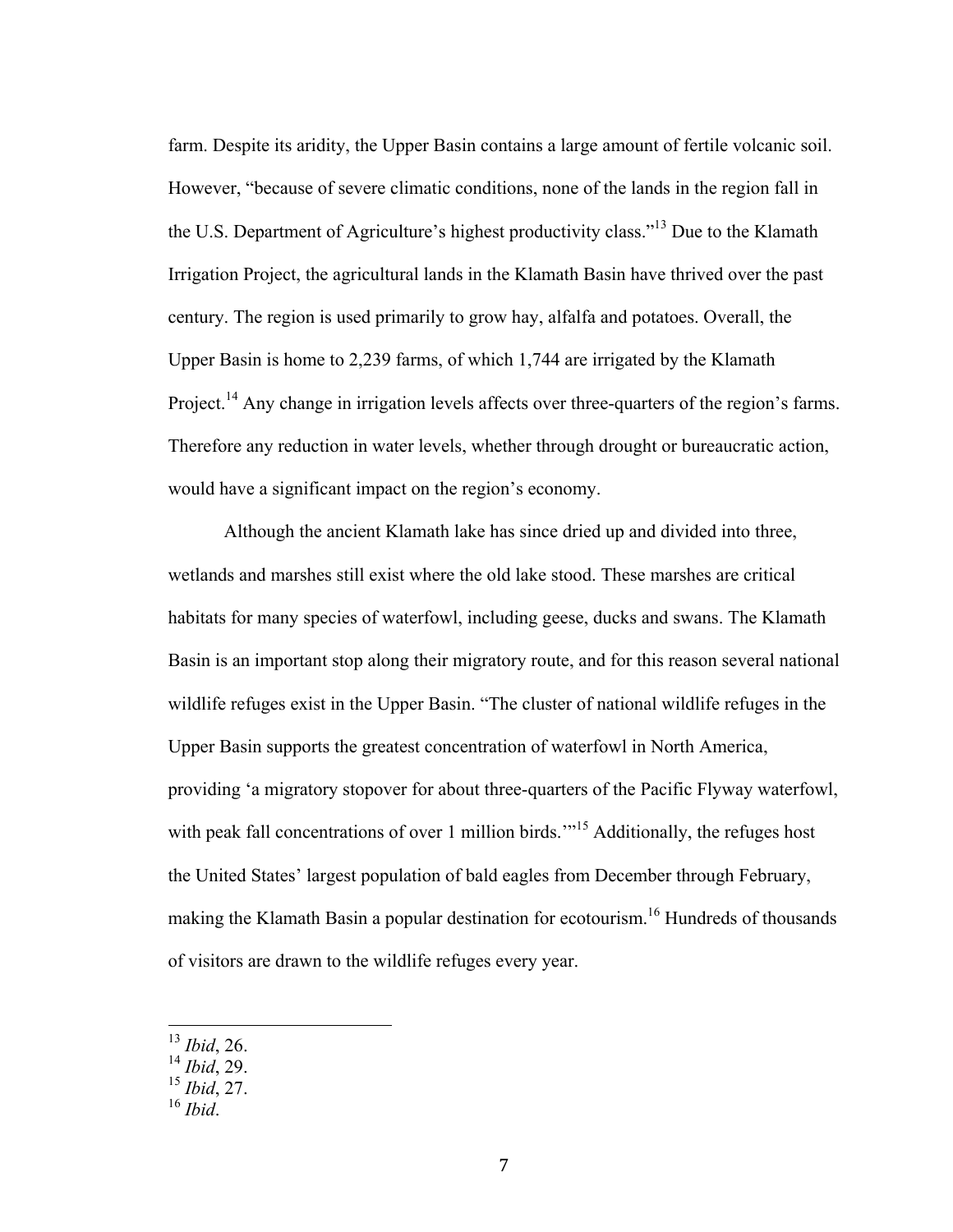The Lower Klamath Basin is quite different from its counterpart to the north. Located entirely in northern California, the Lower Basin is where the Klamath River picks up the flows of the Scott, Salmon, Shasta and Trinity Rivers. Consequently, the region is much more lush and forested. "Geologically, the Lower Basin is an area of rapid tectonic uplift, which accounts for the steep, forested terrain through which the Klamath [runs]."<sup>17</sup> The Lower Klamath Basin is labeled as an "area of biotic significance" by the World Wildlife Fund due to its location within the Klamath-Siskiyou bioregion. <sup>18</sup> The steep hills of the Lower Klamath Basin make the region less suitable to farming. Instead, timber harvests are the area's main economic export. However, timber sales are declining in the Lower Basin, following a nationwide trend. Unlike the Upper Klamath Basin, "a high proportion of the land in the Lower Basin is owned by the federal government."<sup>19</sup> The Lower Basin is very empty, and is even more sparsely populated than the Upper Basin. The largest towns in the Lower Basin are Yreka and Weaverville, towns with populations of 7,000 and 3,500, respectively.<sup>20</sup>

The stark differences between the Upper and Lower Basins also manifest themselves in their fish populations — although these differences are not fully natural. Coho and chinook salmon, steelhead, green sturgeon and Pacific lamprey are all abundant in the Lower Basin. Before the damming of the Klamath River, these fish were free to swim all the way upstream to Upper Klamath Lake. The species have sharply declined

 <sup>17</sup> *Ibid*, 29.

<sup>18</sup> *Ibid*, 30.

<sup>19</sup> *Ibid*, 29.

<sup>20</sup> *Ibid*, 30.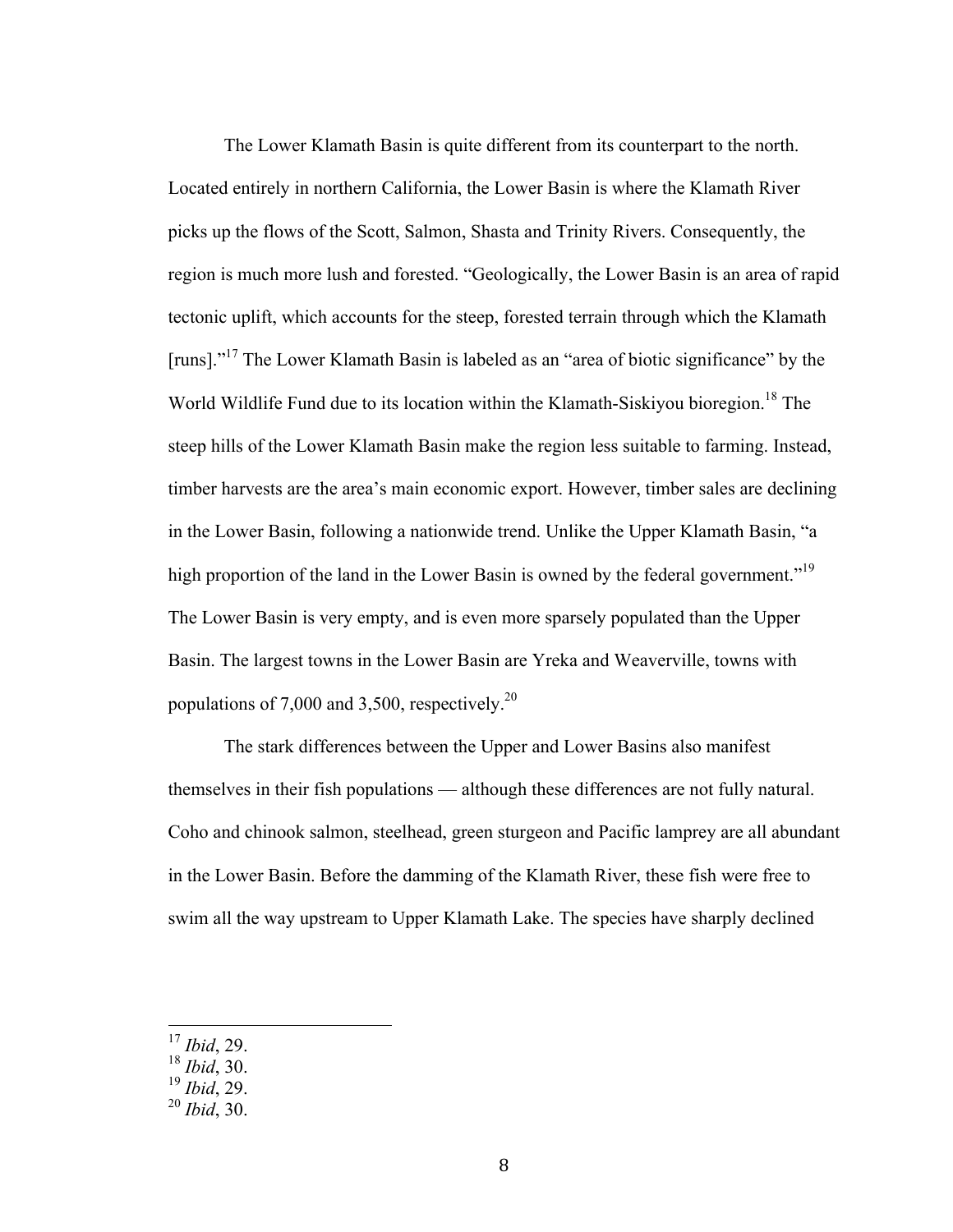over the years, but are bolstered by fisheries at Iron Gate Dam and at Trinity Reservoir.<sup>21</sup> The fish populations in the Klamath River are especially important to coastal communities. Commercial fishers catch salmon that swim to and from the mouth of the Klamath River, and depend upon these salmon runs to earn revenue. Commercial fisheries along the Klamath River existed until the 1920s, until they were abandoned. However, ocean fisheries continue to depend on Klamath River salmon. Compared to the farms in the Upper Klamath Basin, the ocean fisheries of the Lower Basin have a much larger economic impact. "Even with ocean fishing restrictions imposed to protect Klamath fish, chinook salmon landings in northern California in 2006 were valued at roughly \$5.25 million… According to an environmental group, each salmon caught brought \$86 to the local economy, each steelhead \$172."<sup>22</sup> Ocean fishermen depend on abundant salmon runs to earn a living and can feel the direct economic impact of declining salmon populations. They also feel the impact through tougher regulations on the amount of fish they can catch: "According to a fishing advocacy group, regulatory limitations on ocean salmon fishing have cost the coastal economy some four thousand jobs and \$78 million annually for the last decade."<sup>23</sup>

The stark contrast between the Upper and Lower Klamath Basins is apparent, and it shows the diversity of interests at stake in the Klamath Basin. It is important to keep the geography and topography of the Klamath Basin in mind, as they will play a large part in the various crises and agreements.

 <sup>21</sup> *Ibid*, 31.

<sup>22</sup> *Ibid*, 32-33.

<sup>23</sup> *Ibid*, 33.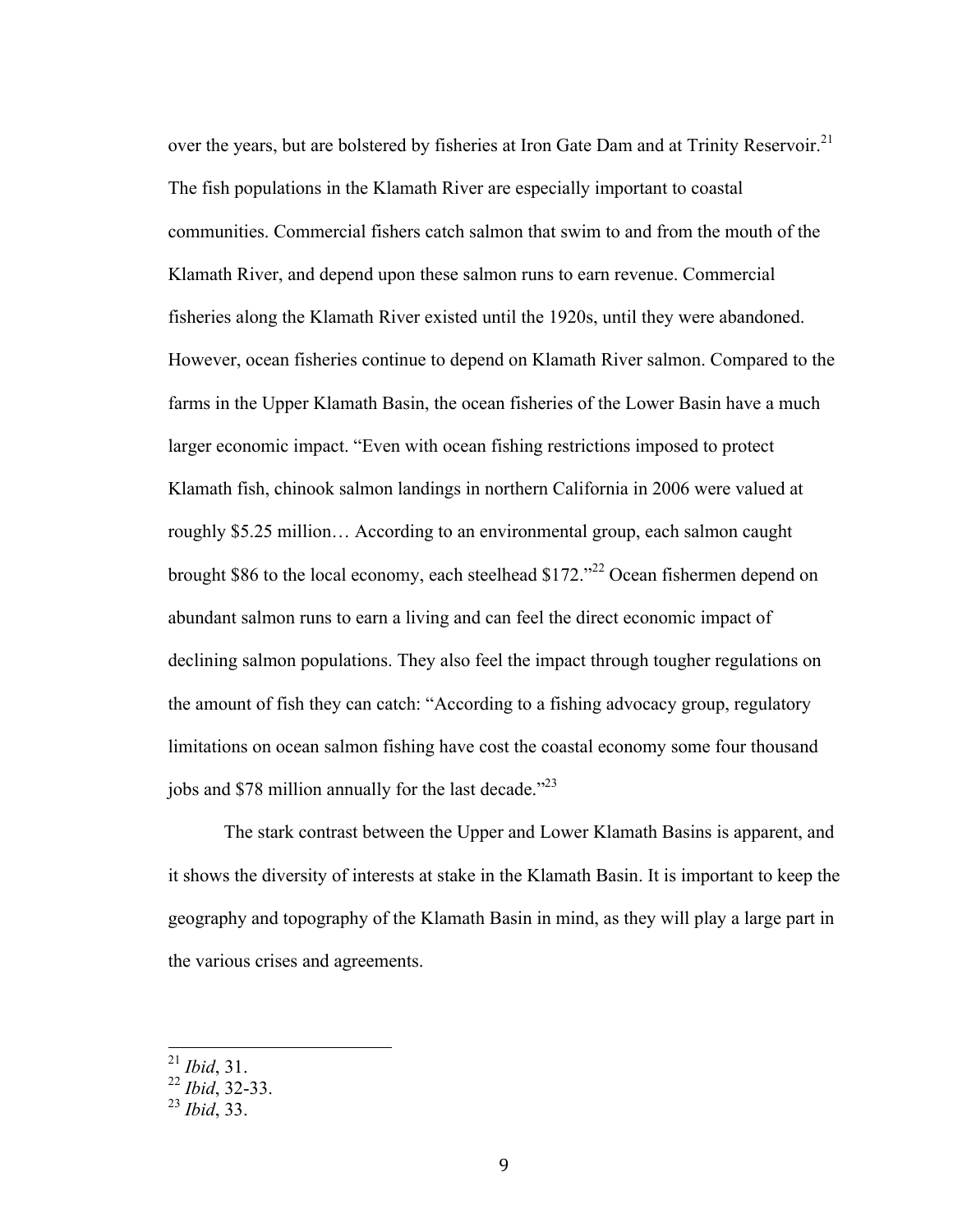#### **Chapter II**

# **Water Rights: Riparian Rights vs. Prior Appropriation**

The doctrine of prior appropriation, a system of allocating water rights adopted throughout much of the American West, follows one rule: "*Qui prior est in tempore, potior est in jure* — he who is first in time is first in right.<sup>"24</sup> Essentially, prior appropriation states that the first person to come upon a river or a stream has the right to use it with almost zero limitations. The water, at that point, becomes personal property. Under prior appropriation, "it mattered not at all how far from the river [one] lived or how far [one] diverted the water from its natural course, mattered not at all if [one] drained the river bone-dry."25 Whoever first discovered a water source could make as much use of it as they wished, regardless of who arrived afterward.

This doctrine is in sharp contrast to the riparian principle, which was developed under English common law. The riparian doctrine "held that only those people living on the banks of a river could lay claim to its flow."<sup>26</sup> Under riparian law, one could not divert a river or stream elsewhere, and one could only consume the water for a reasonable use, such as drinking or bathing. "The riparian doctrine was less a method of ascertaining individual property rights and more the expression of an attitude of noninterference with nature. Under the oldest form of the principle a river was to be regarded as no one's

 <sup>24</sup> Donald Worster, *Rivers of Empire*, 2nd ed. (Oxford: Oxford University Press, 1985), 88.

 $25$  Worster, 88.

<sup>26</sup> *Ibid*.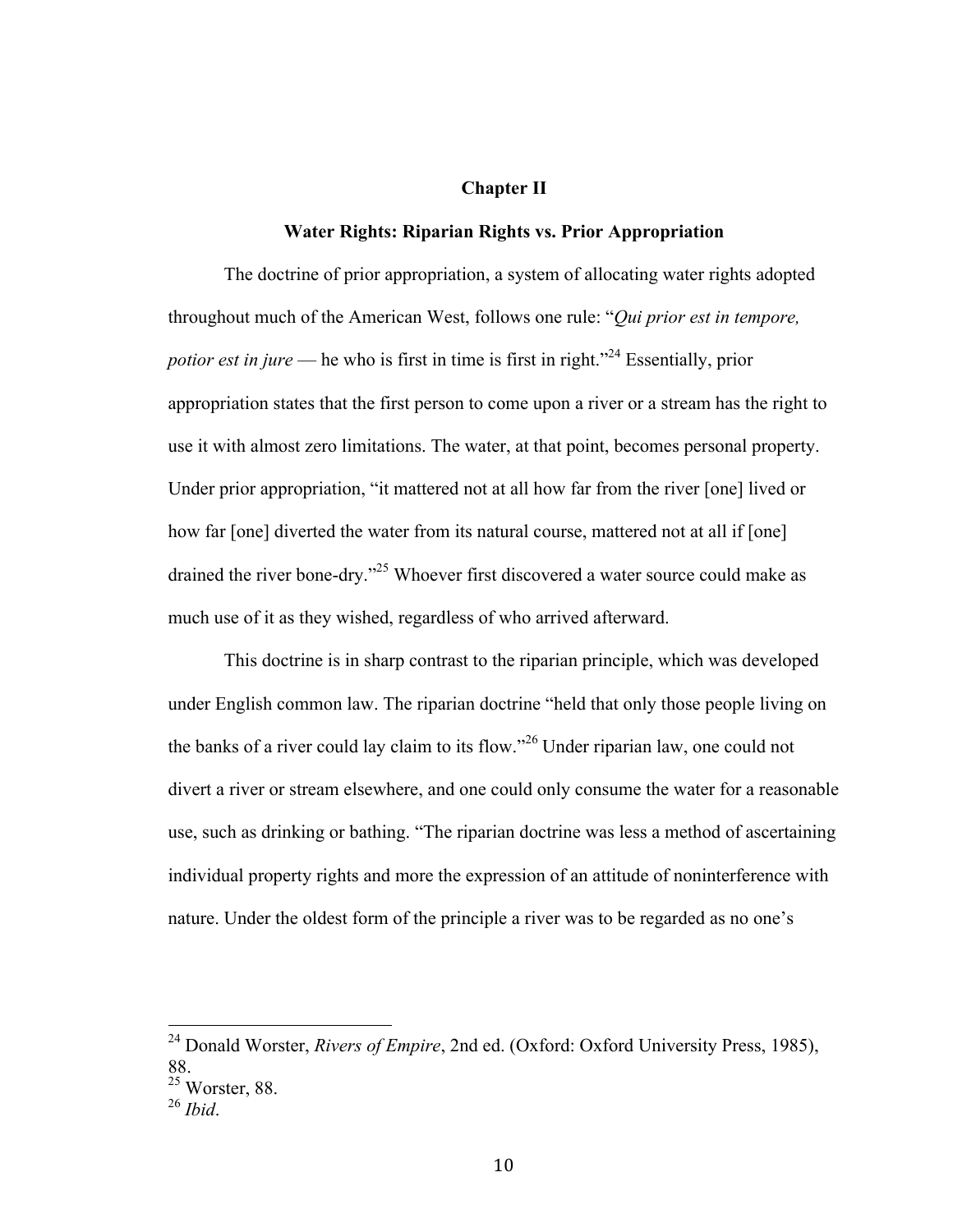private property."<sup>27</sup> The doctrine of riparian rights rested upon the idea that natural features such as streams and rivers belonged to God, and could not be privately owned. However, it is important to note that the riparian doctrine was developed in England, whose rivers and streams thrive in a climate much less prone to drought, unlike the arid rivers of the American West. The riparian doctrine proved to be unsuited for the settlers of the American West, including those in the Klamath Basin. "Riparianism depended on there being a dependable abundance of rainfall, broadly distributed, but just as important, it rested on a popular acceptance of the idea that nature should be left free to take its course."28 Indeed, the riparian doctrine seemed out of place in the Western United States, and it conflicted with the entrepreneurial spirit of many early settlers: "The men and women who settled the American West did not belong to that older world, did not share its views about nature, and consequently rejected the traditional riparianism."<sup>29</sup>

The doctrine of prior appropriation was first developed in mining communities in the mid-19<sup>th</sup> Century. Under prior appropriation, the first person that uses water or diverts a stream for a beneficial use "is guaranteed the right to continue to take the same amount of water from the source without interference by any later appropriator."<sup>30</sup> Under a riparian system, during a drought or a water shortage, "the right of each riparian owner is diminished proportionally.<sup>31</sup> With prior appropriation, in case of a drought, "the entire share of the latest appropriator is lost before the share of the next latest begins to

 <sup>27</sup> *Ibid*. <sup>28</sup> *Ibid*. <sup>29</sup> *Ibid*, 89.

<sup>30</sup> William Canby, *American Indian Law in a Nut Shell*, 4th ed. (St. Paul, MN: Thomson West, 2004), 426.

 $31$  Canby,  $426$ .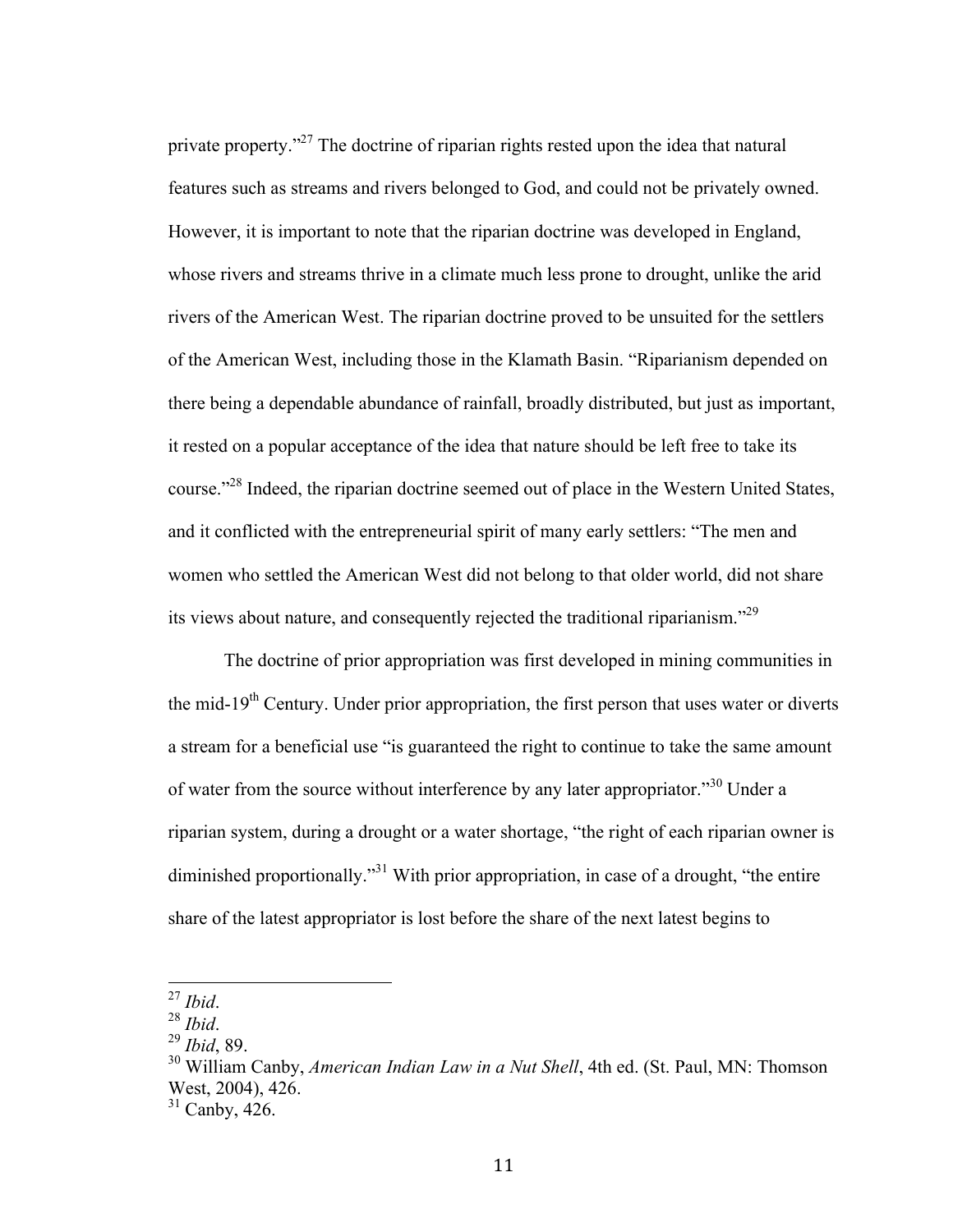diminish."<sup>32</sup> Many proponents of prior appropriation believed it was absolutely necessary for settlement of the American West. American historian Walter Prescott Webb believed the riparian doctrine "was clearly out of place in a more arid climate, for it would not have allowed the practice of irrigation and thus would have made agricultural settlement impossible."33 The Western United States is a much different place from England, or even the Eastern United States. Thus, a new system was needed to allocate water rights.

This is not to say that the United States universally adopted prior appropriation. In fact, the federal government has never fully endorsed the idea, and many western states operate under a strange blend of riparianism and prior appropriation. Holly Doremus calls the statutory adoption of prior appropriation a "historical accident."<sup>34</sup> The appropriative system "is a creature of local custom rather than federal law."<sup>35</sup> Prior to settlement of the West, the federal government only recognized riparian water claims. Because almost all land on the shores of western rivers, including the Klamath, was initially owned by the federal government, anyone wishing to receive a water claim would have had to consult the federal government, rather than the relevant state government. However, white settlers began to settle in the West, including the Klamath Basin, long before the federal government was able to effectively assert its control over the area. "It was not until the progressive conservation era that the federal government began to assert its rights, and by

 <sup>32</sup> Canby, 427.

<sup>33</sup> Worster, 89.

 $34$  Doremus, 38.

 $35$  Canby,  $428$ .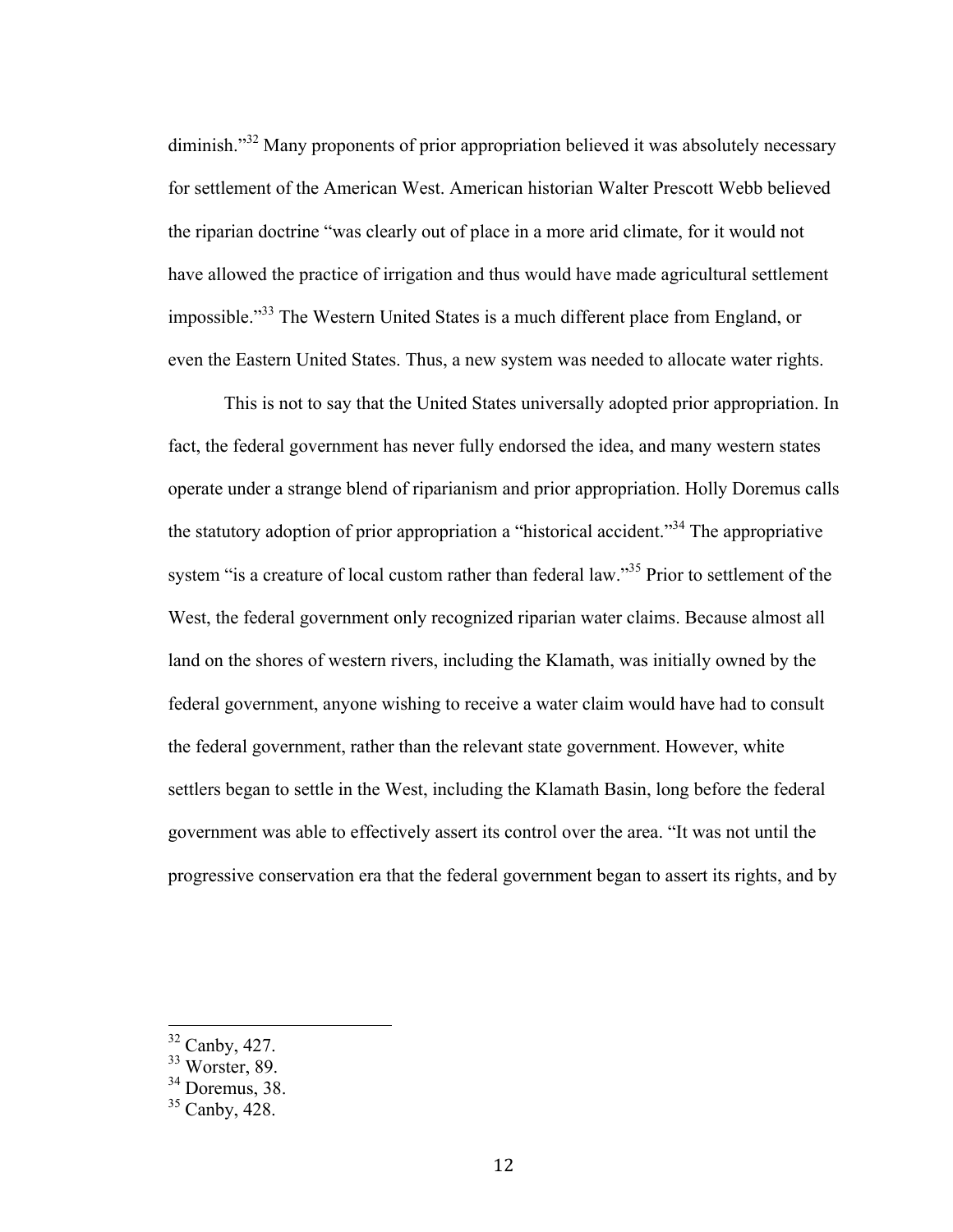that time it was too late."<sup>36</sup> Western settlers essentially forced prior appropriation on the federal government, which it begrudgingly accepted.

In 1877, Congress passed the Desert Land Act to encourage the development and irrigation of arid public lands in the west, such as the Upper Klamath Basin. The Act states that "all surplus water… shall remain to be held free for the appropriation and use of the public for irrigation, mining, and manufacturing purposes."<sup>37</sup> Many western states, including California and Oregon, interpreted this clause to mean that the federal government was tacitly adopting the doctrine of prior appropriation. They argued that "Congress had severed all water from the public domain… Put differently, the states argued that Congress had promised never to assert federal water rights."<sup>38</sup> While not explicitly embracing prior appropriation, the statute leaves it up to the states to choose their own system of water rights, whether riparian or through prior appropriation.

California and Oregon both made their own systems for allocating water rights. Both states employed a certain mix of riparian and prior appropriation systems, but they differed in many important ways. Unlike other western states, California and Oregon did not reject the federal government's superior claim to water titles. Both states "reasoned that [they] acquired sovereignty when they entered the union but that the federal government retained proprietary rights to the public domain."<sup>39</sup> Using this logic, California created a dual riparian-prior appropriation system. Using the Desert Land Act of 1877's tacit approval of prior appropriation, they limited the doctrine to federal lands.

 <sup>36</sup> Doremus, 38.

<sup>37</sup> Desert Land Act, 43 U.S.C. § 321.

 $38$  Doremus, 39.

<sup>39</sup> *Ibid*, 40.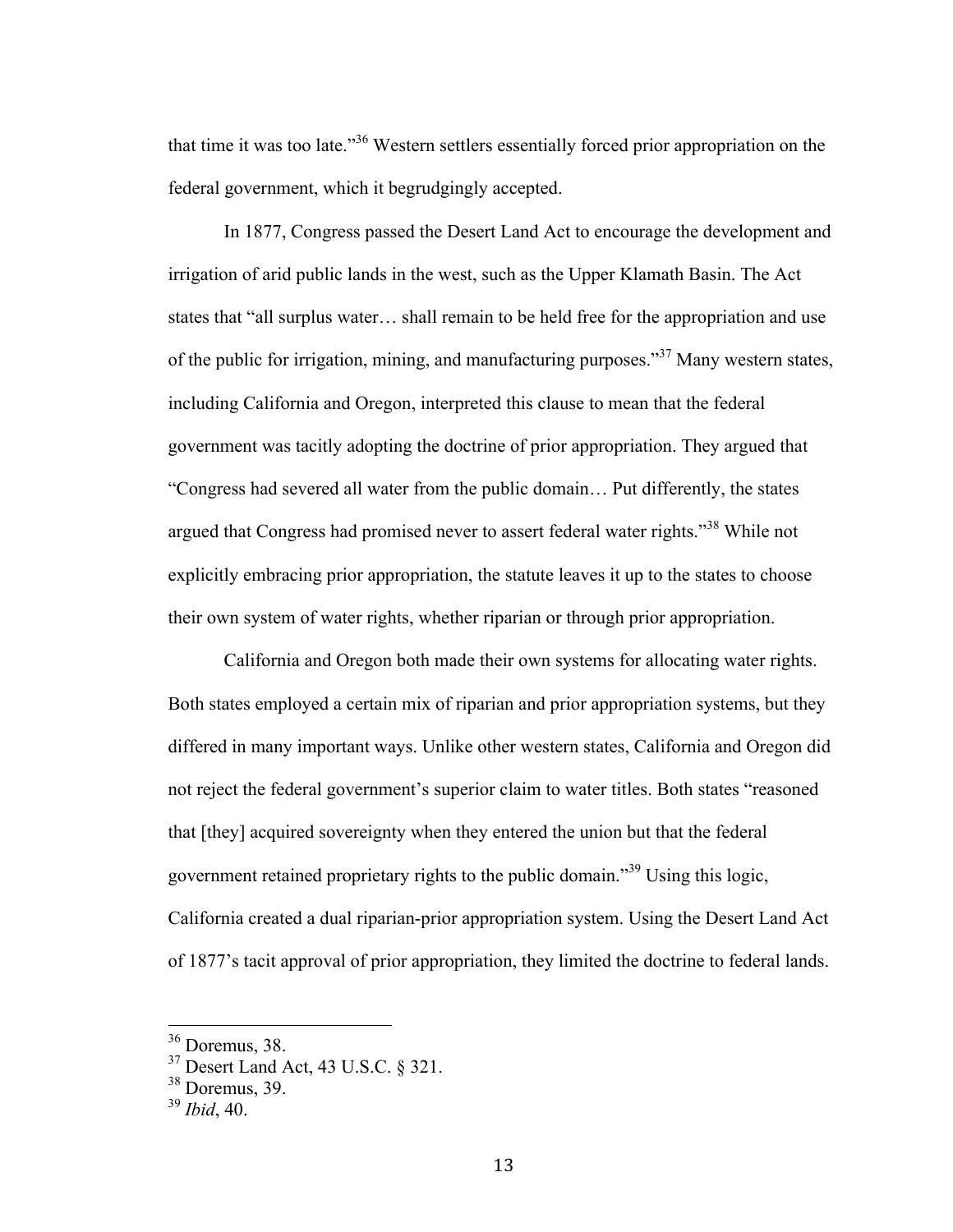Any private and non-federal lands still observed the riparian rights system. If a piece of federal land was privatized, it would no longer observe prior appropriation. In places like the Klamath Basin, where a large amount of land is controlled by the federal government, prior appropriation still prevails. In 1909, California adopted a permit system for prior appropriation, and "continues to recognize preexisting riparian rights." $40$ 

Oregon, on the other hand, rejected such a dual riparian-appropriative system. The state also passed a prior appropriation system in 1909. However, unlike California, which recognized preexisting riparian rights, Oregon terminated its riparian rights altogether, and, "in effect... turned many riparian rights into appropriative rights."<sup>41</sup> Anyone who claimed a riparian right that existed before the law's passage in 1909 needed to reapply for the right to be recognized: "To claim a pre-1909 riparian right, the user had to show either that the water was put to a beneficial use before 1909 or that the necessary diversion works were completed within a reasonable time after 1909.<sup>142</sup> The law states, "the right to the water shall be limited to the quantity actually applied to a beneficial use,"<sup>43</sup> echoing appropriative terminology.

In 1909, the Oregon Supreme Court handed down *Hough v. Porter*, in which it upheld the state's right to enforce prior appropriation. Like many western states, the Court used the Desert Land Act of 1877 to justify its reasoning. The Court wrote, "the Desert Land Act by the language used appears to reserve therefrom to the entire public the right of any citizen, after March 3, 1877, to divert, use, and acquire a right in and to

 <sup>40</sup> *Ibid*. <sup>41</sup> *Ibid*. <sup>42</sup> *Ibid*. <sup>43</sup> ORS 539.110.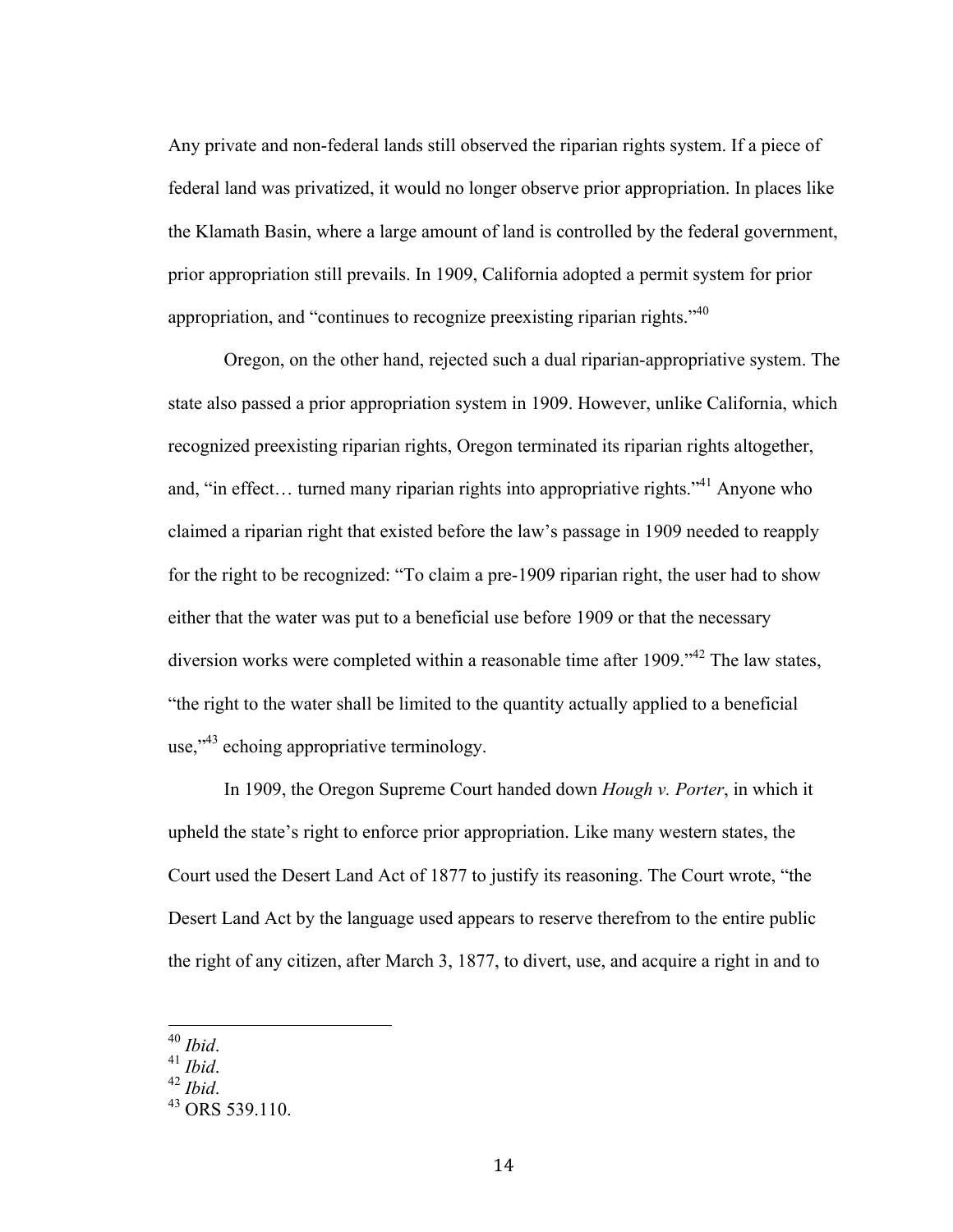the unappropriated waters flowing through, or adjacent to, any lands thereafter patented, such right to be determined by priority."<sup>44</sup> (*Hough v. Porter*, 51 OR 318). The decision seemed to settle the question in Oregon, but the federal government would not acquiesce until several decades later. The question of the legitimacy of state prior appropriation laws remained up in the air due to two state courts issuing rulings opposite of that in *Hough v. Porter*. In 1911, the Washington Supreme Court handed down a decision that did not accept Oregon's reasoning, and "held that the Desert Land Act related to the reclamation of desert lands only."<sup>45</sup> In 1921, the South Dakota Supreme Court followed Oregon's lead, but one year later the California Supreme Court followed Washington's line of reasoning. With California and Oregon having different interpretations of the federal government's role, water claims in the Klamath Basin became especially complicated.

The issue was partially settled several years later in 1935, in the U.S. Supreme Court decision *California Oregon Power Company v. Beaver Portland Cement Company*. Writing for the Court, Justice George Sutherland affirmed the Oregon Court's reasoning in *Hough v. Porter*. He reasoned that if surplus water is indeed intended to be used for public irrigation and mining, "if this language is to be given its natural meaning, and we see no reason why it should not, it effected a severance of all public waters from the public domain, not theretofore appropriated, from the land itself."<sup>46</sup> Here Sutherland is using the exact same reasoning as the states did following the passage of the Desert

 <sup>44</sup> *Hough v. Porter*, 51 OR 318, 387 (Or. 1909).

<sup>45</sup> Wells A. Hutchins, *Water Rights Laws in the Nineteen Western States* (n.p.: The Lawbook Exchange, 2004), 174.<br><sup>46</sup> California Oregon Power Company v. Beaver Portland Cement Company, 295 U.S.

<sup>142 (1935).</sup>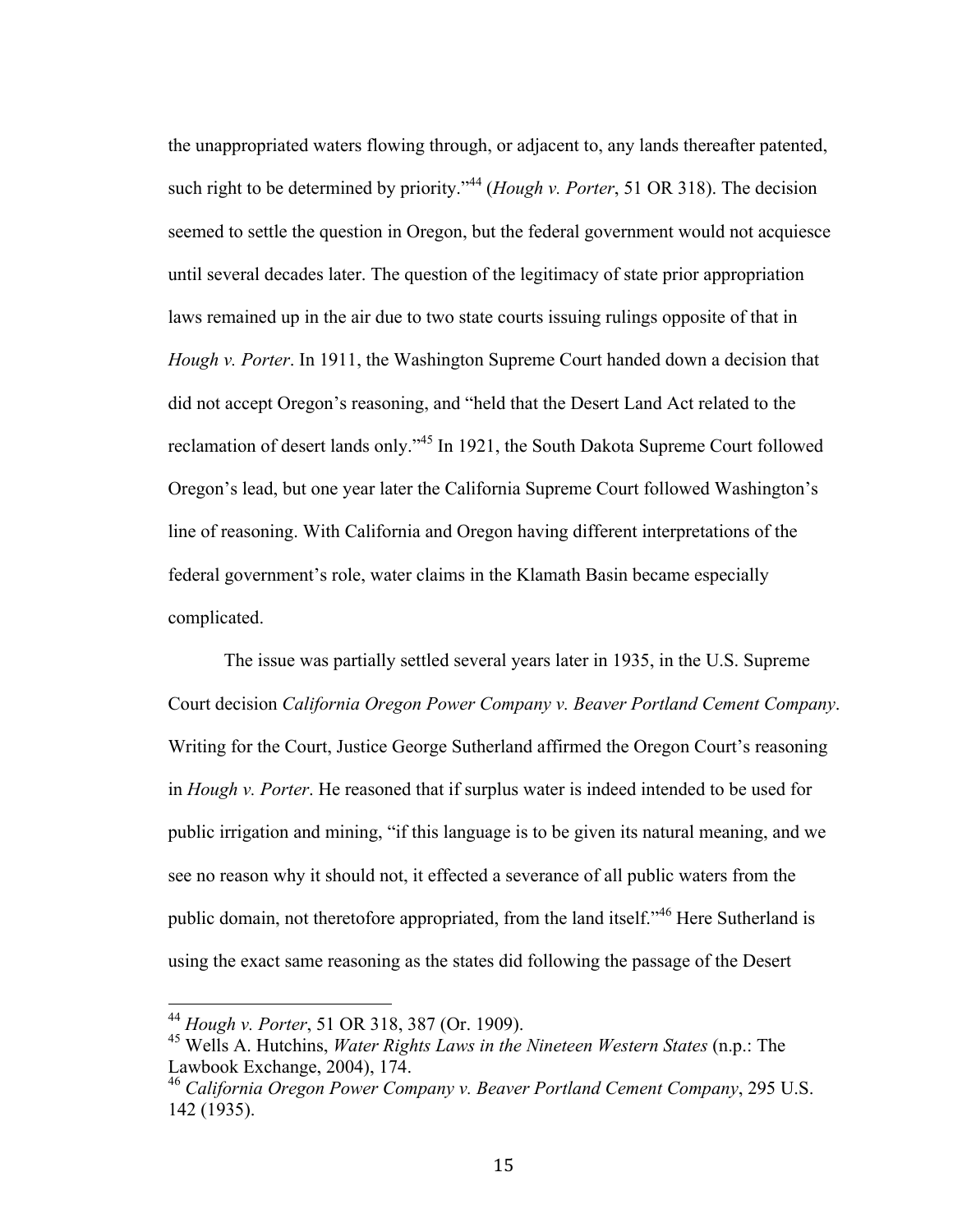Lands Act. Sutherland goes on, "From that premise, it follows that a patent issued thereafter for lands in a desert land state or territory, under any of the land laws of the United States, carried with it, of its own force, no common-law water right to the water flowing through or bordering upon the lands conveyed."<sup> $47$ </sup> The Court accepted the reasoning that the Desert Land Act applied to land laws beyond simply deserts. It argued that following the enactment of the Desert Land Act, "all nonnavigable waters then a part of the public domain *publici juris*, subject to the plenary control of the desert land states and territories." <sup>48</sup> *California Oregon Power Company* was an important turning point in the development of water regulation, especially for the Klamath Basin. It essentially established a precedent that the federal government must defer to the states in the area of water law: "Despite the conservation era, revivals of Indian sovereignty, and the modern environmental movement, deference to state water allocation decisions remains a bedrock principle of western water law."<sup>49</sup> But how binding is this precedent? Is it even a precedent at all? Is it constitutionally sound? After all, both Oregon and California continue to recognize the supremacy of the federal government, at least statutorily. Federal deference to state water law has a "constitutionally erroneous history, [with] the power of a cultural bedrock myth. It explains today why the idea that the Endangered Species Act, or any other environmental law, can displace appropriative rights strikes many western water users as both heretical and shocking."<sup>50</sup> The Endangered Species Act

 <sup>47</sup> *California Oregon Power Company*. <sup>48</sup> Hutchins, 492.

<sup>49</sup> Doremus, 40.

<sup>50</sup> *Ibid*.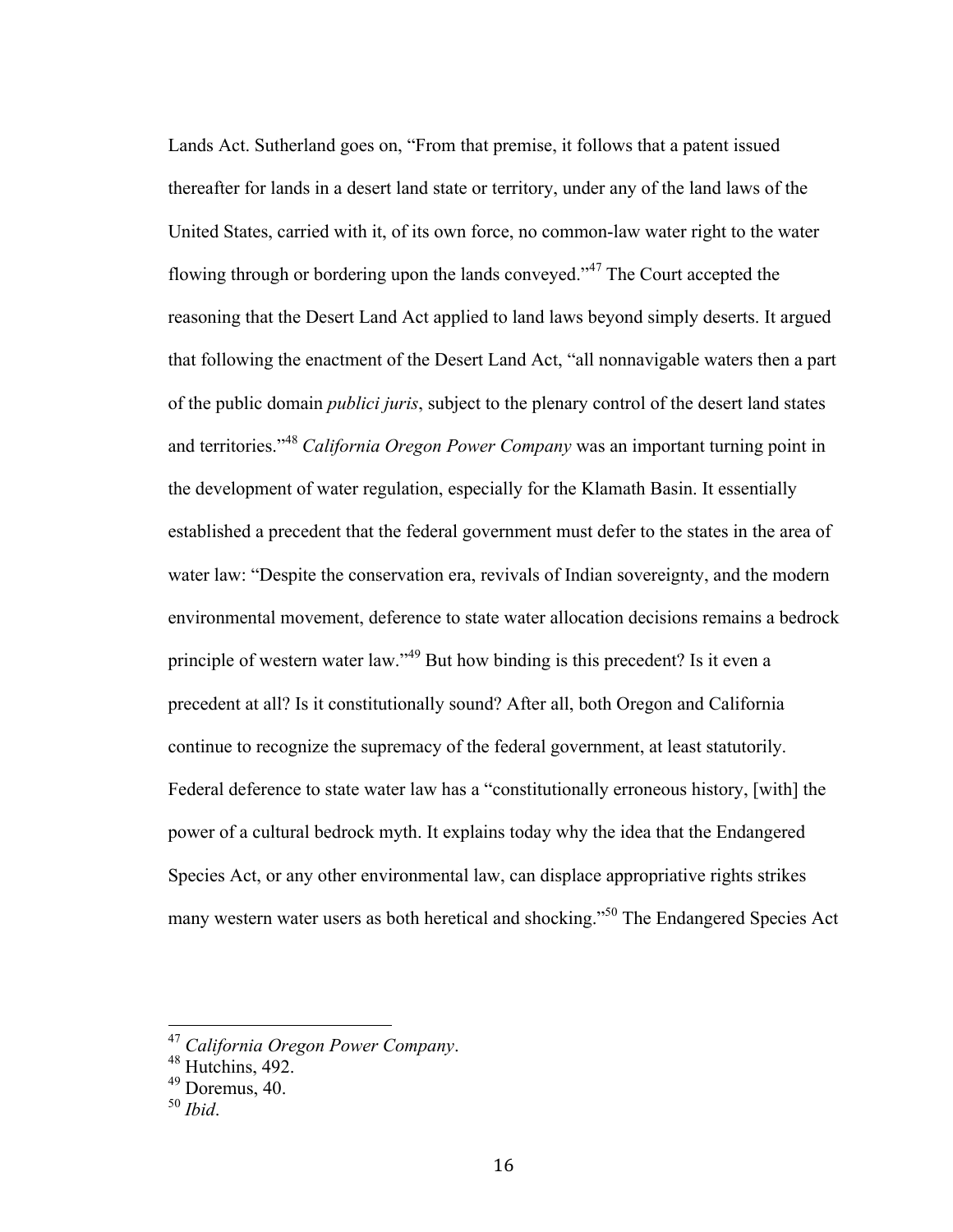will be discussed later, but it is important to note that recent conservation legislation can be seen as not only a violation of tradition, but of legal precedent.

Due to these complexities, the distribution of water rights in the Klamath Basin has proven to be difficult. The next chapter, which focuses on the Klamath Irrigation Project, will assess these difficulties.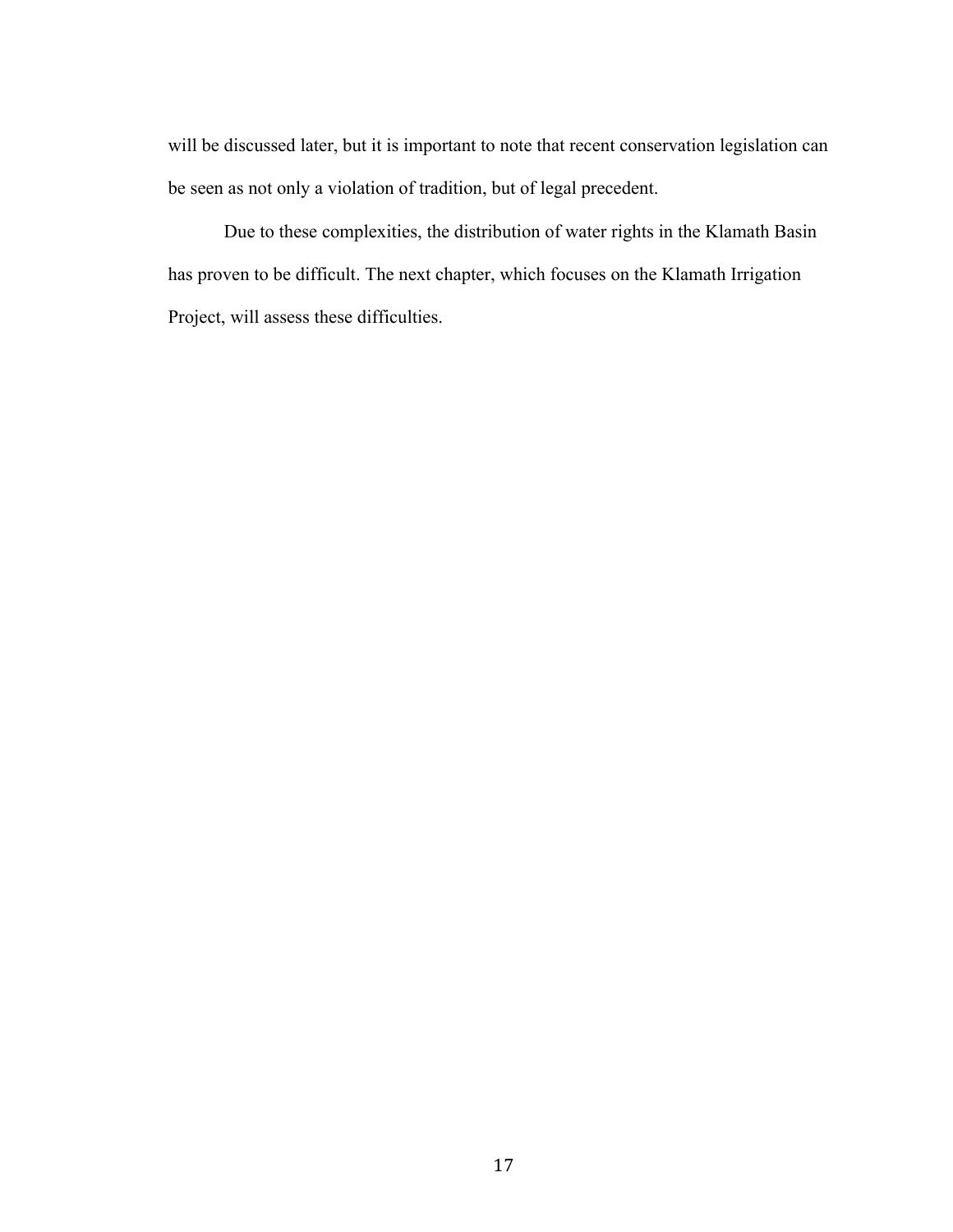#### **Chapter III**

## **The Reclamation Act and the Klamath Project**

Perhaps the most important legislation to consider when contextualizing the Klamath Basin Restoration Agreement is the United States Reclamation Act, passed in 1902 during Theodore Roosevelt's presidency. Historian Robert F. Gorman has gone so far as to say that "no single law has had a greater effect on the western United States than the Reclamation Act of 1902."<sup>51</sup> The Reclamation Act established federal funding for irrigation projects throughout the American West, including the Klamath Project.

In the late nineteenth century, the irrigation of arid western lands was a slow process. Funding for irrigation was scarce, and private irrigators were often unwilling to take the risk to fund large-scale irrigation projects. State-funded irrigation efforts proved to be unsuccessful due to low finances. A more stable form of irrigation funding was needed. The Reclamation Act established the United States Reclamation Service, an agency of the Department of the Interior. The agency was later renamed the United States Bureau of Reclamation, as it is known today. The act empowered the Secretary of the Interior to "locate and construct, as herein provided, irrigation works for the storage, diversion, and development of waters."<sup>52</sup> The act established a financing mechanism for these irrigation projects. It set a side a reclamation fund financed by the sale of federal lands. "Homesteaders would repay the fund for project construction costs (without interest) within ten years of the time that water became available to them, and the

 <sup>51</sup> Robert Gorman, *Great Events from History*, 1st ed., s.v. "Reclamation Act Promotes Western Agriculture." 166.

<sup>52</sup> Newlands Reclamation Act, P.L. 57-161.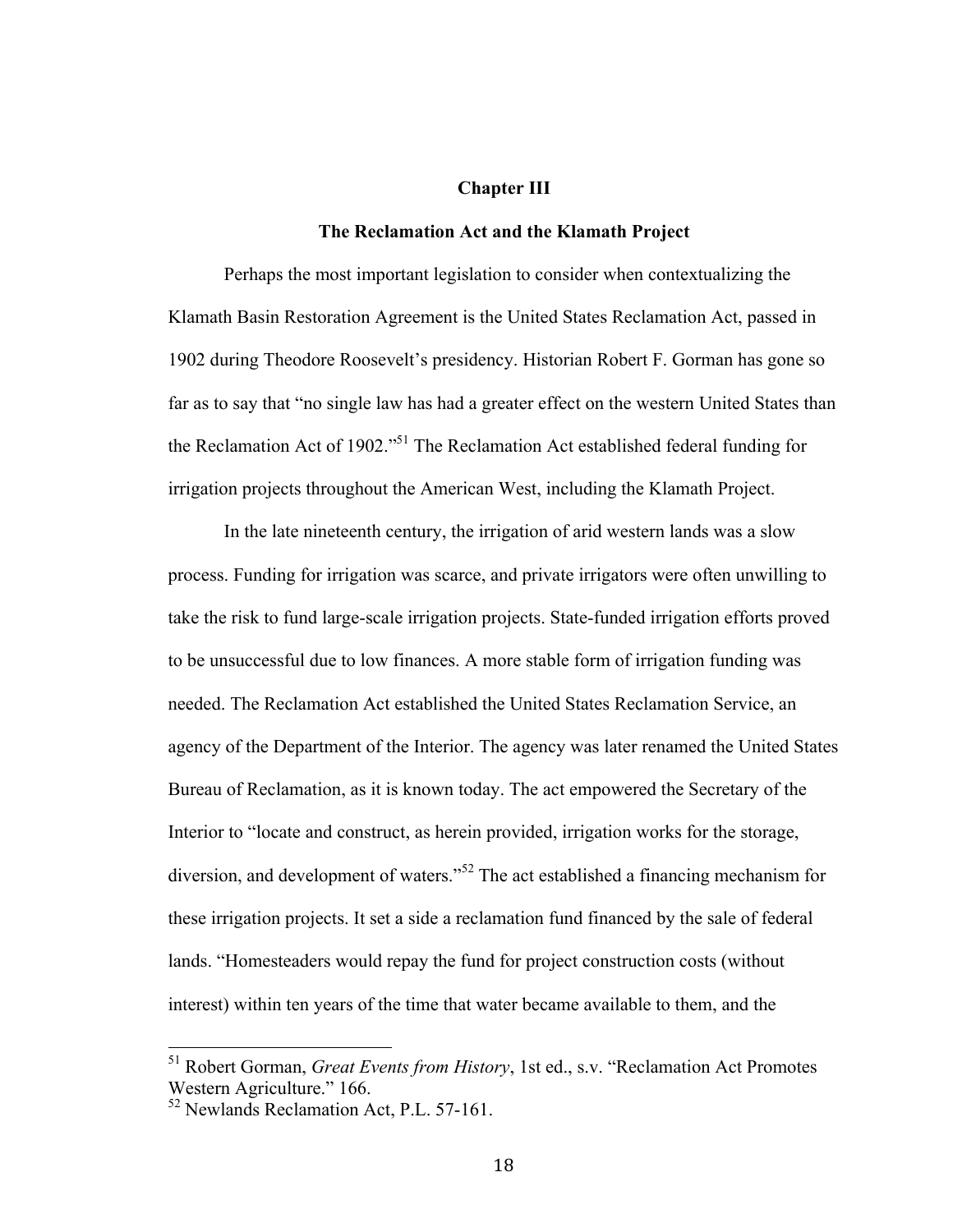repayments would then allow new projects."53 The fourth section of the Reclamation Act authorizes the Secretary of the Interior to make contracts for the construction of the irrigation projects. Interestingly, a caveat determining labor requirements mandates that "in all construction work eight hours shall constitute a day's work, and no Mongolian labor shall be employed thereon."<sup>54</sup> Such an artifact in the legislation serves as a reminder that much of the West was developed at the expense of Asian immigrants, as well as Native Americans and other minorities.

The Reclamation Act was indeed an integral part of the development of the Western United States. The Bureau of Reclamation initiated many of the projects that transformed the West from a remote frontier to a thriving, modern economy. Through authorization from the Reclamation Act, the Bureau has not only built irrigation canals, but also hydroelectric dams and power plants in seventeen states throughout the West, from Oklahoma to Washington. Perhaps the most famous Bureau of Reclamation project is the Hoover Dam on the Colorado River. Several western cities, such as "El Paso, Denver, Tucson, Phoenix, Los Angeles and Salt Lake City could not have grown into great metropolises without the massive water development projects and associated hydroelectricity made possible by the act."<sup>55</sup> Although cities such as Klamath Falls and Yreka are far from "great metropolises," the Reclamation Act has been equally important for the development of the Klamath Basin.

The Klamath Irrigation Project, or Klamath Project, was initiated under the Reclamation Act in 1905, three years after its passage. It was the twelfth project

 <sup>53</sup> Gorman, 148.

 $54$  Reclamation Act.<br> $55$  Gorman, 167.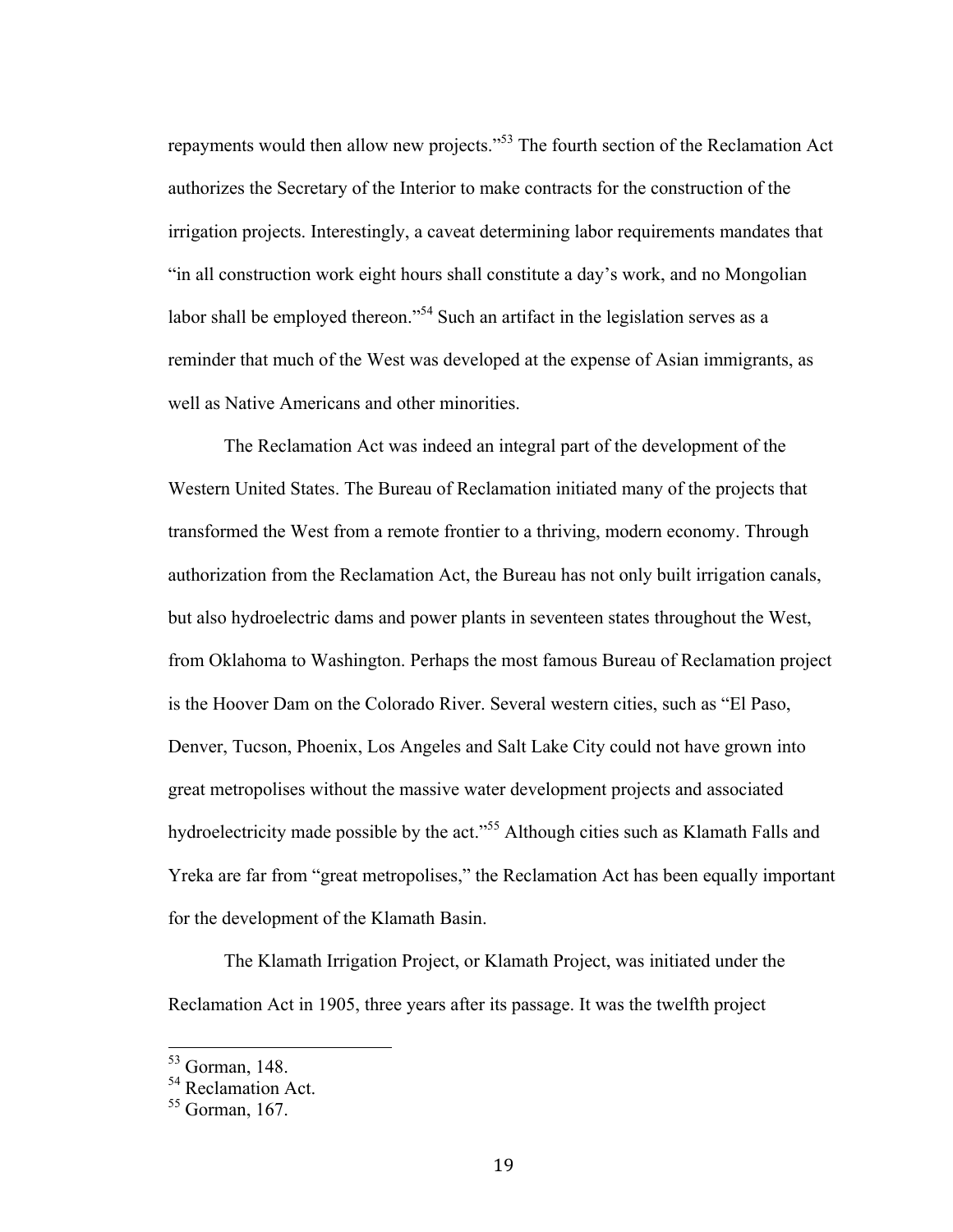undertaken by the newly created Bureau of Reclamation (then called the Reclamation Service). It was the Bureau's largest project yet. In authorizing the Klamath Project, the Bureau gave three conditions. First, the states of Oregon and California had to cede their titles to the beds of Lower Klamath and Tule Lakes. Second, all riparian rights claimed on the waters of these lakes had to be surrendered. The states quickly complied with these demands. However, the third condition, a requirement that all vested water rights in the Klamath Basin be adjudicated, has still not been met.<sup>56</sup> Finally, Congress authorized Interior Secretary Ethan Allen Hitchcock "to destroy navigability of the two lakes."<sup>57</sup>

Construction of the Klamath Project began in 1906 with the digging of the main canal. This canal is also commonly referred to as the 'A' Canal. The project's first dam, the Lost River Dam, was constructed in 1912. A detailed description of several aspects of the Klamath Project is necessary:

The Klamath Project incorporated several privately built canals and, Reclamation initially constructed Clear Lake Dam and Reservoir, Lost River Diversion Dam, and the A (Main), B (East Branch), and C (South Branch) Canals on the Project. Clear Lake Dam and Reservoir stored water on the Lost River. Water releases from Clear Lake traveled downstream the diversion facilities at Lost River Diversion Dam which then transferred the water into the canals, including D (Adams) and G (Griffith) Canals. In the 1920s, Reclamation increased the irrigable lands of the Klamath Project. To this end, Reclamation

 $^{56}$  Doremus, 48.<br> $^{57}$  Eric A. Stene, "Klamath Project." Bureau of Reclamation, 1994, 5.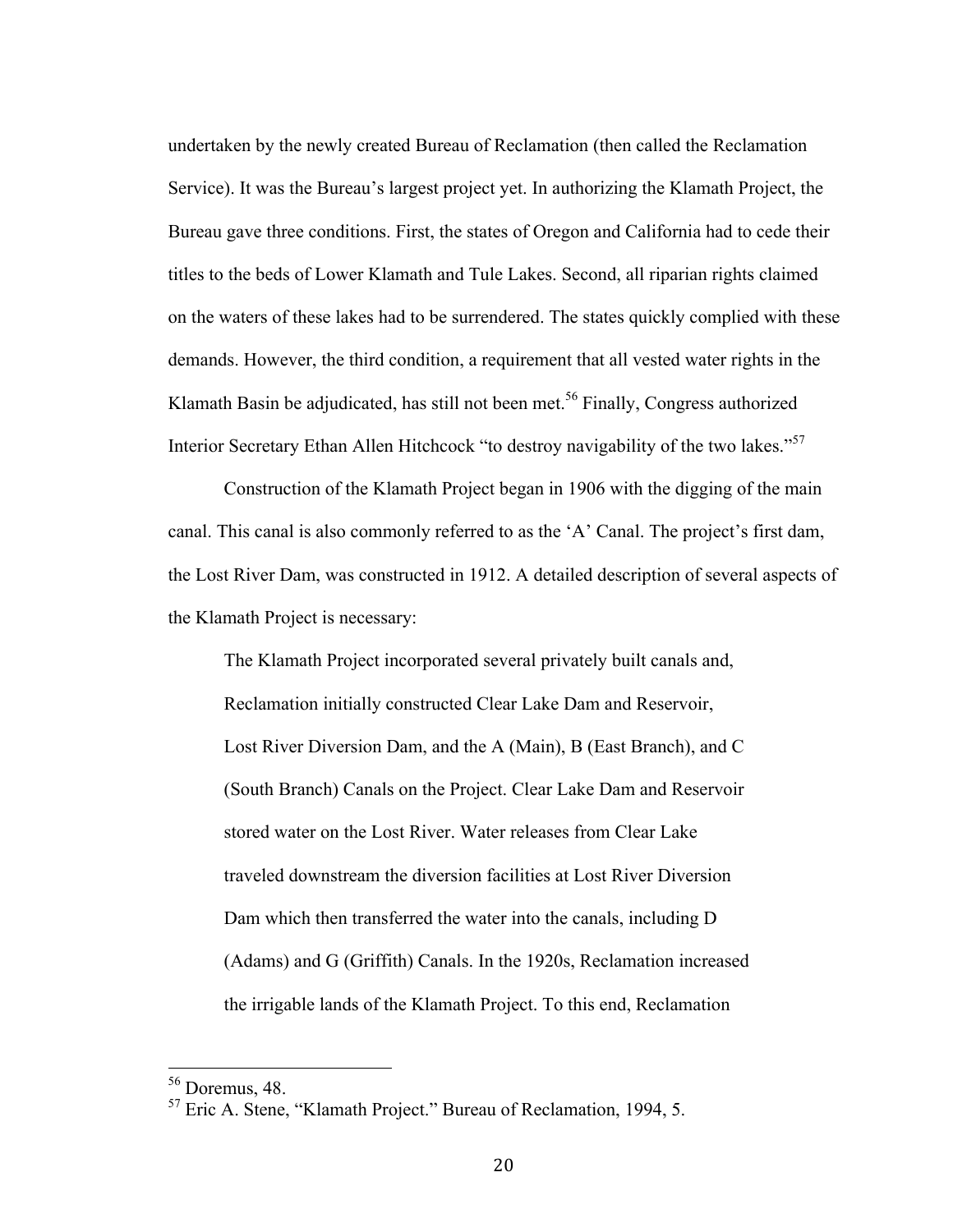constructed Gerber Dam and Miller Diversion Dam on Miller Creek, and Malone Diversion Dam, on Lost River, to irrigate lands northwest of the original Klamath Project lands through the North and West Canals. The Lower Lost River (Anderson-Rose) Diversion Dam increased irrigable acreage in the California lands of the Klamath Project. Reclamation added E (North Poe) and F (South Poe) Canals northeast of the original Project lands, and J Canal in the southeast. Following World War II, Reclamation started reclaiming land around Tule Lake for agriculture. Reclamation drained the marsh lands and constructed irrigation facilities necessary for future farms, including M, N, P, Q, and R Canals.<sup>58</sup>

To further understand the scope of the Klamath Project, a map is included:



 <sup>58</sup> Stene, 7.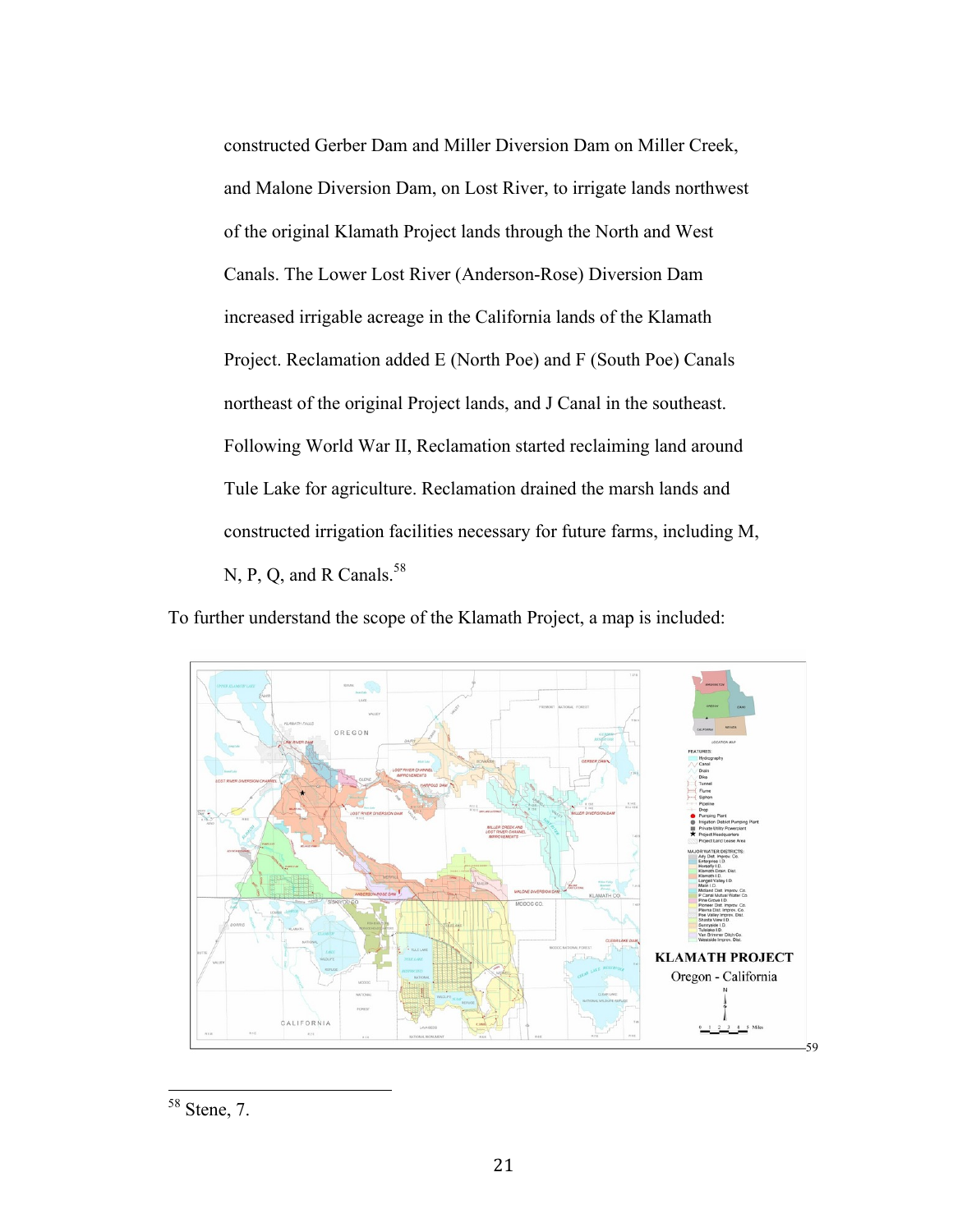The Klamath Project was finally completed in the 1960s. As of 2008, the Klamath Project "diverts about 1,345,000 acre-feet to irrigate approximately 240,000 acres in Oregon and California. An additional 175,000 acres in the Upper Klamath Basin are irrigated by private irrigation works upstream of the project.<sup> $100$ </sup> While the project does provide much-needed irrigation to the surrounding basin, it is remarkably inefficient: "2 acre-feet are lost to evaporation for every acre-foot actually consumed by the crops."<sup>61</sup>

In the 1950s, shortly before the completion of the Klamath Project, questions arose about how all the water would be used, and which uses would be prioritized. This culminated in the Klamath River Basin Compact. The Compact was precipitated by the California Oregon Power Company (COPCO)'s proposal to build a hydroelectric facility on the Klamath River. The new plant would be located "in the Klamath River Canyon below Keno, midway between Klamath Falls and the California border. COPCO claimed that unappropriated water was available, and that the use of water to generate power should take priority over future irrigation in the Upper Basin."<sup>62</sup> However, irrigators in the Upper Basin pushed back, and argued that irrigation should be prioritized over power generation. What resulted was an interstate compact that was negotiated by both California and Oregon, and presented to Congress. Since both Oregon and California "were beneficiaries of the same project, they pulled together to make sure that water

 <sup>59</sup> Image source:

http://www.oregonencyclopedia.org/articles/klamath\_basin\_project\_1906\_/ -.VyC8GqODGko

 $\frac{60}{60}$  Doremus, 50.

<sup>61</sup> *Ibid*. <sup>62</sup> *Ibid*, 42.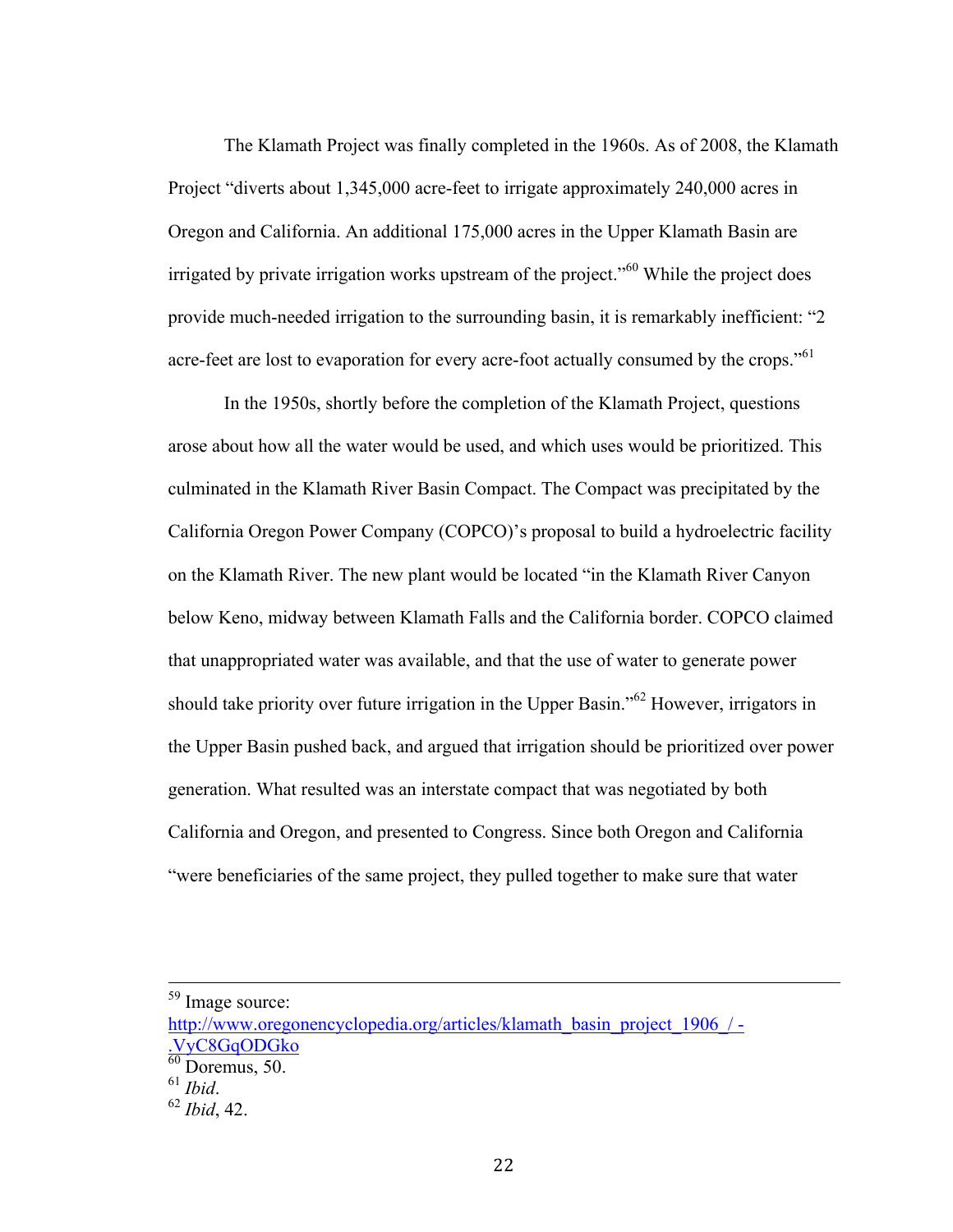[stayed] in the Upper Basin."<sup>63</sup> The Klamath River Basin Compact passed Congress in September 1957. The Compact "established the following order of use for water: (1) domestic use, (2) irrigation use, (3) recreational use, including use for fish and wildlife, (4) industrial use, (5) generation of hydroelectric power, and (6) such other uses as are recognized under laws of the state involved."<sup>64</sup> The Compact was a major victory for irrigators in the Upper Klamath Basin. In addition to prioritizing irrigation over hydroelectric power generation, it also prohibited any water from the Klamath Project to be diverted outside of the Klamath Basin.<sup>65</sup>

Nonetheless power companies still play an important role in the Klamath Basin. Since the Klamath River Basin Compact was ratified, COPCO was purchased by PacifiCorp. PacifiCorp currently owns six hydroelectric dams on the Klamath River: Iron Gate Dam, COPCO 1, COPCO 2, John C. Boyle Dam, Link River Dam, and Keno Dam. Iron Gate Dam, COPCO 1 and COPCO 2 dams are located just south of the California-Oregon border, while the John C. Boyle, Link River and Keno dams are further north in Oregon. These dams were developed between 1903 and 1962 as part of the Klamath River Hydroelectric Project. The hydroelectric dams provide incredibly cheap power for Klamath Project irrigators. This cheap power is the product of an agreement dating back to 1917, when irrigators and the Bureau of Reclamation allowed COPCO, who operated the dams at the time, to construct Link River dam. "In return for the ability to regulate the

 <sup>63</sup> *Ibid*. <sup>64</sup> Ron Hathaway and Teresa Welch, "Setting the Stage," *Oregon State University Special Report 1037* (April 2004): 1, accessed April 22, 2016,http://ir.library.oregonstate.edu/xmlui/bitstream/handle/1957/7132/SR%20no.%201  $\frac{037.pdf.}{65}$  Doremus, 42.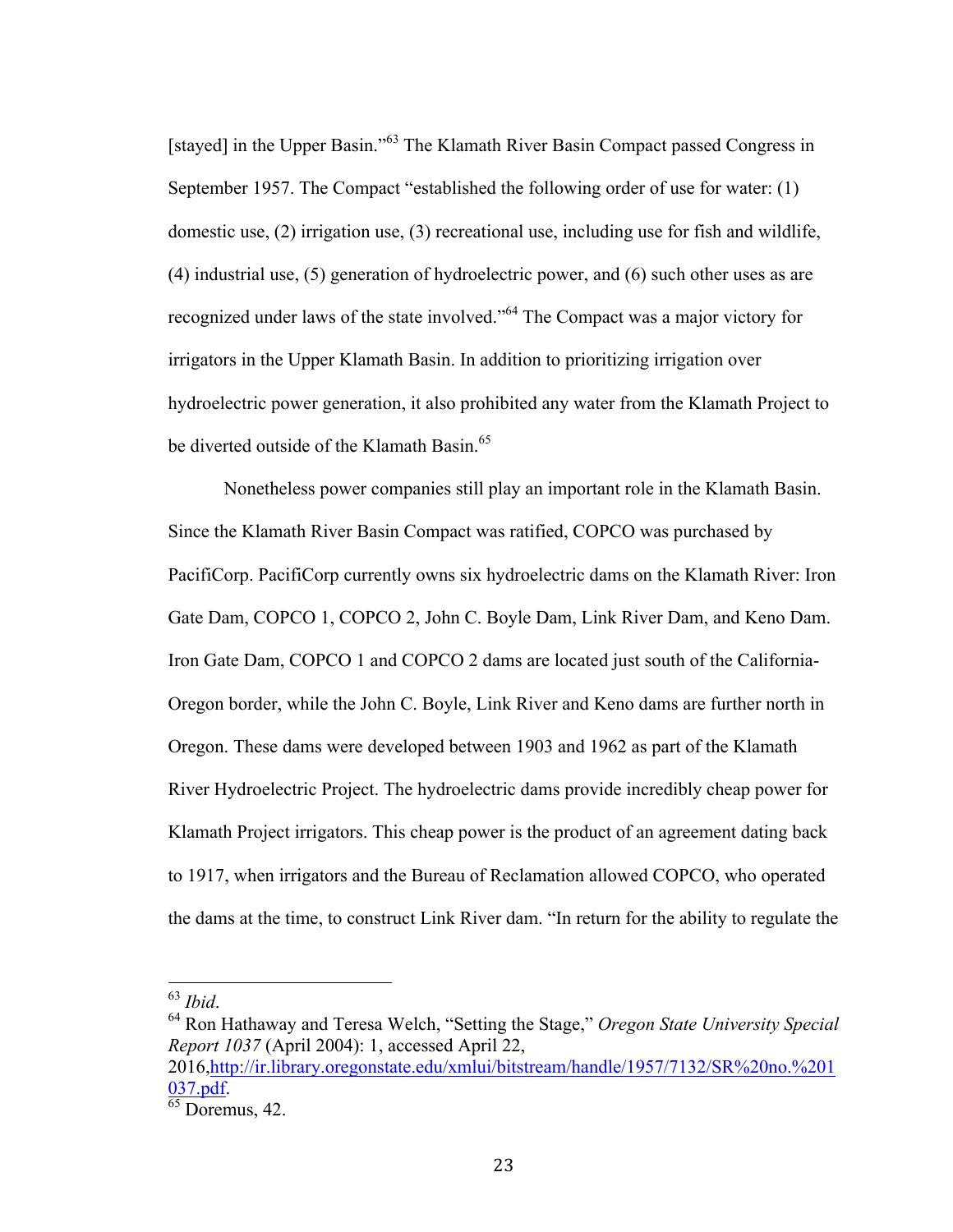outflow of Upper Klamath Lake, subject to existing irrigation rights, and construct the Link River dam, the company agreed to furnish cheap power to protect irrigators."<sup>66</sup> In return for allowing construction of dams on the Klamath River, irrigators received heavily subsidized power rates. "The original 1917 agreement between COPCO and the Bureau of Reclamation called for the utility to furnish power at 0.6¢ per kilowatt hour. The contract was renegotiated in 1956, but the irrigators have not faced a rate increase since 1917."<sup>67</sup> This has proved to be extremely beneficial to the local farmers and irrigators. "Power costs are crucial to the economics of irrigation, since they determine the amount of land that can be profitably planted.<sup>568</sup> Therefore cheaper power not only means lower costs, but also more farming and more revenues. It is no wonder why some people are uneasy about the removal of the dams from the Klamath River, because they could potentially see electricity prices increase well beyond their current rates.

The obscenely low rates paid by the irrigators proved to be unsustainable for PacifiCorp in the mid 2000s. In 2004, PacifiCorp petitioned the Oregon Public Utility Commission to raise their rates in the Klamath Basin by a factor of ten. Klamath irrigators were justifiably upset by this proposal and pushed back. This was seen as a violation of the original agreement allowed PacifiCorp to construct its dams in the first place. Nonetheless, a tenfold increase in electricity rates is not as harsh as it initially seems. Electricity rates in the Klamath Basin remained unchanged since 1917 — 87 years of constant prices despite rising costs and inflation. The rates were so low that multiplying them by ten would still be slightly below the rate paid by the average Oregon

 <sup>66</sup> *Ibid*, 55.

<sup>67</sup> *Ibid*.

<sup>68</sup> *Ibid*.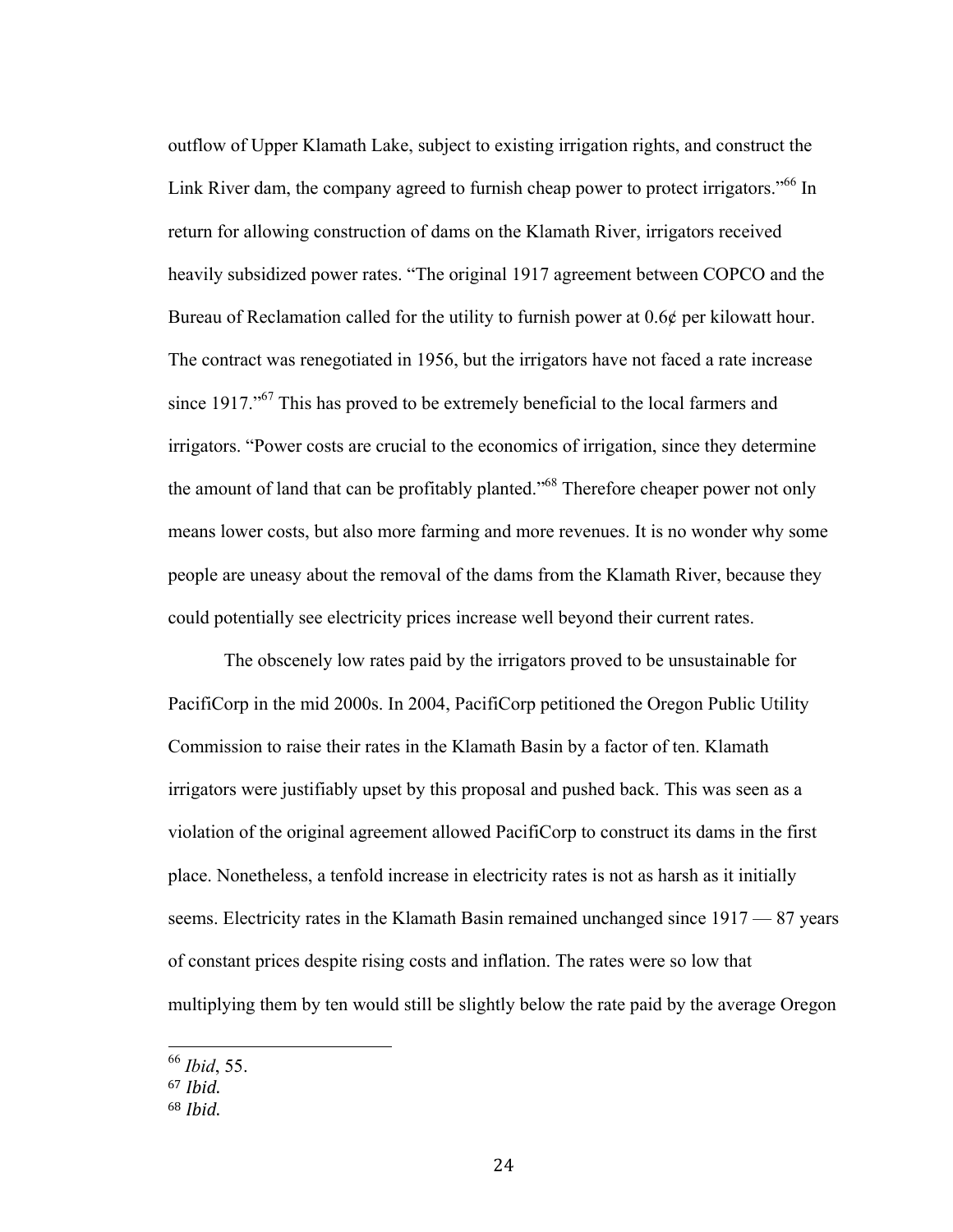customer.<sup>69</sup> While most agreed that keeping rates at 1917 levels was unsustainable, any sudden increase in power rates, however minimal, poses a risk of seriously disrupting many irrigators. As a compromise, the Oregon legislature passed a law in 2005 "that limited any increase in electric fees for Klamath irrigators to no more than 50 percent in any one year."<sup>70</sup> In 2006, the Oregon Public Utility Commission moved forward with a plan to bring power rates in the Klamath Basin back to near the state average over eight years. Klamath irrigators promptly challenged the plan at the Federal Energy Regulatory Commission, arguing that "the federal license governing PacifiCorp's Klamath hydroelectric project forbade any rate increase before a new license was agreed upon."<sup>71</sup> The FERC rejected that argument and allowed the rate increase to move forward. Under PacifiCorp's plan, the first year of the transition would see a 36 percent rate increase. A prolonged period of incremental rate increases allows irrigators to adjust somewhat easily. Irrigators in the Upper Klamath Basin "will still enjoy a substantial subsidy for the short term, [but] that is enough of an increase to impose a financial jolt. As farmers in the High Plains know, increased energy costs can force hard decisions, such as decisions to retire the land or invest in more efficient irrigation technology."<sup>72</sup> With dam removal on the horizon, there was a possibility that irrigators' power rates could jump.

- 
- <sup>69</sup> *Ibid*. <sup>70</sup> *Ibid*. <sup>71</sup> *Ibid*. <sup>72</sup> *Ibid*.
- 
-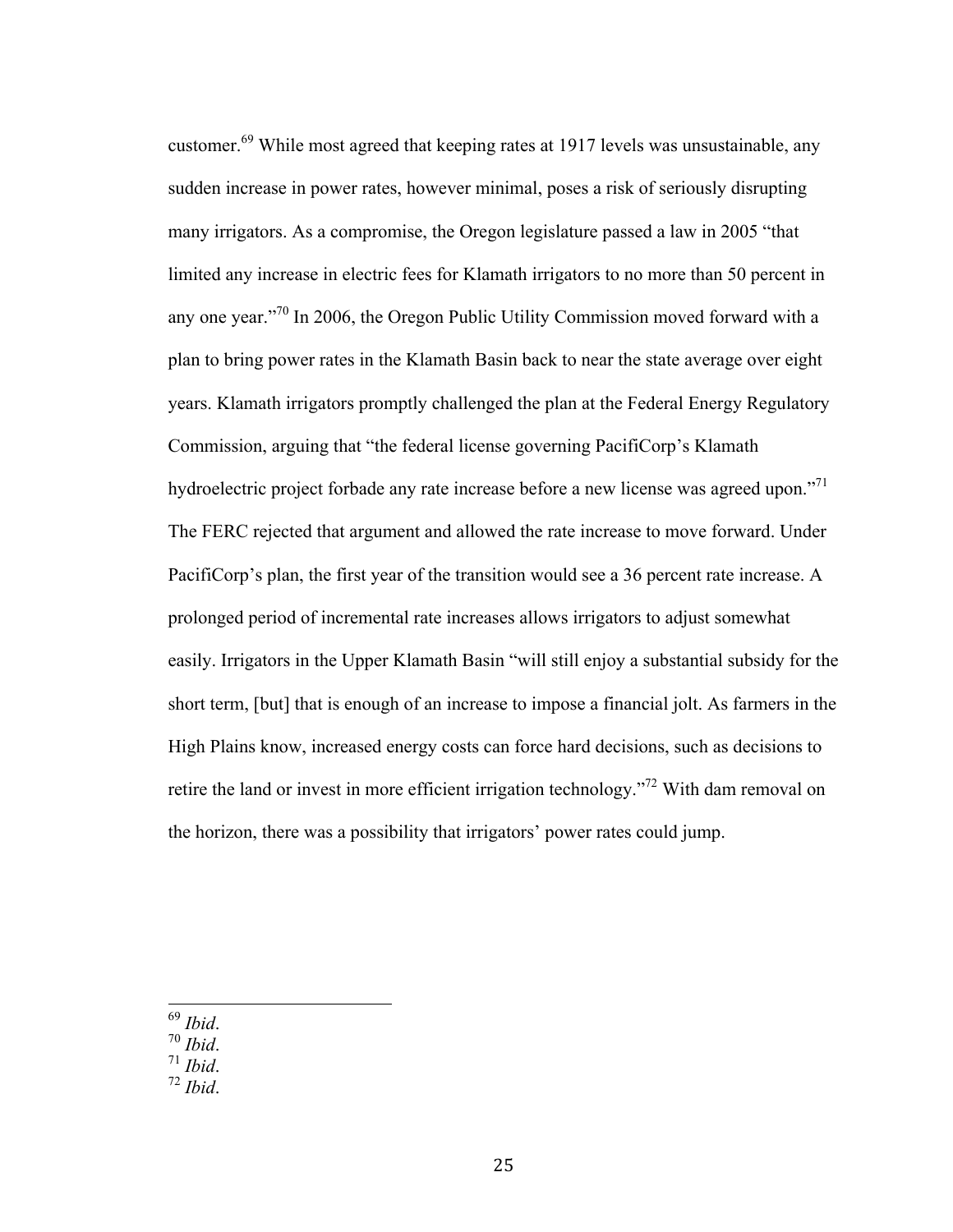#### **Chapter IV**

## **The Klamath Indian Tribes**

The Klamath Basin is home to five Indian tribes: the Modoc, Klamath, Yurok, Karuk and Hoopa. The Modoc and Klamath live in the Upper Basin, while the Yurok, Karuk and Hoopa reside in the Lower Basin. Indian tribes have a special status under the law and occupy a unique place in the Klamath Basin agreements. Each tribe has its own interests and history, which will be explained briefly.

The Klamath Basin went largely unexplored during the first half of the nineteenth century. The first white people to explore the Klamath Basin were fur trappers in the 1820s. The fur trappers described the abundance of the Klamath Basin, which prompted John C. Frémont to explore Upper Klamath Lake in 1843.<sup>73</sup> However it was not until 1867 that white Americans permanently settled in the area. The supplier of Fort Klamath, a military outpost in Klamath County, set up a store on the Link River. The settlement grew into a town called Linkville, whose name was officially changed to Klamath Falls in 1891 $^{74}$ 

The Klamath Basin was the site of the dramatic and bloody Modoc Wars in the 1870s. One of the last wars of its kind, the Modoc War was largely a response to the federal government's grouping of the Modoc and Klamath Indians into a single tribe.<sup>75</sup> Although the Modoc and Klamath tribes share a common language, their customs and

 <sup>73</sup> *Ibid*, 46.

<sup>&</sup>lt;sup>75</sup> Keith A. Murray, *The Modocs and their War*. 2nd ed. Norman, OK: University of Oklahoma Press , 1959. Print, 59.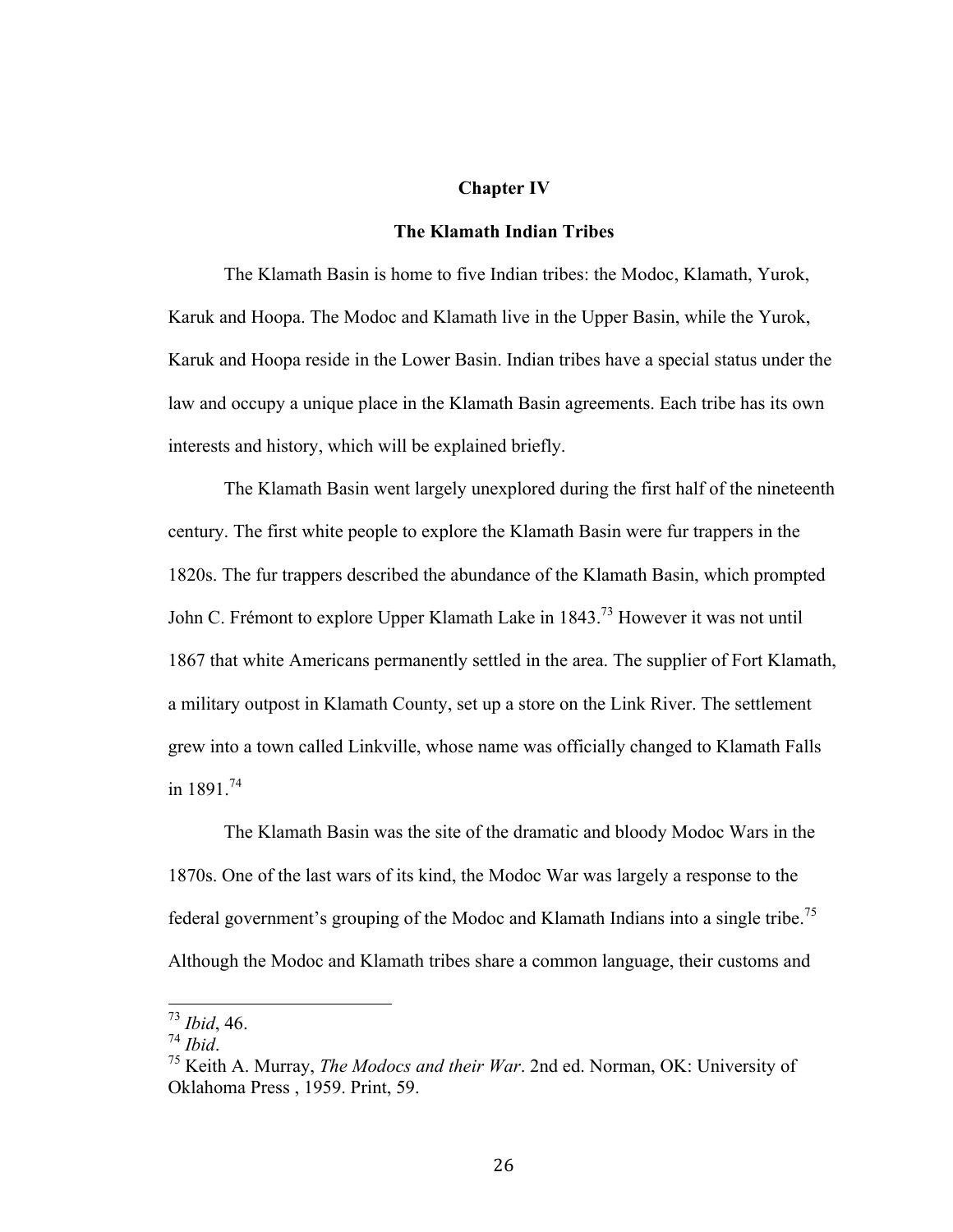lifestyles differed, and some animosity existed between the tribes. "The Klamaths regarded the Modocs, who subdued tribes further south for slaves, as a historic oppressor and enemy."<sup>76</sup> The Modocs did not like having to live on the same reservation as the Klamaths, and some accused the Klamaths of mistreatment. In 1873 the Modocs, led by Kintpuash, commonly known as Captain Jack, left the Klamath reservation and demanded their own reservation in their ancestral home. A battle ensued in the lava beds near Tule Lake, where Captain Jack and 50 Modocs somehow managed to fight off 400 U.S. soldiers. Following months of peace negotiations, the Modocs grew frustrated and killed General Edward Canby. Captain Jack and several other Modocs were subsequently hanged at Fort Klamath, and the Modoc tribe was promptly relocated to Oklahoma. Today, most Modocs still live on their reservation in Oklahoma. Those who stayed in Oregon have been absorbed by the Klamath tribe.<sup>77</sup> Therefore, the Modoc tribe is not an official party to the Klamath Basin Restoration Agreement.

The Klamath, along with the Modoc, belong to the larger Snake Paiute Tribe. Prior to white settlement, the Klamath occupied 22 million acres of the Klamath Basin. Their control over land was greatly diminished once white settlers arrived and they were forced onto a reservation. "The 1864 Treaty of Council Grove, which settled many Indian land claims, gave the two groups 2.2 million acres, about one-tenth of the Klamath's historic territory. Later, the reservation was shrunk to about 1 million acres."<sup>78</sup> White Americans attempted to assimilate the Klamath into their society by converting them to Christianity and forcing them to abandon their nomadic ways by becoming irrigators. The

 <sup>76</sup> Doremus, 61.

 $77$  Murray, 59.

 $78$  Doremus, 61.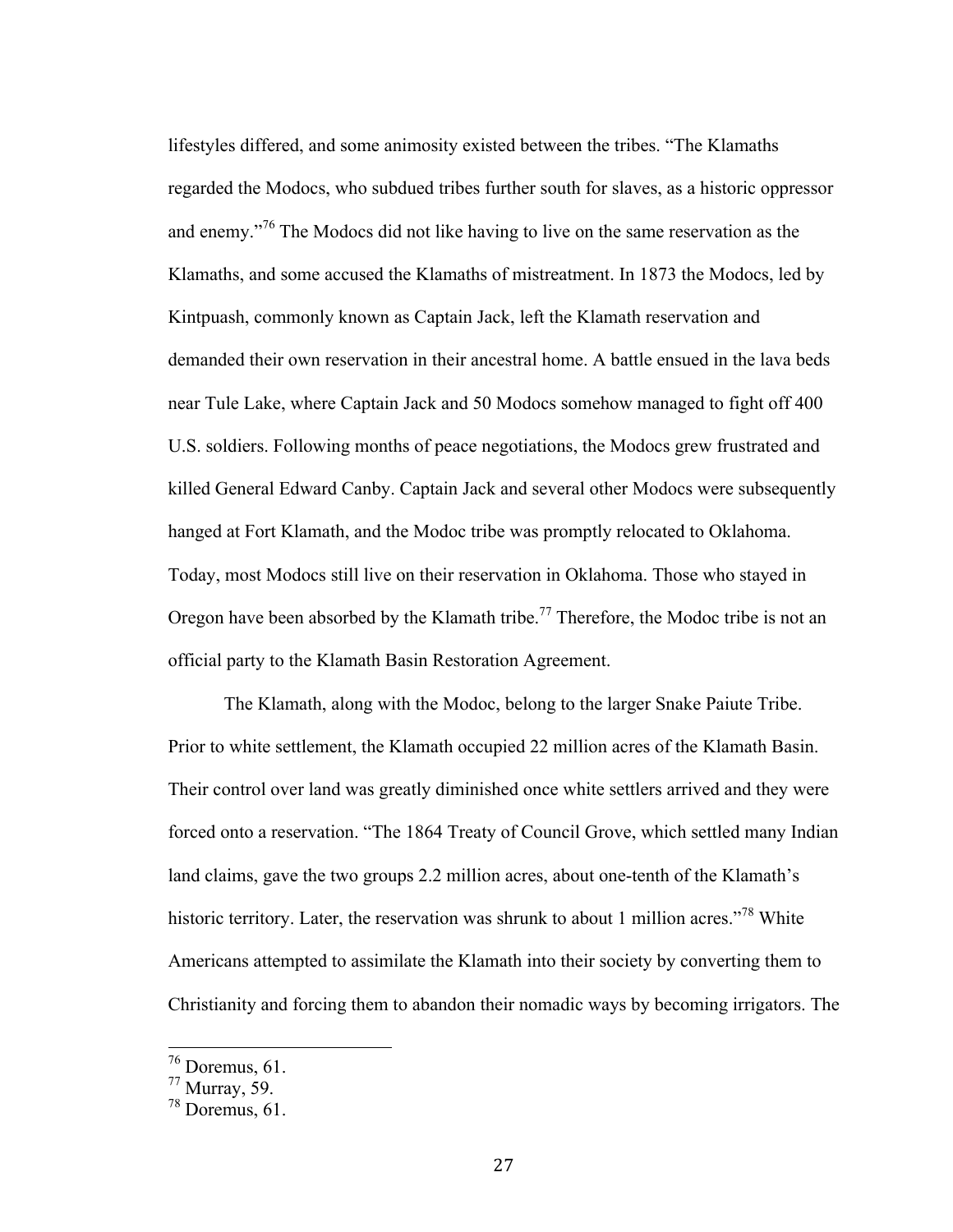Klamaths proved to be surprisingly well-suited to the change, and proved to be skilled farmers: "By the 1950s, they had created a sustainable timber and grazing economy on the million-acre reservation; their incomes were almost the same as those of non-Indians in the region."<sup>79</sup>

Unfortunately, things did not turn out well for the Klamath. The first step in the wrong direction was the General Allotment Act of 1877. The Act could be described as an attempt "to transform Indians into yeoman farmers in the mold of their white neighbors and to stamp out all vestiges of tribalism"80 Judge William C. Canby, Jr. called the Allotment Act "the most disastrous piece of Indian legislation in United States history."<sup>81</sup> Before passage of the Allotment Act, congressional approval was required for the transfer of Indian reservation lands. The Allotment Act provided each tribal member with 160 acres per household, and surplus lands were then auctioned off to white settlers without congressional authorization. Many owners of the allotted lands were forced to sell their property due to high state property taxes.<sup>82</sup> The proceeds from the sales of the land went toward Indian schools. Ultimately, the General Allotment Act accounted for the sale of over one quarter of the Klamath reservation.<sup>83</sup> The nationwide result of the Allotment Act was even more profound: from 1887 to 1934, the total amount of Indianheld land in the United States decreased from 138 million acres to 48 million — a decrease of over 65 percent  $84$ .

 <sup>79</sup> *Ibid*, 63.

<sup>80</sup> *Ibid*, 64.

 $81$  Canby, 21.

<sup>82</sup> *Ibid*, 22.

 $83$  Doremus, 64.

 $84$  Canby, 22.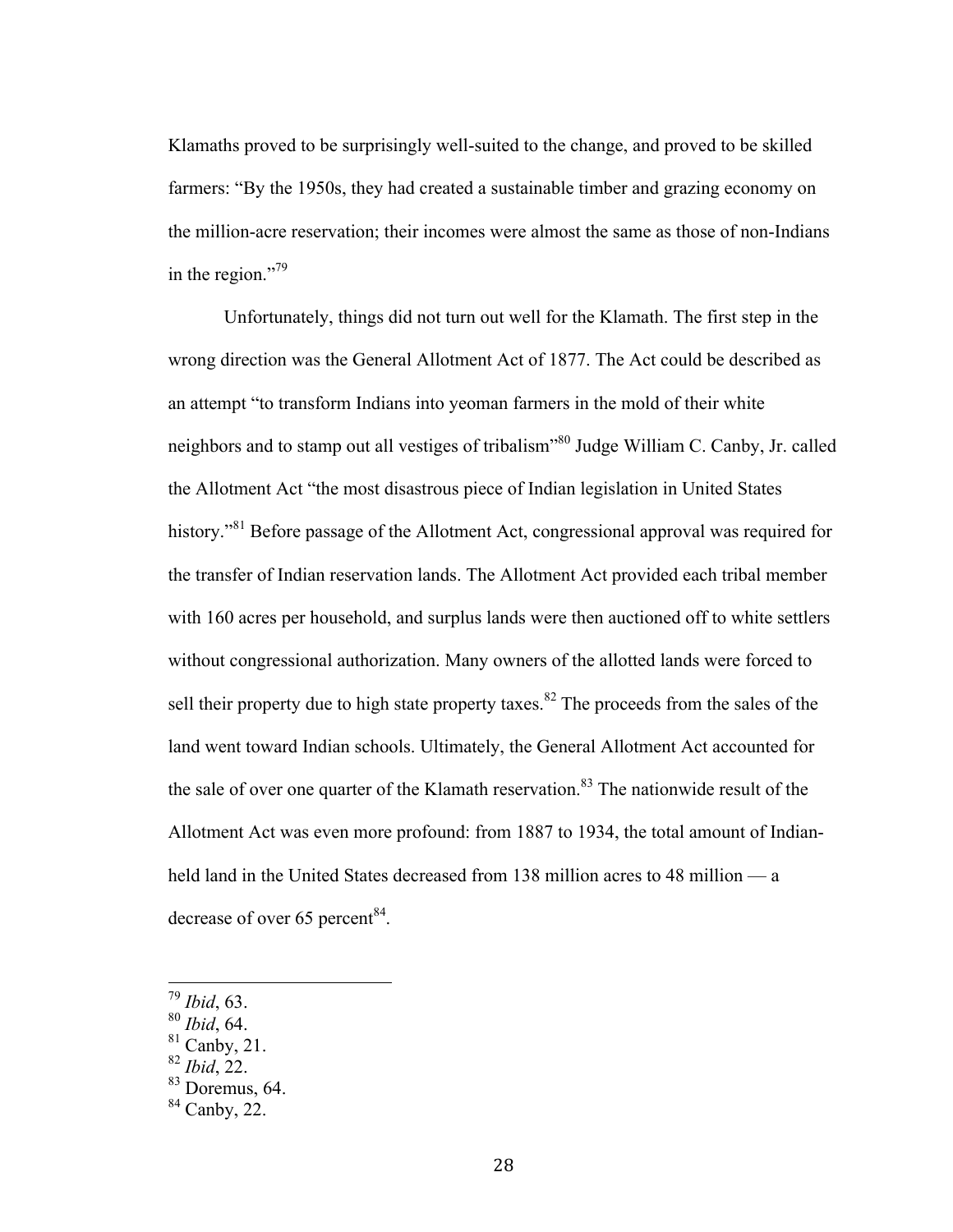This would not be the last time the Klamath tribe would lose its land. In the 1950s the Klamaths fell victim to a movement to terminate their tribal status. Following World War II, the United States "decided to solve the 'Indian problem' once and for all by eliminating reservations and forcing Indians to become plain old Americans. In modern terms, the federal government wanted to make the Indians 'white.'"<sup>85</sup> The movement for termination was not necessarily undertaken maliciously. It was a naïve attempt to achieve equality by removing the Indians' special status of "otherness." After all, in the 1950s whites enjoyed the most privileges of any racial group — so why not extend those privileges to the Indians by stripping them of their tribal status? Several proponents of termination believed they were setting the Indians free — or at least used this belief as a rhetorical device to advance their goals of reclaiming Indian land. Such rhetoric "contained an element of the arrogant condescension of those who see themselves as conferring a superior way of life on the less fortunate."<sup>86</sup> This reasoning was not

altogether unpopular or unpersuasive — in the 1950s a substantial proportion of Klamath Indians supported termination. Therefore, Congress passed the Klamath Termination Act in 1954. The law states, "Individual members of the tribe shall not be entitled to any of the services performed by the United States for Indians because of their status as Indians and… all statutes of the United States which affect Indians because of their status as Indians shall no longer be applicable to members of the tribe.<sup>87</sup> Once the Klamath Termination Act was passed, "the Klamaths would essentially become non-Indians for

 $\frac{85}{86}$  Doremus, 63.<br> $\frac{86}{16}$ 

<sup>&</sup>lt;sup>87</sup> Klamath Termination Act, 68 Stat. 718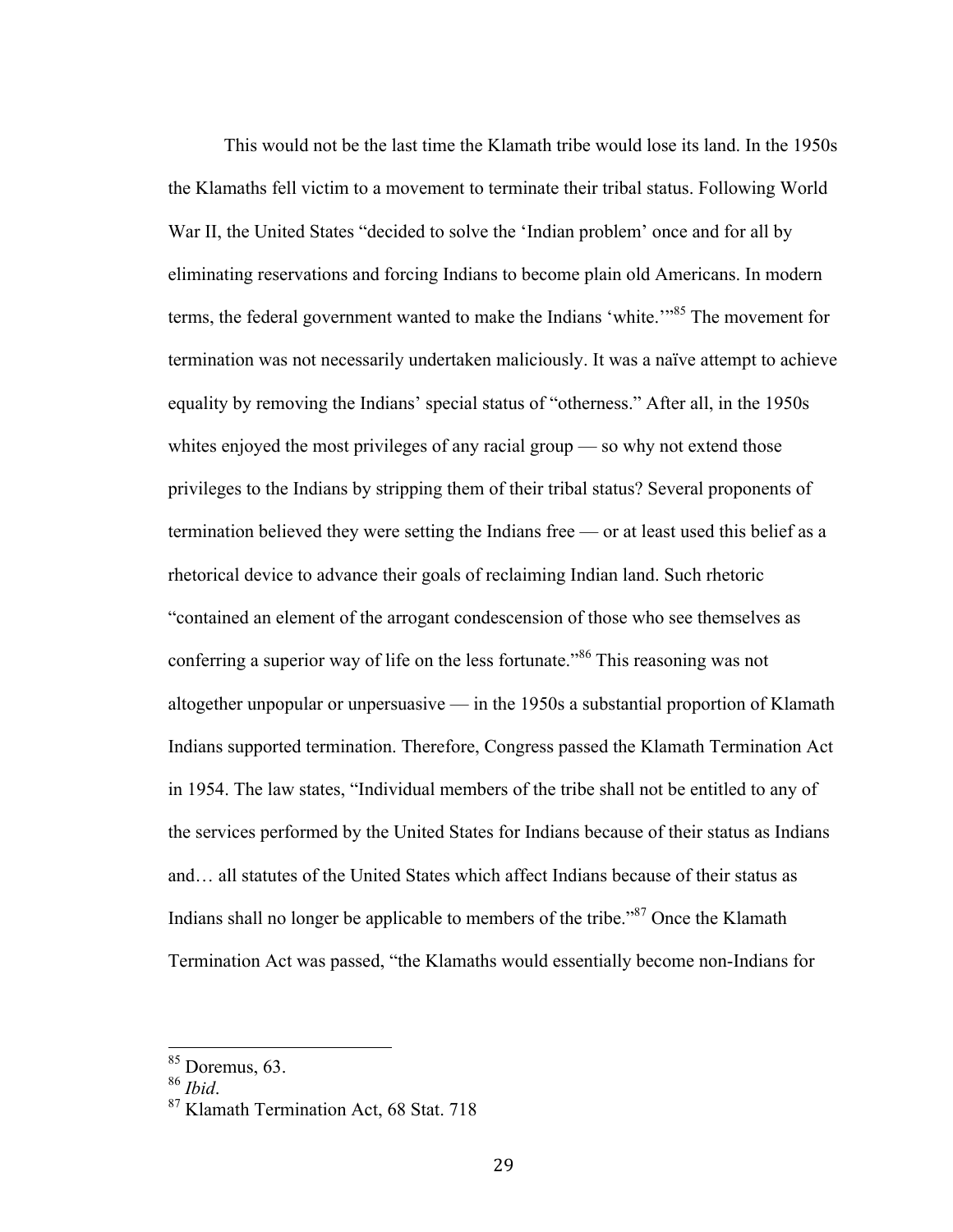legal purposes, ineligible for federal Indian benefits, and fully subject to state law."<sup>88</sup> Along with the Klamaths' status as Indians, the Klamath reservation was also disestablished. The Termination Act precipitated the sale of the vast majority of the Klamath Reservation Forest. "Tribal members had the choice of immediately selling their interests, which terminated tribal membership, or holding onto them… With no other viable option, more than three-fourths of the Indians elected to cash out for \$43,000 each."<sup>89</sup> Following their termination, some Klamaths attempted to join other tribes, but were rejected by the Interior Department, which held that the Termination Act banned them from doing so.<sup>90</sup> The buyouts from the Termination Act proved to be short lived, and the Klamath tribe suffered greatly. Deprived of their reservation and the institutional framework of a federally recognized tribe, many Klamaths fell victim to alcoholism, gambling and crime. Poverty increased. The Klamaths soon realized they had been cheated by the Termination Act, and engendered an "enduring bitterness… between the tribe and the white community."<sup>91</sup>

The Klamath tribe's situation finally improved in 1986, when Congress passed the Klamath Indian Tribe Restoration Act. The law reinstated the tribal status of the Klamaths, but unfortunately did not return any land to the tribe. The Klamath reservation is now confined to 372 acres, a tiny fraction of the 2.2 million acres they were granted in the Treaty of Council Grove in 1864, and less still than the 22 million acres they once occupied prior to white settlement. The Klamath tribe's land situation is important in the

 <sup>88</sup> Doremus, 64.

<sup>89</sup> *Ibid*, 64-65.

<sup>90</sup> *Ibid*, 65.

<sup>91</sup> *Ibid*.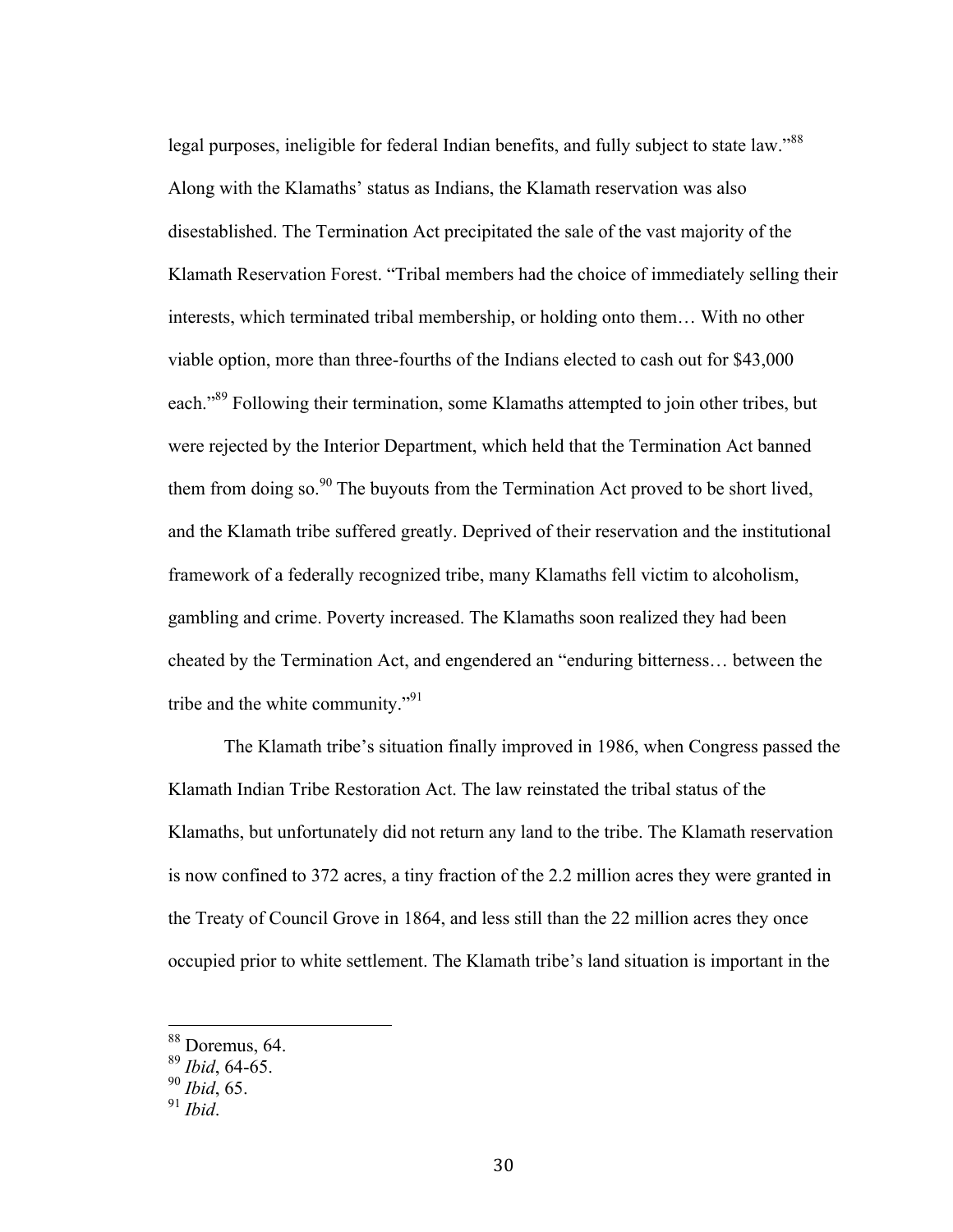context of the Klamath Basin Restoration Agreement. Due to the tribe's superior water title (which will be discussed later), the tribe is able to use its water rights as a bargaining chip to regain some of their lost land. The Klamaths "proposed to trade land for control of water, offering to subordinate its water rights to those of the irrigators in return for 695,000 acres of national forest." 92

Downstream in the Lower Klamath Basin are the Yurok, Karuk and Hoopa tribes. Prior to white settlement of the Lower Klamath Basin, the Yurok tribe lived further down the Klamath River, near its confluence with the Trinity River. The Karuk lived further up the Klamath, and the Hoopa lived in the Hoopa Valley on the Trinity River. In 1855, President Franklin Pierce, under authority granted by Congress, signed an executive order establishing the Klamath River Reservation, which consisted of one mile of land on both sides of the Klamath, extending 20 miles from the river's mouth.<sup>93</sup> The reservation was not intended for a sole tribe. Rather, like the merging of the Klamath and Modoc tribes, it was intended to accommodate multiple tribes in the area. Some tribes were more open to this idea than others: "The Yurok did not need much convincing to settle on this reservation, which was within their traditional lands and straddled their river with its abundant salmon."<sup>94</sup> On the other hand, the Hoopa tribe refused to relocate. In 1877 President Grant finally acquiesced and issued an executive order establishing the Hoopa Valley Reservation on the Trinity River.<sup>95</sup> There was much confusion about the status of these reservations due to an 1864 law that only permitted the President to establish a

 <sup>92</sup> *Ibid*, 66.

<sup>93</sup> *Ibid*, 67.

<sup>94</sup> *Ibid*. <sup>95</sup> *Ibid*.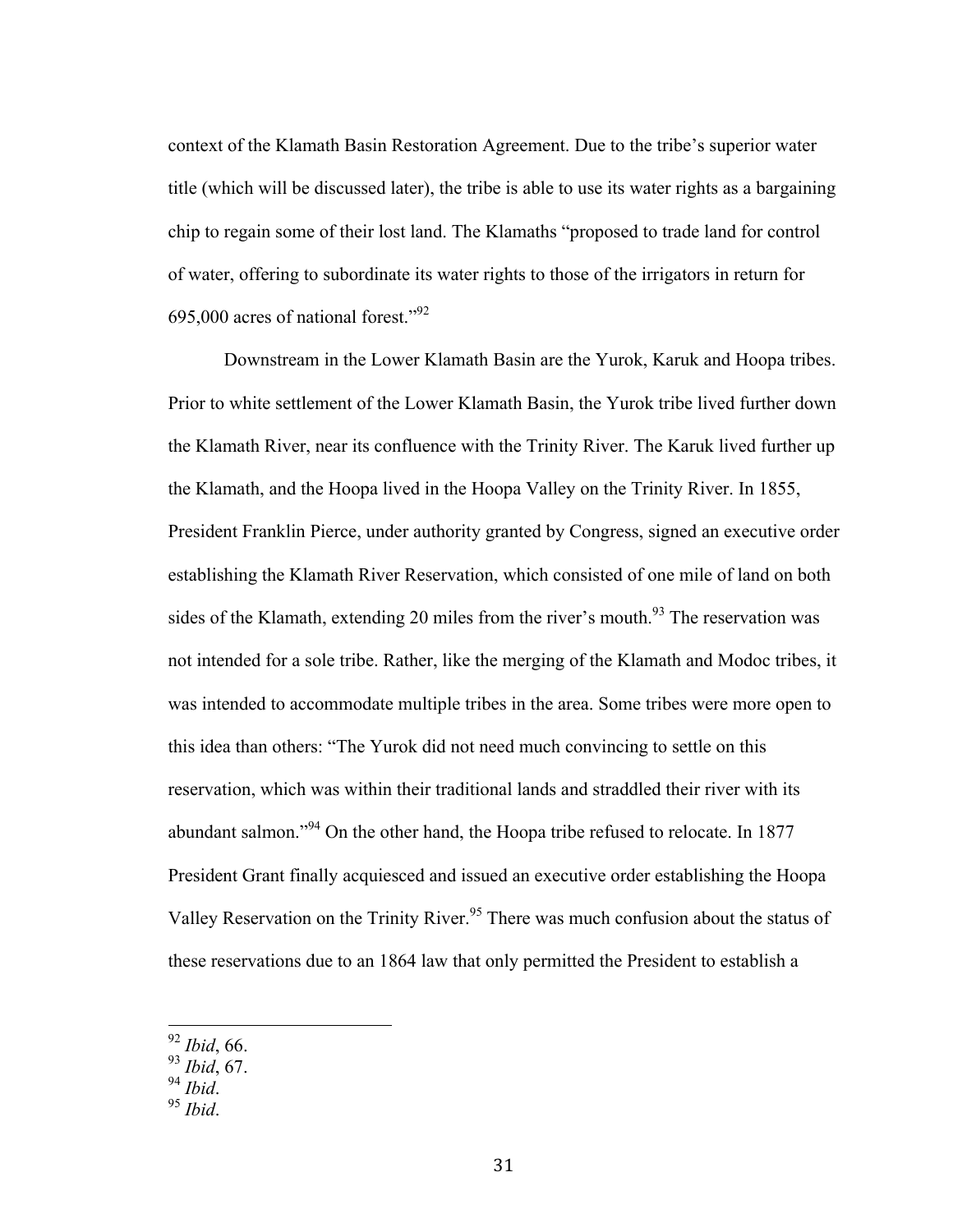maximum of four Indian reservations per state. Because more than four such reservations existed in California, the legitimacy of the Yurok and Hoopa reservations was cast into doubt. Fortunately, President Benjamin Harrison found a way to sidestep the statute and combined the two reservations by extending the Hoopa Valley Reservation all the way to the Pacific Ocean, encompassing the Yuroks' Klamath River Reservation.<sup>96</sup> However, the legal complications did not end there. The union of the two reservations gave rise to a dispute between the Yurok and Hoopa tribes over the distribution of timber income on the reservation. Some Yuroks claimed they were entitled to a share of the timber revenues from the Hoopa reservation, and the courts agreed.<sup>97</sup> In response to these decisions, Congress passed the Hoopa-Yurok Settlement Act in 1988. The Act once again partitioned the joint reservation into two reservations belonging to the Hoopa and Yurok tribes. The Hoopa retained their rights to their original reservation, while the Yurok retained their reservation as well as the passage that connected the two reservations mandated in Harrison's 1891 executive order.<sup>98</sup> Although the repartition of the Hoopa and Yurok reservations managed to settle most of the tensions between the tribes, some property disputes still persist.

The Karuk Indians, on the other hand, do not have their own reservation. When the Hoopa and Yurok reservations were joined in 1891, it was expected that the Karuk were also to live on this newfound reservation.<sup>99</sup> Like the Hoopa who refused to live on the Yurok reservation, most Karuk abandoned the joint reservation and returned to their

 <sup>96</sup> *Ibid*. <sup>97</sup> *Ibid*, 68.

<sup>98</sup> Hoopa-Yurok Settlement Act, P.L. 100-580 (1988).

 $99$  Doremus, 67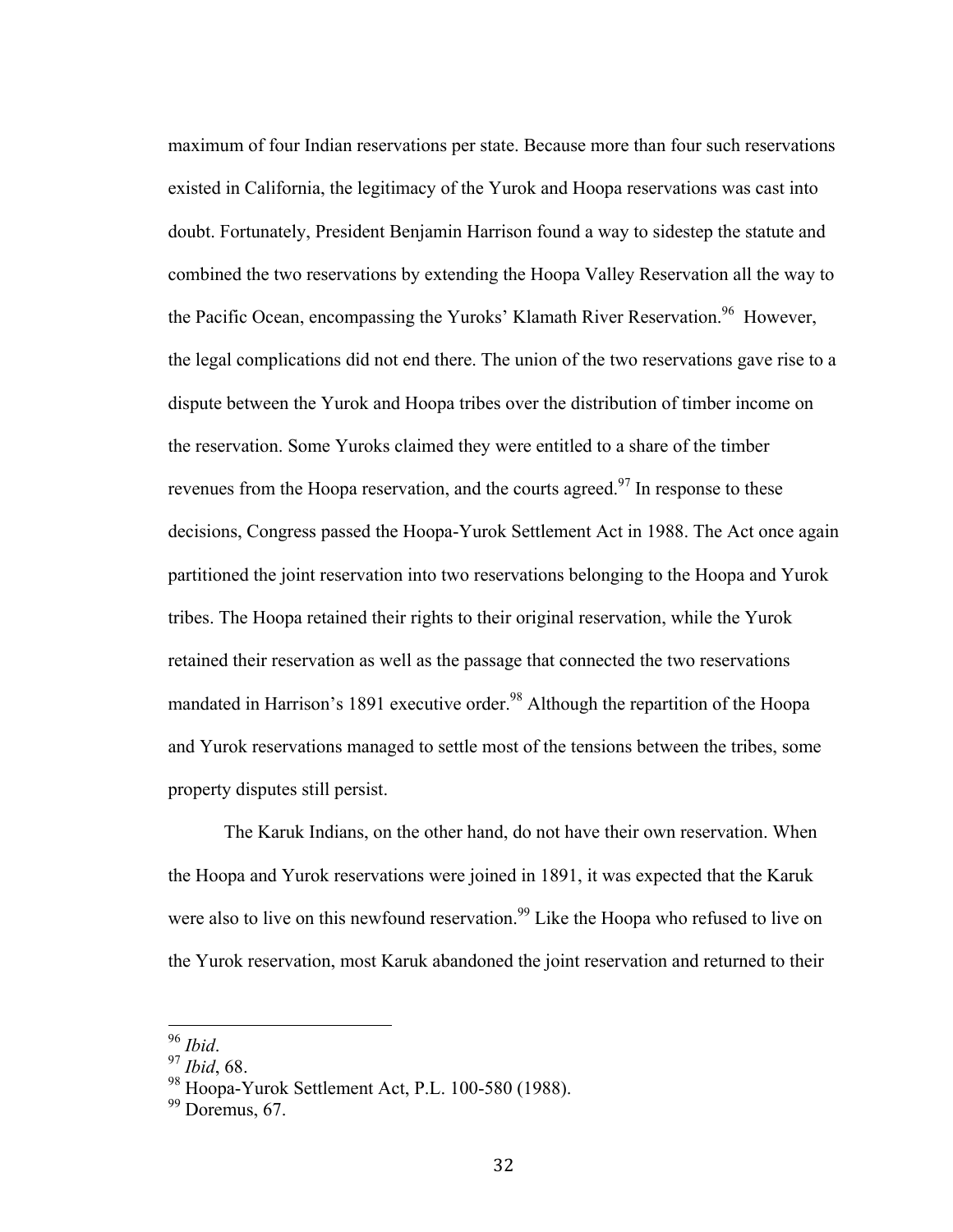original homelands. While the Karuk are officially recognized by the federal government, instead of living on their own reservation, the Karuk "now occupy scattered 'trust lands,' parcels held in trust for the tribe or individual Karuk by the United States. The Karuk trust lands total roughly 750 acres."<sup>100</sup> The Karuk's lack of a reservation has proven to be a disadvantage, both economically and legally, because land ownership is a central principle of American Indian law: "The distinctive legal feature of Indians in the United States is that their identity is tied to a specific land base. All Indian law flows from that characteristic."<sup>101</sup> With less of a firm hold on their land, their sovereign rights are limited.

A bedrock principle of American Indian law is the recognition of tribal sovereignty. The idea was first developed in the early days of the Supreme Court by Chief Justice John Marshall. In the 1823 case *Johnson v. McIntosh*, Marshall ruled that, unlike other sovereign nations, Indian tribes could only grant their lands to the federal government.<sup>102</sup> Marshall argued that when Europeans settled in America, the rights of the Indian tribes "as independent nations, were necessarily diminished, and their power to dispose of the soil, at their own will, to whomever they pleased, was denied by the original fundamental principle, that discovery gave exclusive title to those who made it." <sup>103</sup> Eight years later, in *Cherokee Nation v. Georgia*, Marshall put further limits on tribal sovereignty. Marshall claimed that although Indian tribes qualify as sovereign states, they should not be treated the same way as foreign states. He coined the term

 <sup>100</sup> *Ibid*, 67.

<sup>101</sup> *Ibid*, 60.

 $102$  Canby, 73.

<sup>103</sup> *Johnson v. McIntosh*, 21 U.S. (8 Wheat.) 543 (1823).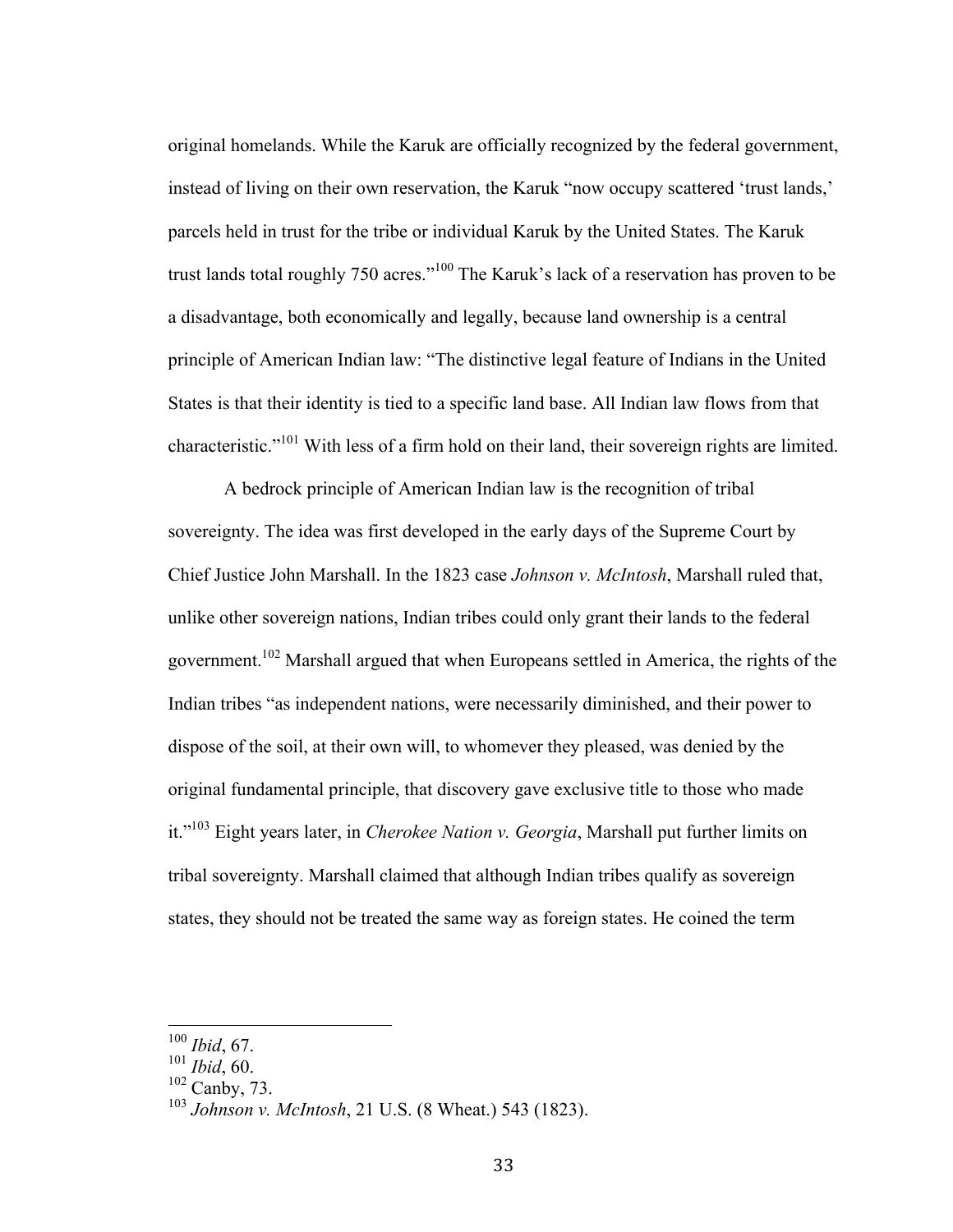"domestic dependent nations" to describe the status of Indian tribes.<sup>104</sup> A year later, in the 1832 decision *Worcester v. Georgia*, Marshall further outlined their sovereign status:

The Indian nations had always been considered as distinct, independent, political communities, retaining their original natural rights, as the undisputed possessors of the soil, from time immemorial, with the single exception of that imposed by irresistible power, which excluded them from intercourse with any other European potentate than the first discoverer of the coast of the particular region claimed.<sup>105</sup>

Here Marshall is placing another limit on the tribes' sovereign power — unlike other sovereign nations, the Indian tribes could not conduct business with foreign governments. The federal government is the only government with which they may interact. Thus, the federal government holds sole authority to regulate Indian tribes — the power to regulate commerce with the Indian tribes is vested in Congress in Article I, Section 8 of the U.S. Constitution. Following from this, "Marshall, then, left a view of the tribes as nations whose independence had been limited in only two essentials — the conveyance of land and the ability to deal with foreign powers."<sup>106</sup> Without these powers what exactly does tribal sovereignty entail? A tribe's sovereignty puts it at an advantage vis-à-vis cities, counties, and other local entities. Unlike such governments, tribes do not rely upon the principle of delegation: "When a question arises as to the power of a city to enact a particular regulation, there must be some showing that the state has conferred such power on the city; the state, not the city is the sovereign body from which power must flow. A

 <sup>104</sup> Canby, 74.

<sup>105</sup> *Worcester v. Georgia*, 31 U.S. (6 Pet.) 515, 559 (1832).

<sup>106</sup> Canby, 74.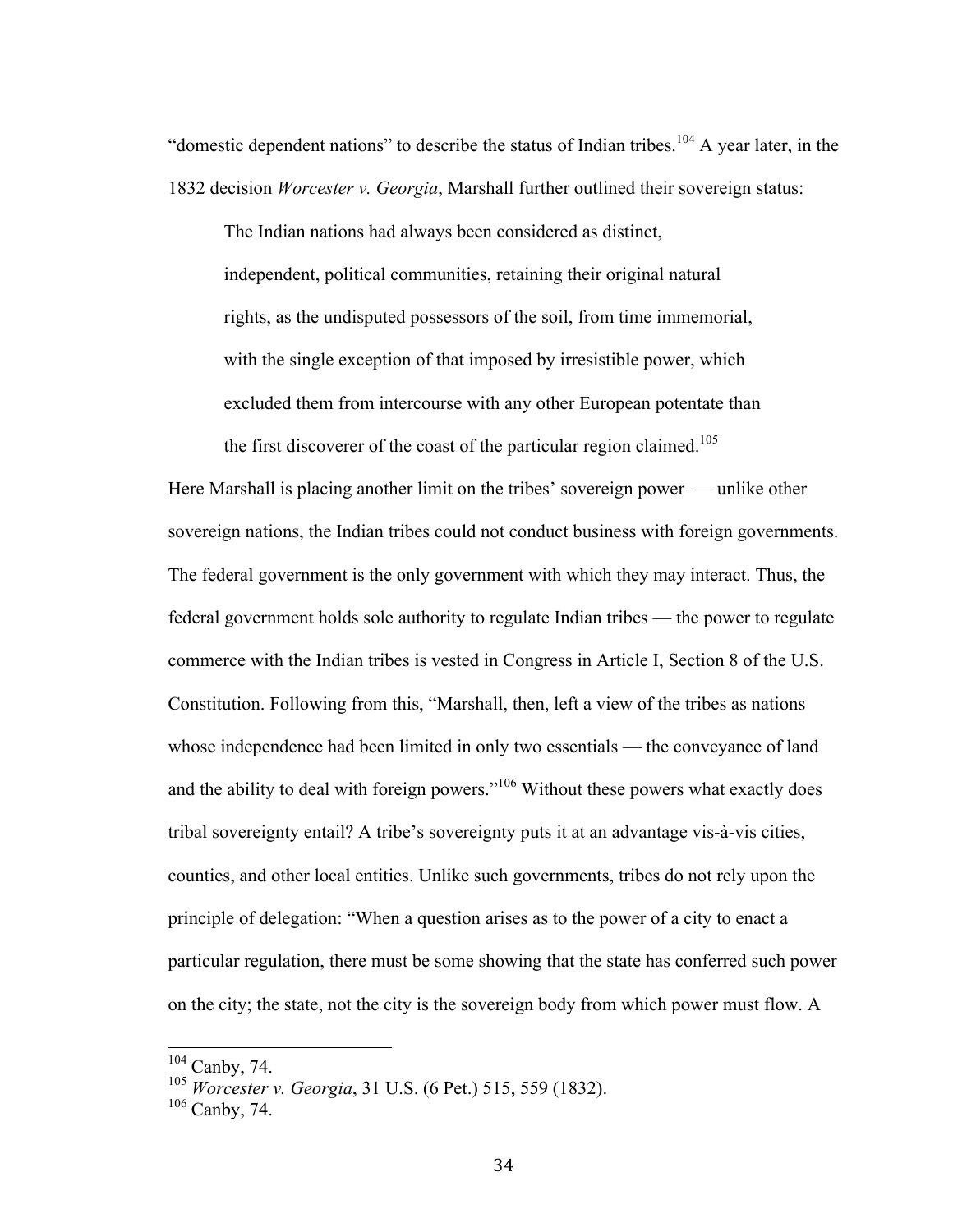tribe, on the other hand, is its own source of power."<sup>107</sup> Do tribes, then, exercise the same sovereignty as states? In some ways, they can exhibit more sovereign power: "A tribe's right to establish a court or levy a tax is not subject to attack on the ground that Congress has not authorized the tribe to take these actions; the tribe is sovereign and needs no authority from the federal government."<sup>108</sup> Therefore tribal sovereignty can be construed as a negative right against the federal government: "The relevant inquiry is whether any limitation exists to *prevent* the tribe from acting within the sphere of its sovereignty, not whether any authority exists to *permit* the tribe to act."<sup>109</sup> This slightly resembles the constitutional contrast between the legislative and executive branches. Whereas the legislative branch can only exercise its enumerated powers, the executive can usually get away with anything that is not expressly forbidden. This is one reason why, for example, many Indian tribes have casinos on their reservations.

The most important sector of Indian law when considering the Klamath Basin Restoration Agreement is, of course, water rights. Indian water rights are unique, and do not align entirely with the riparian doctrine or prior appropriation. Indian water rights can be traced to the 1908 Supreme Court case *Winters v. United States*. The case involved a dispute between Indians and white settlers in Montana. The settlers diverted the flow of the Milk River away from the Fort Belknap Reservation located on the river. This interfered with the tribe's irrigation system, and the Indians brought suit. The treaty establishing the reservation did not mention any water rights. Therefore the settlers

 <sup>107</sup> *Ibid*, 75.

<sup>108</sup> *Ibid*. <sup>109</sup> *Ibid*.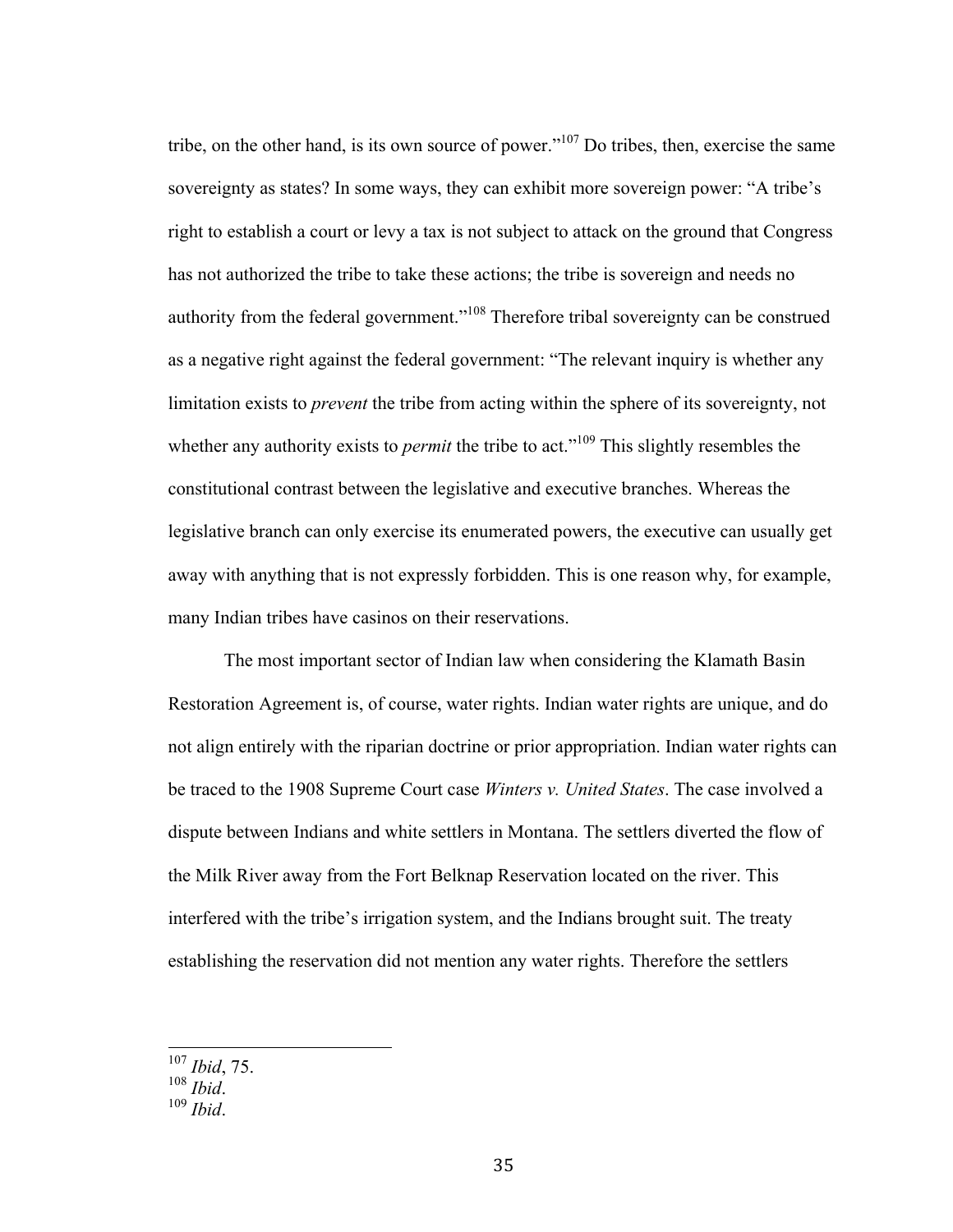believed they could make a prior appropriation claim on the river.<sup>110</sup> The Supreme Court rejected this argument. In the majority opinion, Justice Joseph McKenna argued that the treaty contained an implicit guarantee of water rights. He posited that "without a guarantee of water Indians would not have agreed to abandon their nomadic ways to become pastoralists and farmers."<sup>111</sup> Indians would not occupy agricultural lands without an implicit guarantee of water. This was a major victory for the Indian tribes. They were given another victory in the 1963 case *Arizona v. California,* which debated the difference between water rights on Indian reservations established by statute and those established by executive order. Justice Hugo Black, in the majority opinion, found no difference between the two: "The Court viewed the question as one of the intention of Congress or the President, and held that neither one could have meant to establish the reservations without reserving for the use of the Indians the water necessary to make the land habitable and productive."<sup>112</sup> The Court also held that water rights on Indian reservations begin at the time of the reservation's establishment. Several Indian water rights have been extrapolated from these two court decisions. Known as "*Winters* rights," they are summarized as follows:

(1) *Winters* rights are creatures of federal law, which defines their extent. (2) Establishment of a reservation by treaty, statute or executive order includes an implied reservation of water rights in sources within or bordering the reservation. (3) The water rights are reserved as of the date of creation of the applicable portion of the reservation. Competing

 <sup>110</sup> *Ibid*, 429.

 $\frac{111}{\text{Doremus}}$ , 70.

<sup>112</sup> Canby, 430.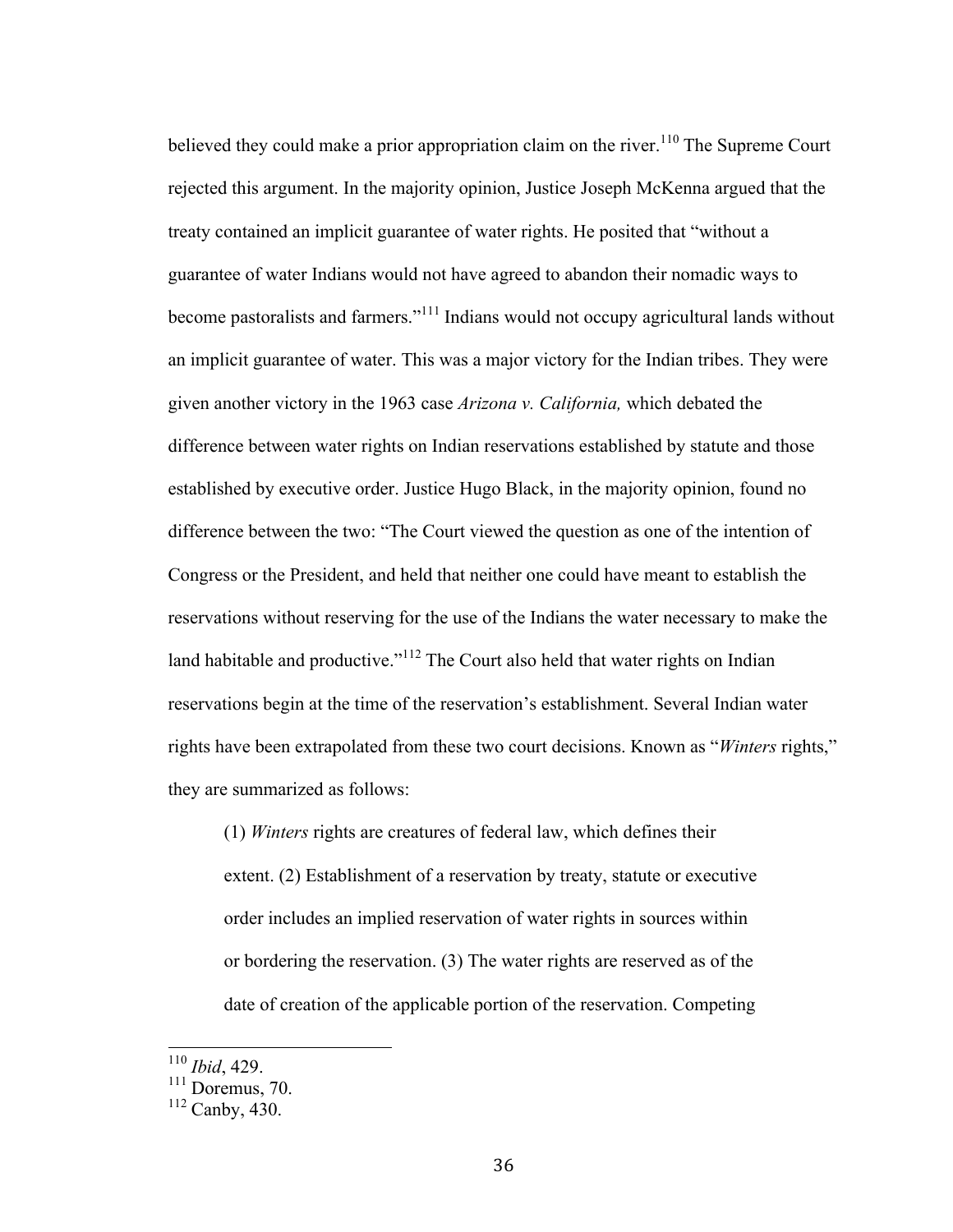users with prior appropriation dates under state law take precedence over the Indian rights, but those with later dates are subordinate. (4) The quantity of water reserved for Indian use is that amount sufficient to irrigate all the practicably irrigable acreage of the reservation…

(5) *Winters* rights to water are not lost by non-use. 113

The first *Winters* right is arguably the most important for the Klamath Basin. Indian reservations have a federal right to water, as opposed to other claimants in the region who have only a vested state right. Therefore Indian claims to water on the Klamath are arguably superior to the claims of irrigators. In principle, Oregon and California both recognize the supremacy of the federal water rights. Remember, however, that both states interpreted the Desert Lands Act to mean that the federal government relinquished control of the public domain and that Congress would never assert any federal water claims. Unfortunately for the Klamath Basin tribes, their *Winters* rights have been largely ignored by Oregon and California, although more attention has been given to them in recent years.<sup>114</sup> Nonetheless, the tribes can still make a claim to a superior water right, which can also be used as a bargaining chip in negotiations.

Because *Winters* rights are contingent on established reservations, the Klamath Indians had problems asserting their water rights following the tribe's termination in 1954. Without a reservation, it was unclear if the now terminated tribe retained any of their preexisting water rights. In 1983, the Klamath tribe took this question to court. In *United States v. Adair*, the United States District Court of Appeals for the Ninth Circuit

 <sup>113</sup> *Ibid*, 431-432.

<sup>114</sup> *Ibid*, 429.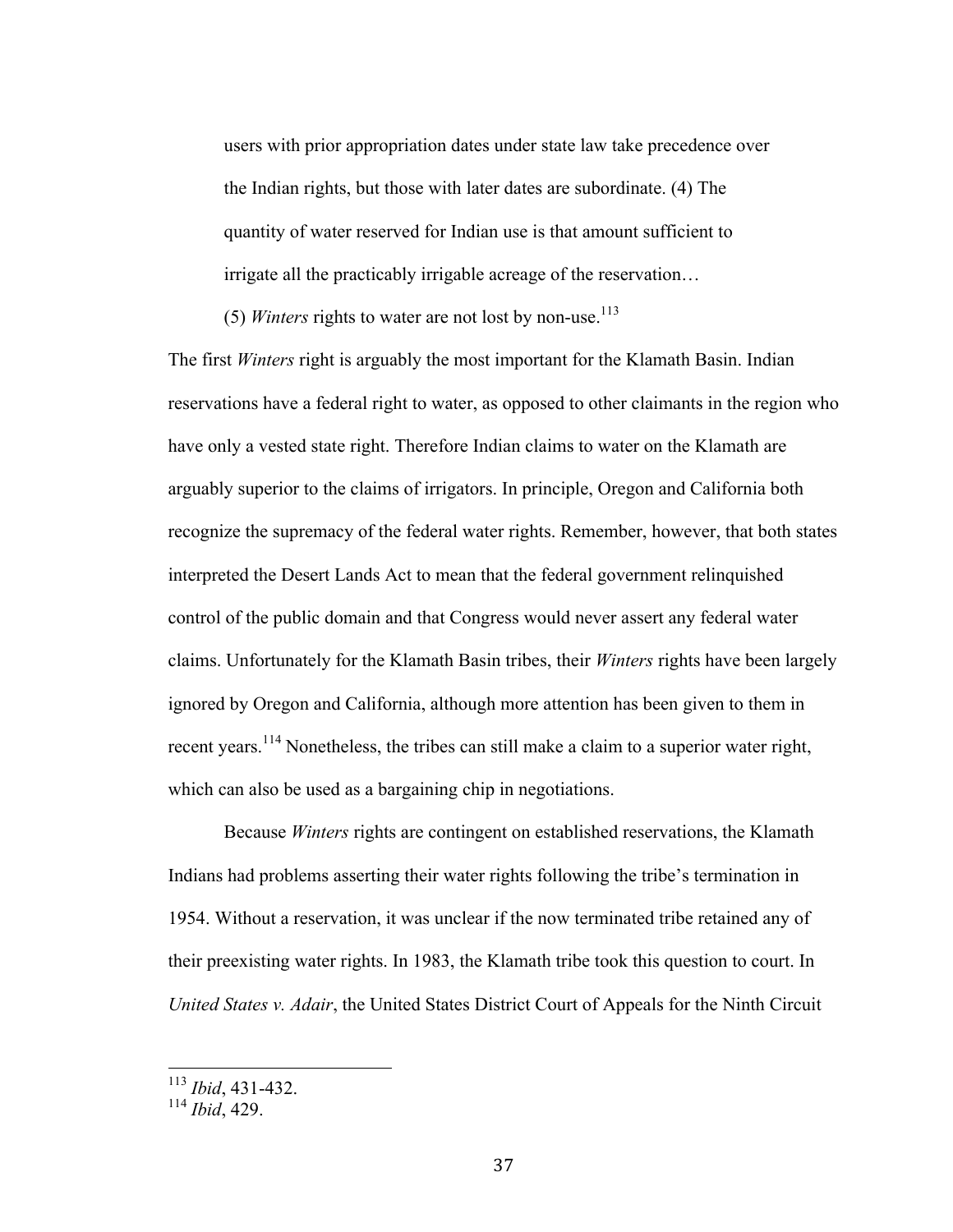ruled in their favor. Consistent with the tribe's *Winters* rights, the Court held that the 1864 Treaty of Council Grove "granted the Indians an implied right to as much water on the reservation as was necessary to fulfill these purposes."<sup>115</sup> Next, the Court delivered a major victory for the Klamath:

"The termination of the reservation did not abrogate the Indians' water rights. The Indians are still entitled to as much water on the reservation lands as they need to protect their hunting and fishing rights. If the preservation of these rights requires that the marsh be maintained as wetlands and the forest be maintained on a sustained-yield basis, then the Indians are entitled to whatever water is necessary to achieve those results."<sup>116</sup>

The Court seemed to be endorsing the idea that Indian tribes held a superior appropriative claim. The Court went even further, holding that "by the Treaty of 1864, the Indians reserved hunting and fishing rights which they had exercised for more than a thousand years. The priority date of these rights, and of the Indians' water rights which are necessary to preserve their hunting and fishing rights, is time immemorial."<sup>117</sup> Therefore, Indians had priority over all other water users due to their longstanding presence in the region, which predates white settlement. While *United States v. Adair* was a victory for the Klamath, it did not specifically quantify any of the tribe's water rights. The Oregon Water Resources Department interpreted *United States v. Adair* as limiting "Indian water use to that sufficient to provide for a moderate living, capped by the level of hunting,

 <sup>115</sup> *United States v. Adair*, No. 75-914 (D. Or. September 27, 1979).

<sup>116</sup> *United States v. Adair*

<sup>117</sup> *Ibid*.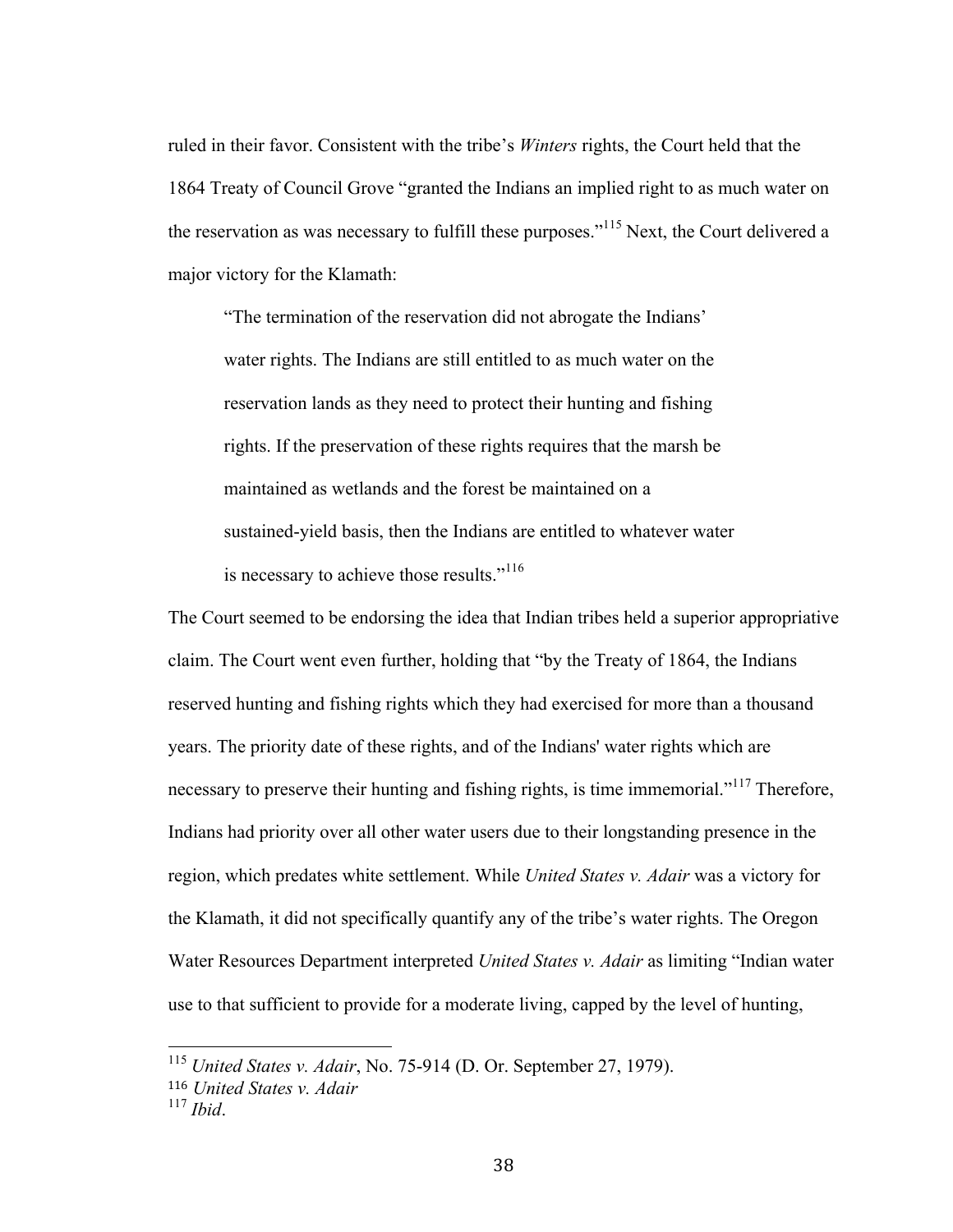fishing, and gathering activity in 1979."<sup>118</sup> Thus, the state governments continue to find their way around the court-mandated superiority of Indian water rights.

It is important to note that *United States v. Adair* focused particularly on the Klamath's fishing and hunting needs. Indeed, the Indian tribes in the Klamath Basin seek water claims not for irrigation but for fishing purposes. "Neither Upper nor Lower Basin tribes seek water for irrigation. Both do seek water for fish, and the courts have confirmed that both have rights to water needed to support those fish."<sup>119</sup> This leads to another important sector of Indian law: fishing and hunting rights.

Fishing has cultural and economic significance to the Indians in the Klamath Basin. The tribes consume fish as food, and also generate income from fishing. The Klamaths believe salmon (known as c'iyaal's in the Klamath native tongue) are sacred creatures, sent up the river by the creator to sustain their people.<sup>120</sup> Echoing the implicit adoption of water rights of *Winters*, all Indians have an implied right to freely hunt and fish on their reservations, regardless of state laws and regulations. This implied right can be traced back to the treaty, statute, agreement or executive order that established their reservation. "Indeed, the treaty right to hunt and fish free from state law has been held to survive a congressional termination of the trust relationship between the tribe and the federal government."<sup>121</sup> While states cannot regulate hunting and fishing on Indian reservations, the federal government may do so through its plenary power over Indian

 $\frac{^{118}}{^{119}}$  Doremus, 72.

<sup>&</sup>lt;sup>120</sup> Jonathan Cooper, "Pact Will Cement Removal of 4 Dams," *Register-Guard*, April 7, 2016, accessed April 21, 2016, http://registerguard.com/rg/news/local/34239773-75/pactwill-cement-removalof-4-dams.html.csp. <sup>121</sup> Canby, 450.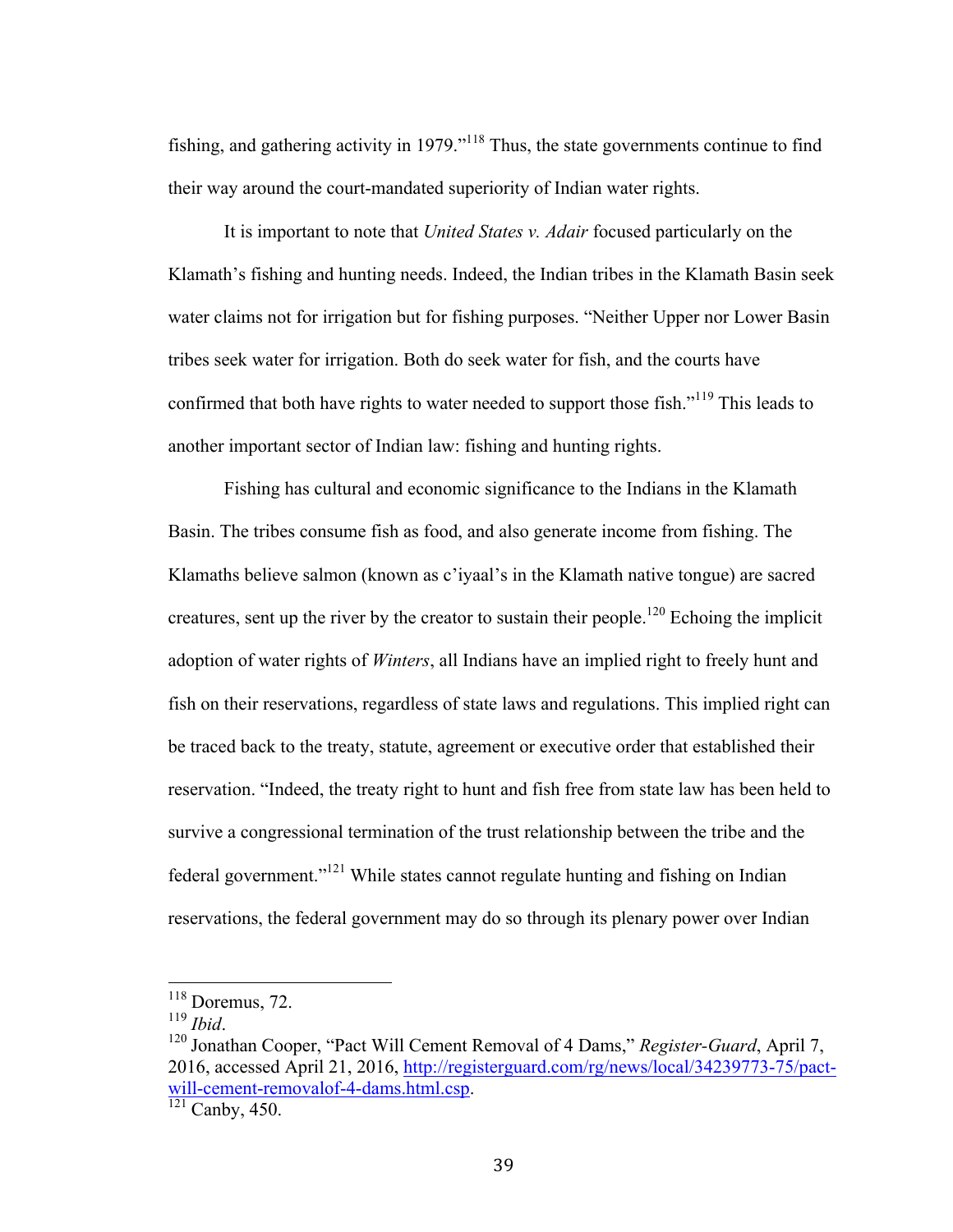affairs. An Indian may not, for example, kill a wild panda bear if one somehow managed to squanch its way onto an Indian reservation — that would be a violation of the Endangered Species Act, a federal law. However, "the federal government has [generally] been very sparing in the exercise of its power to regulate Indian hunting and fishing. The matter has accordingly been left largely for tribal regulation."<sup>122</sup> Many pieces of conservation legislation contain language exempting Indian tribes from certain statutes. Some moderate state regulation of fishing has also been found acceptable by the courts, such as Washington state's requirement for a maximum percentage of a salmon run a tribe may catch.<sup>123</sup>

As described earlier, the Klamath tribe's fishing rights were affirmed in *United States v. Adair*. The fishing rights of the Yurok and Hoopa tribes are both federally recognized under treaty fishing rights, while also enjoying water rights to support fisheries.<sup>124</sup> The Karuk, however, are not so lucky. Due to their lack of a reservation, they do not have a federally recognized fishing treaty, although they continue to seek one. "History has left the Karuk in a kind of legal limbo, with minimal land and uncertain hunting and fishing rights."<sup>125</sup> The Karuk's lack of fishing rights has had a very negative effect on members of the tribe. It has caused Karuk salmon consumption to drastically decline and practically disappear from the Karuk diet. A 2004 study linked the decreased salmon consumption to increased rates of diabetes and heart disease among the Karuk.<sup>126</sup>

 <sup>122</sup> *Ibid*, 457.

<sup>123</sup> *Ibid*, 464.

<sup>&</sup>lt;sup>124</sup> Doremus, 74.

<sup>125</sup> *Ibid*, 75.

<sup>126</sup> *Ibid*.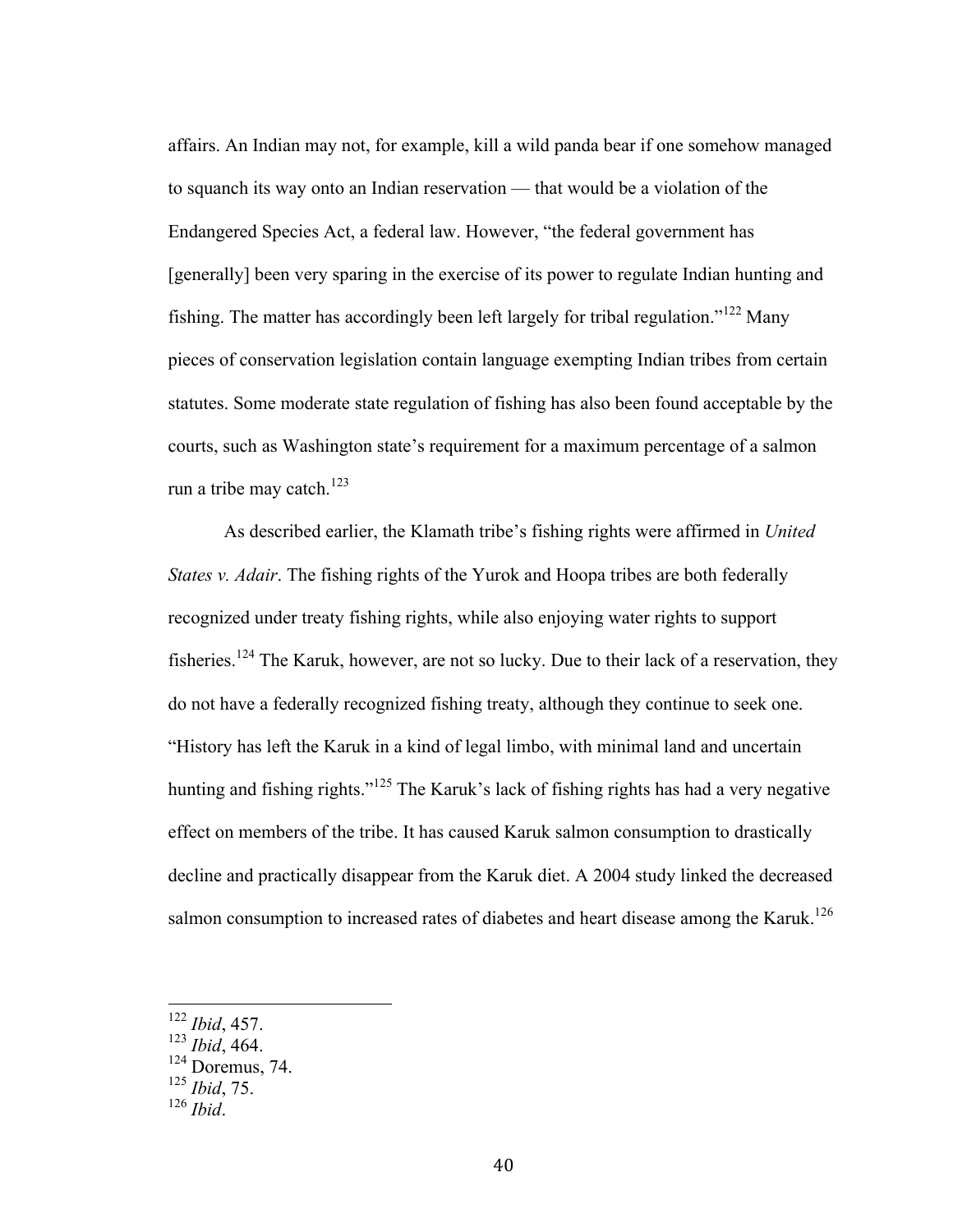Indians occupy a unique place in American law, and thus they occupy a unique place in the Klamath Basin. Their special water and fishing rights will come into play in the negotiations leading up to the Klamath Basin Restoration Agreement.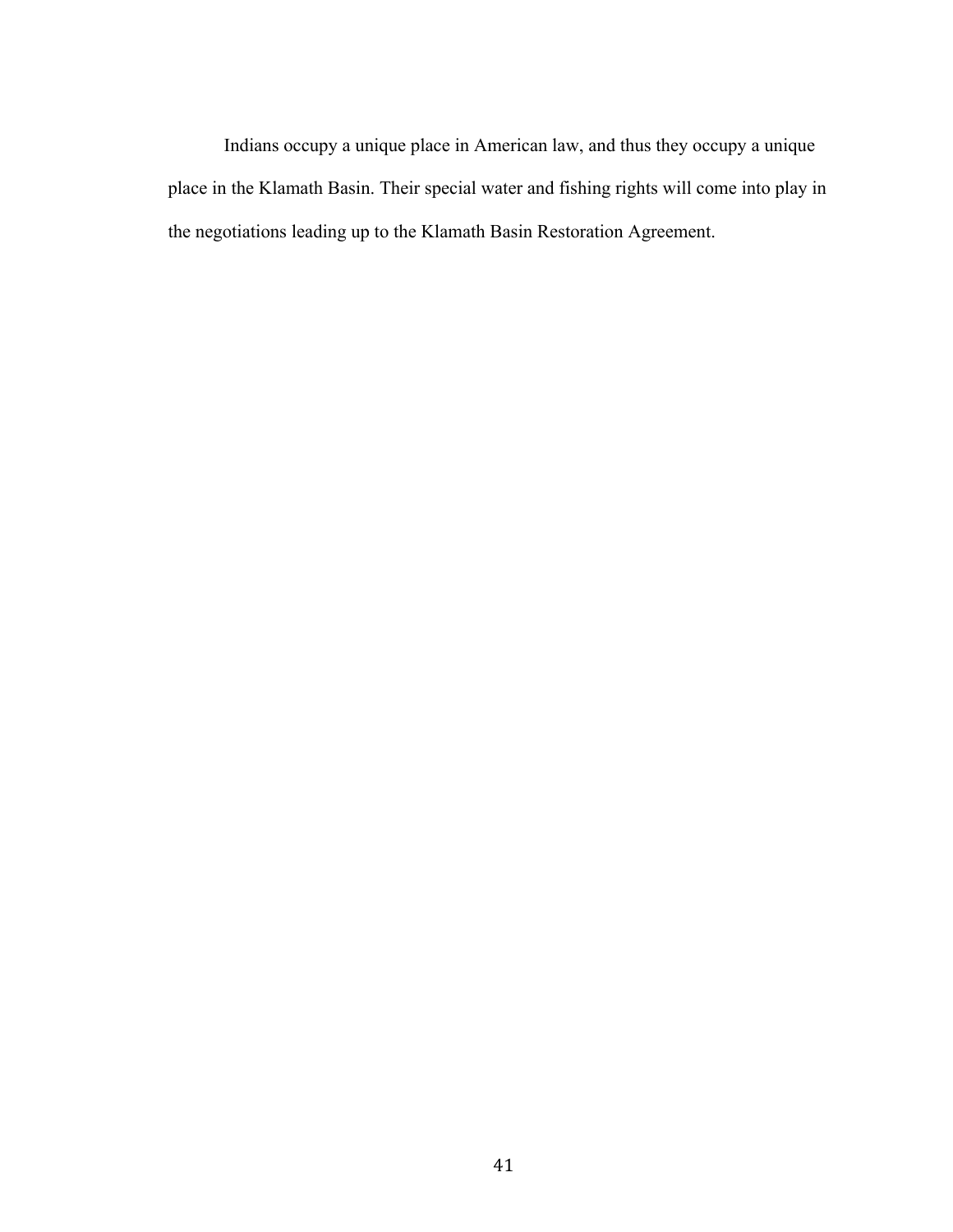#### **Chapter V**

### **The Endangered Species Act and the Eruption of a Water Crisis**

The Klamath Project, along with the Klamath River Hydroelectric Project, proved to be less than ideal for local fish populations. It is no surprise that a project that diverts rivers, constructs several dams, and changes water levels would have an adverse effect on wildlife and their habitats. There are two ways in which fish are primarily harmed by the water project: water depletion and entrainment. Water depletion is naturally bad for fish. Fish need water to survive, and some species need greater amounts of water than others. Fish also respond to acute changes in water temperature, as well as other water characteristics such as salinity and pH level. Entrainment, the other way in which fish are harmed by water projects, is defined as "the trapping of fish in project facilities, such as irrigation canals or hydropower turbines."<sup>127</sup> Entrainment can kill fish directly or indirectly through diversion into unsuitable or dangerous habitats.

From its inception, the Klamath Project paid little attention to, but did not altogether ignore, the needs of local fish populations. When the first COPCO dam was built in 1918, the California Oregon Power Company considered adding a fish ladder to the dam, but concluded that "a fishway would not be effective, given the height of the dam, and in any case that young fish moving seaward would be destroyed by the turbines."<sup>128</sup> Without a way to cross the dam, many species would be cut off from the upper reaches of the Klamath River, where many of their spawning grounds are located.

 <sup>127</sup> *Ibid*, 95.

<sup>128</sup> *Ibid*, 78.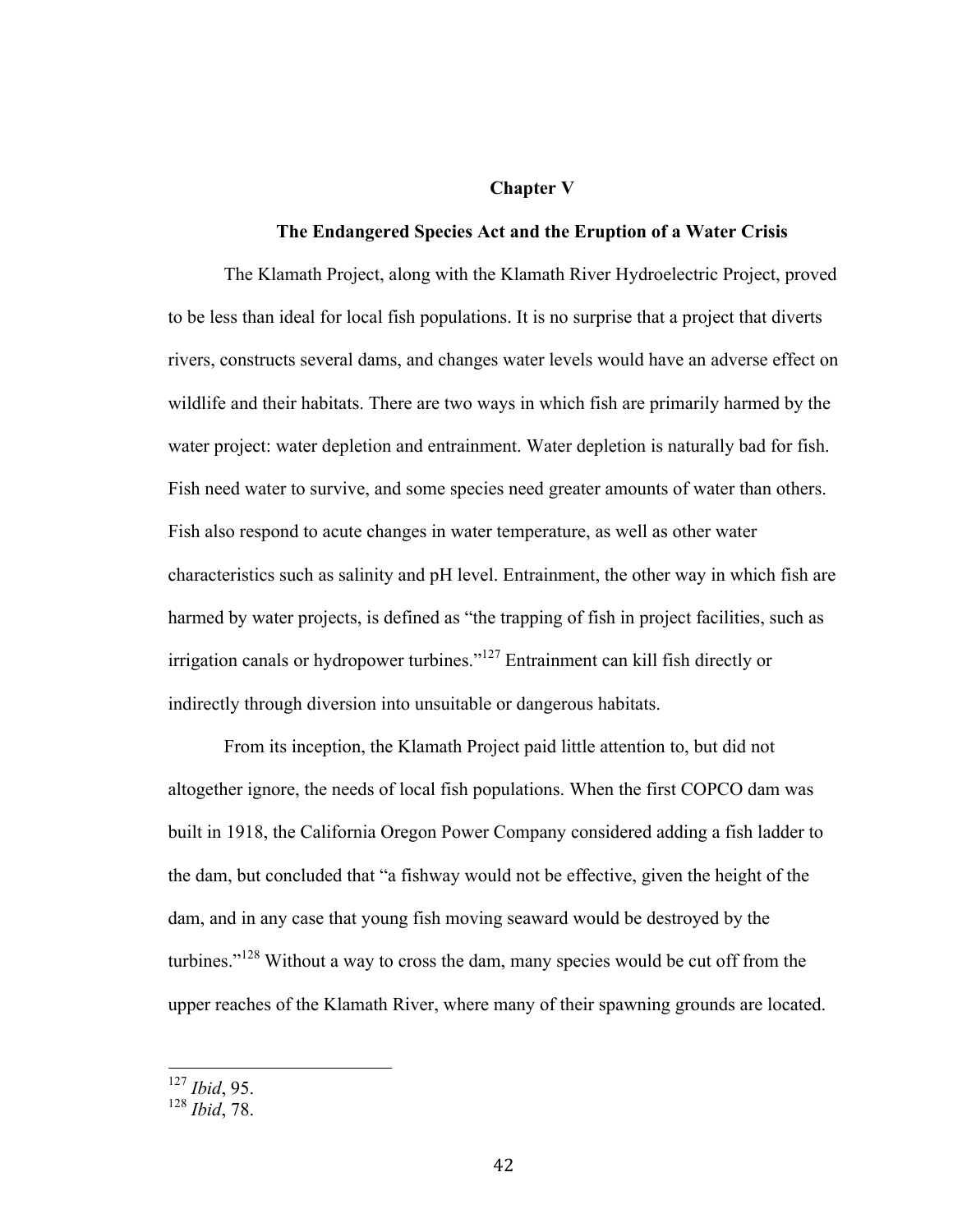Aware of this fact, the California Fish and Game Commission required COPCO to establish a hatchery below the dam to account for the lost spawning grounds above the dam.<sup>129</sup> To this day, salmon swimming upstream from the ocean are still blocked from hundreds of miles of the Klamath River. This has proven to be problematic for the Klamath tribe. The remnants of the Klamath reservation are upstream of the dams, rendering the Klamath unable to catch the downstream species of fish. Recall that salmon, or c'iyaal's, are perceived to be sacred and an integral part of Klamath culture. Don Gentry, the Chairman of the Klamath Tribes, said, "'We won't be whole, and we won't be complete as a people until we can once again fish for our c'ivaal's."<sup>130</sup>

Salmon and steelhead populations predictably declined following the construction of the COPCO dam. The dam's daily operations caused major disturbances in water levels: "Demand for hydropower is high during the day and low at night. Operating COPCO Dam in response to that fluctuating demand produced dramatic fluctuations in river levels below the dam, drying out the river for miles daily and then inundating it."<sup>131</sup> Obviously a dry river cannot be conducive to a healthy fish population. The dry patches disrupted migration patterns, stranded fish, and destroyed spawning beds. Commercial fishermen also felt a disruption in their salmon flows. The hatchery at COPCO dam could not possibly correct this. Making matters worse, the hatchery was closed in 1948.<sup>132</sup> This continued until 1959, when COPCO constructed Iron Gate Dam to moderate the previously extreme water fluctuations. Under intense public pressure and in response to a

 <sup>129</sup> *Ibid*, 78-79.

<sup>130</sup> Cooper.

 $131$  Doremus, 79.

<sup>132</sup> *Ibid*, 78.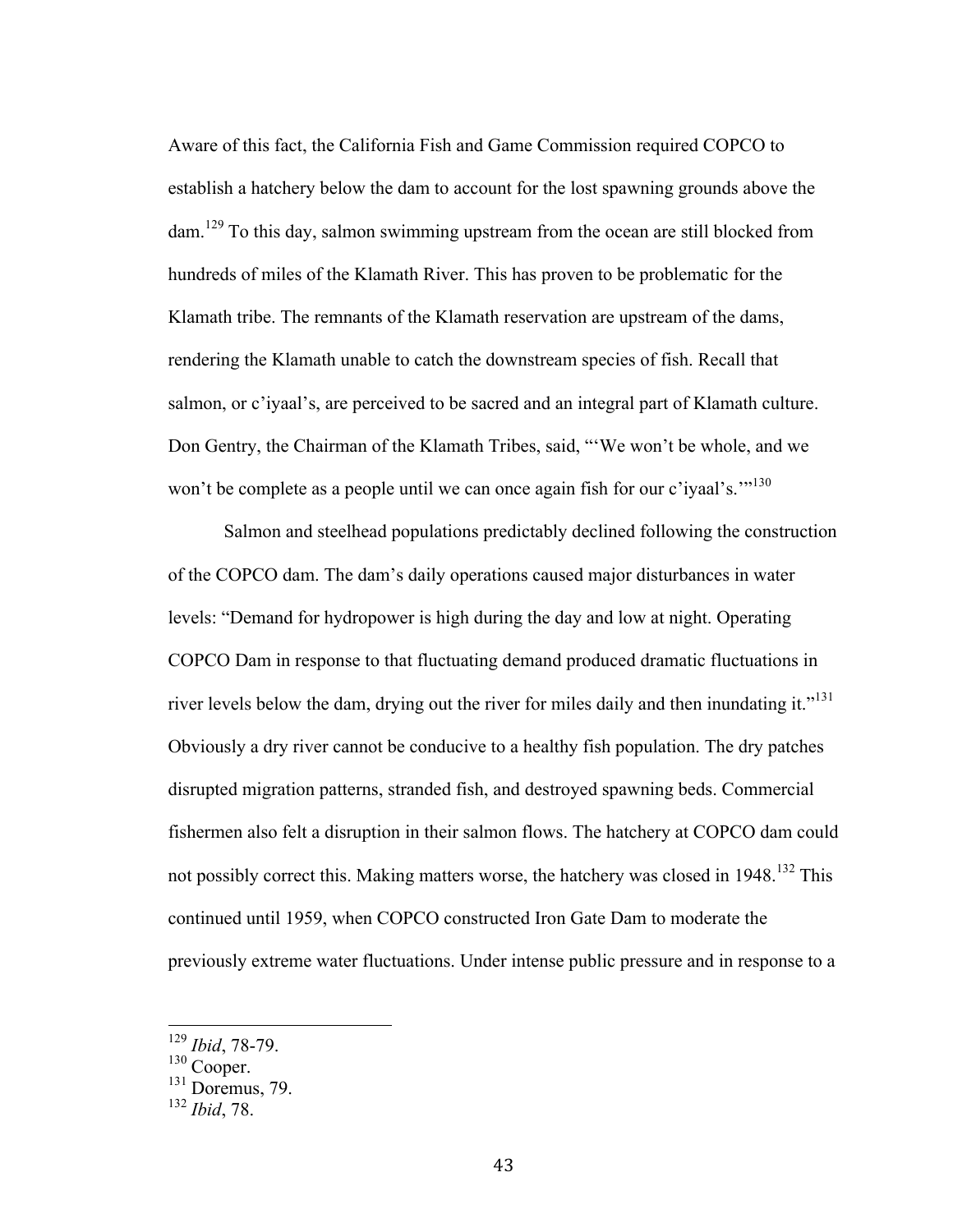lawsuit from the state of California, COPCO also agreed to construct a new hatchery to replace the COPCO dam hatchery that had closed eleven years earlier.<sup>133</sup> Although water levels on the Klamath River were more constant following the construction of Iron Gate Dam, concerns still existed over temperature fluctuations and water pollution caused by the dams. However, advocates for temperature adjustment "did not find a sympathetic audience. The [California] Fish and Game Commission refused to seek temperature improvements because the costs would be very high and it would be difficult to prove that the changes would measurably increase spawning success."134 This makes sense from a cost efficiency standpoint: while it is very possible that temperature fluctuations are harmful to salmon and steelhead, it may be one of many factors affecting fish populations. If the state undertook expensive temperature improvements and fish continued to die, the money would be wasted. This is why some people argue for complete dam removal — the dams are the cause of much of the fish decline in the Klamath River, and any policy short of dam removal would be treating the symptoms rather than the underlying cause.

Public sentiment against dam construction is not a recent phenomenon — indeed, it dates back nearly a century. In the 1920s, following construction of the first COPCO dam, the California Oregon Power Company proposed an additional two dams to be built in the Lower Klamath Basin, one near the confluence of the Klamath and Shasta rivers and another closer to the mouth of the Klamath River. These dams would be much further downstream, further cutting off salmon populations from their habitats. These dam

 <sup>133</sup> *Ibid*. <sup>134</sup> *Ibid*, 79.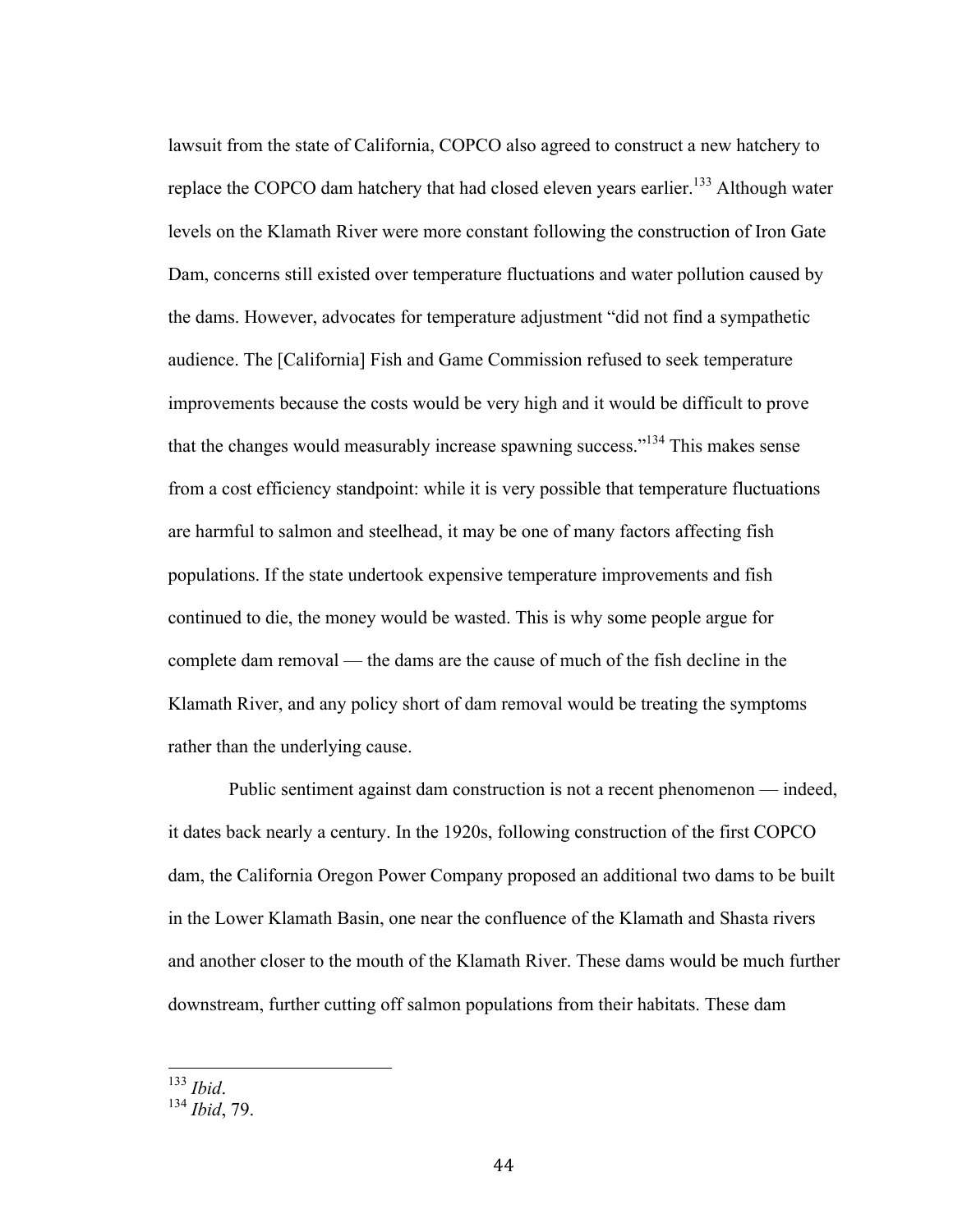proposals proved to be incredibly controversial. Many believed that construction of these dams would eradicate salmon from the Klamath River entirely.<sup>135</sup> A public initiative campaign was launched to prevent the construction of these dams. A statewide ballot measure was adopted, and "in 1924, the people of California voted to forbid the construction or maintenance of any dam or obstruction on the Klamath River below its confluence with the Shasta River near Yreka."<sup>136</sup> It is somewhat surprising to see the public show such sympathy for conservation measures, especially during the "roaring 20s" era when economic development was often given priority. Although no county-bycounty election results for the 1924 ballot measure are available, it would be interesting to see if the counties of the Lower Klamath Basin voted differently than the rest of California. If they did, it would give credence to the idea that the Klamath Basin is ignored by the rest of California — the main reason behind the movement to establish the State of Jefferson.

The hydroelectric dams were not the only entities disrupting fish. The Klamath Project "has been closely linked with declines of the Lost River and shortnose suckers, as well as other Upper Basin fish species."<sup>137</sup> Draining of Lower Klamath and Tule Lakes eliminated their sucker populations. While the hydroelectric dams are arguably the most damaging to fish populations, other dams used for irrigation purposes have also damaged fish habitats. Agricultural activity in the Upper Klamath Basin can also pose a threat: "Tributary channelization, accumulation of sediment, and high nutrient loads, from agricultural runoff and the decomposition of drained wetland soils, are among the

 <sup>135</sup> *Ibid*. <sup>136</sup> *Ibid*. <sup>137</sup> *Ibid*.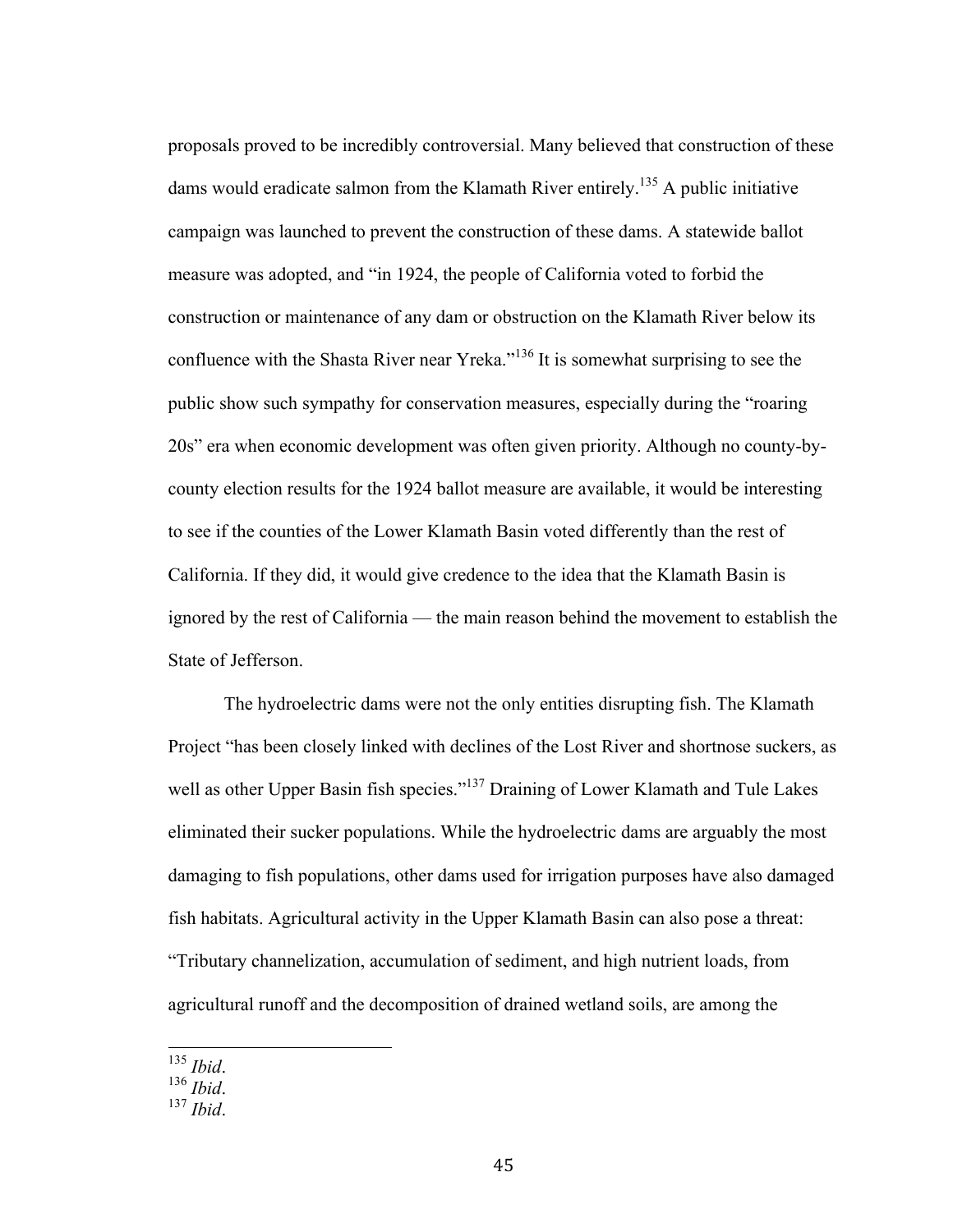agriculture-related threats to the remaining sucker populations."<sup>138</sup> Even when hydroelectric dams are removed from the Klamath River, these problems may continue to exist. It is important to keep in mind that while the situation of fish in the Klamath Basin can be improved, it is impossible for every problem to be solved.

Although less well known than the salmon and steelhead in the Lower Klamath Basin, but equally if not more important, the Lost River and shortnose suckers were the first species in the Klamath Basin to be listed under the Endangered Species Act. This would be the first domino to fall in the events leading up to the negotiation of the Klamath Basin Restoration Agreement.

The Endangered Species Act (ESA) was passed into law in 1973 under President Nixon. The purpose of the ESA was to give the federal government ample enforcement power to protect endangered species and their habitats. The ESA empowered two different agencies to enforce the legislation: the Fish and Wildlife Service (FWS) and the National Marine Fisheries Service (NMFS or NOAA Fisheries). Both agencies operate under different cabinet departments and have unique jurisdictions, both of which are relevant to the Klamath Basin. The Fish and Wildlife Service, an agency of the Department of the Interior, takes care of land species and freshwater fish, such as the Lost River and shortnose suckers of the Upper Klamath Basin. The National Marine Fisheries Service, an agency of the Department of Commerce, "is responsible for marine species and anadromous fish such as the Lower Basin's coho salmon."<sup>139</sup> Because the

 

<sup>138</sup> *Ibid*, 80.

<sup>139</sup> *Ibid*, 90.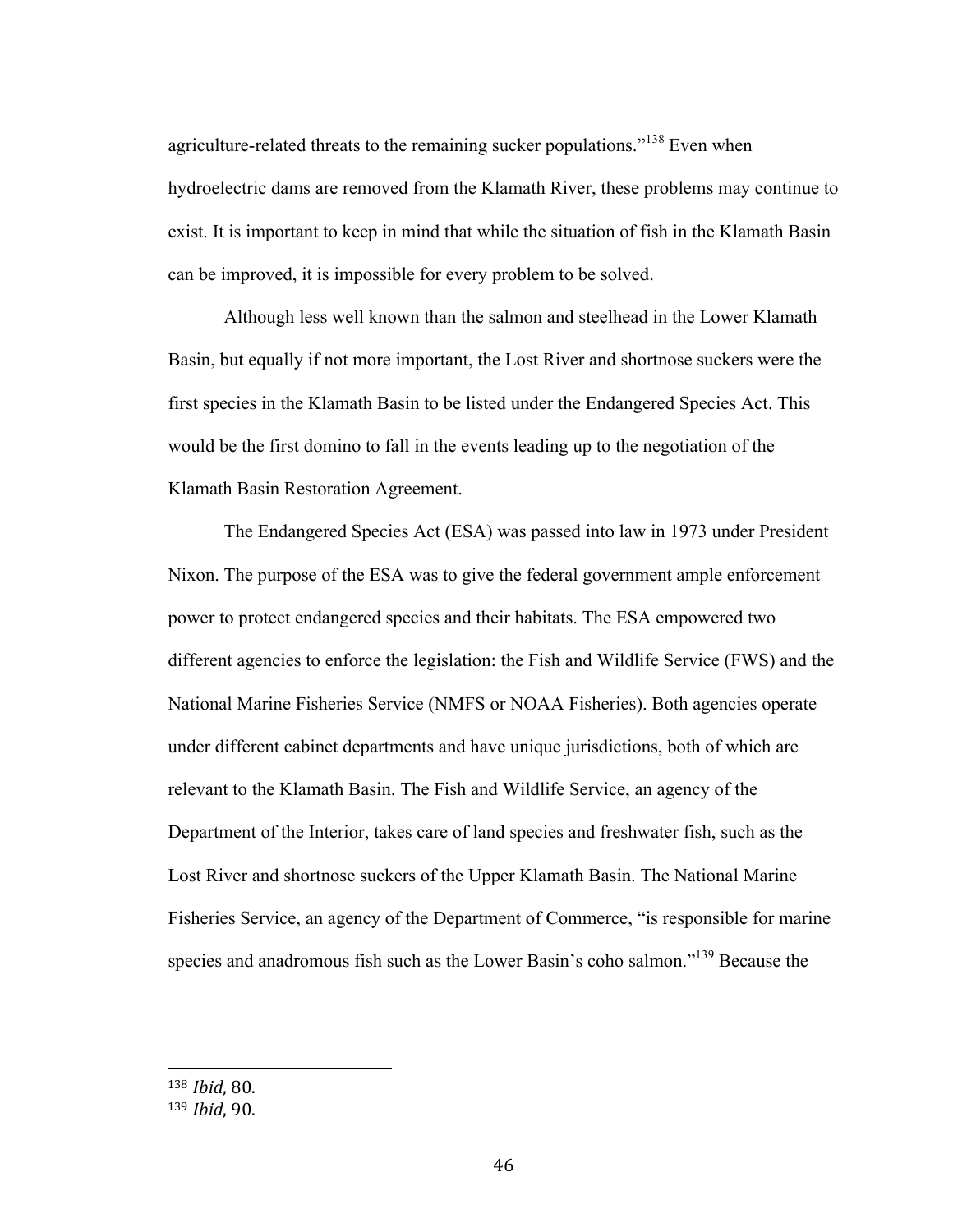salmon and steelhead in the Lower Basin spend a part of their lifetimes in the Pacific Ocean, they fall under NOAA Fisheries jurisdiction.

The ESA empowers the agencies to list species as either "endangered" or "threatened." A species is deemed to be "endangered" if it is in danger of extinction and "threatened" if it is likely to become endangered.<sup>140</sup> The classification of species as endangered or threatened is contingent upon scientifically accurate findings — the agencies may not simply decide to list a species under the ESA simply out of a desire to do so. Conversely, the agencies may not ignore scientific findings and decide not to list an otherwise endangered species. Nonetheless, scientific data on animal populations can be interpreted in different ways, leading many to suspect "that political factors strongly influence listing decisions."<sup>141</sup> The ESA "protects endangered and threatened species and their habitats by prohibiting the 'take' of listed animals and the interstate or international trade in listed plants and animals, including their parts and permits, except under federal permit."<sup>142</sup> The term "take" is defined broadly, "so that prohibited activities include not only capturing or killing a protected animal but also altering its habitat in any way that causes injury."<sup>143</sup> The term "species" is also defined broadly under the ESA. Straying from the traditional biological definition of the word, the ESA considers subspecies and even populations of species to fall under the definition of "species." This is important in the context of the Klamath Basin, because many of the local fish species listed under the ESA are actually populations of fish. Overall, the coho salmon species is not in

<sup>&</sup>lt;sup>140</sup> "ESA Basics," U.S. Fish & Wildlife Service, 2013.

http://www.fws.gov/endangered/esa-library/pdf/ESA\_basics.pdf

<sup>&</sup>lt;sup>141</sup> Doremus, 90.

<sup>&</sup>lt;sup>142</sup> ESA Basics.

 $143$  Doremus, 91.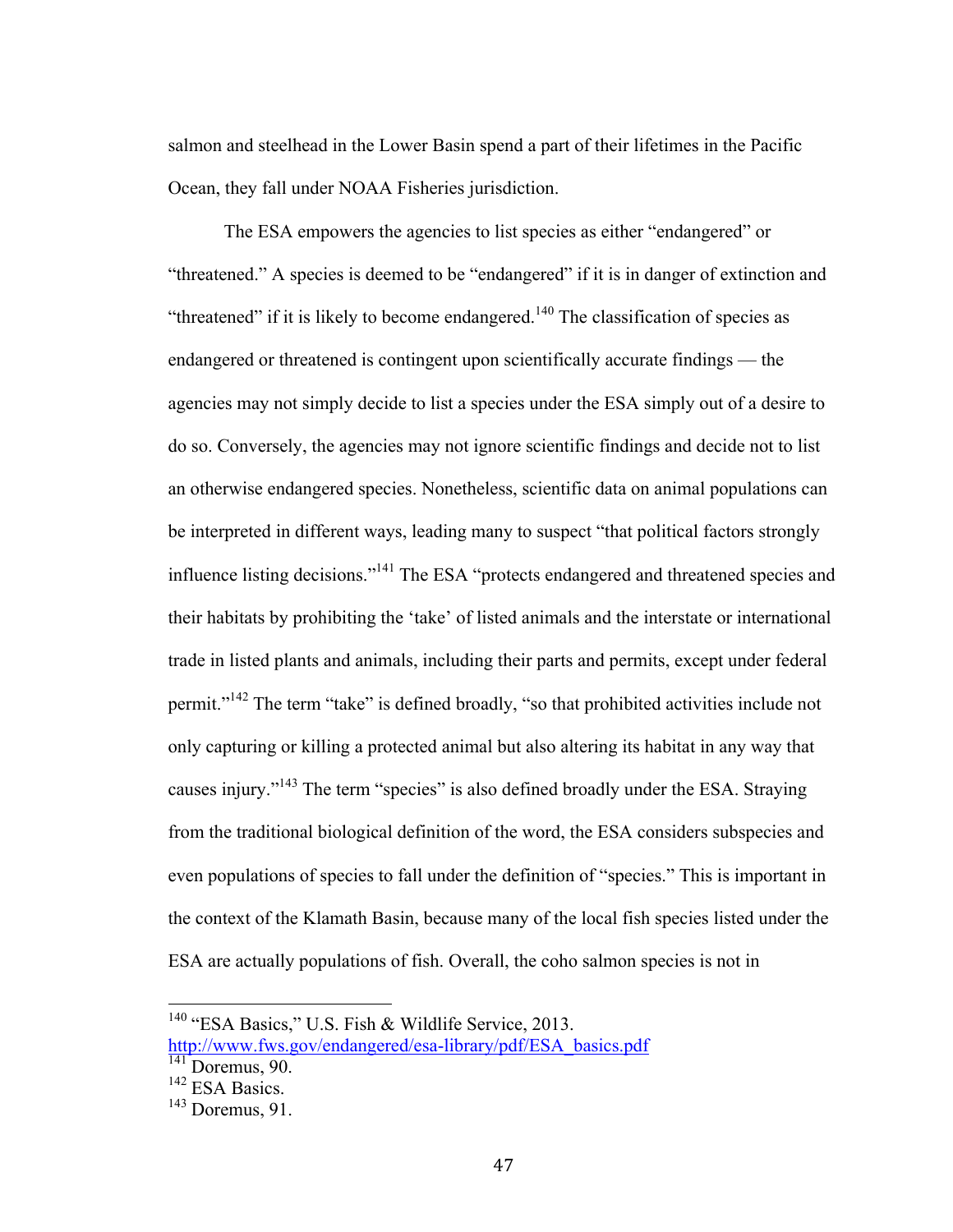immediate danger of vanishing off the face of the earth, but the population of coho salmon in the Klamath Basin could very well die off.

When a species is listed under the ESA, the FWS and NMFS are obligated to designate "critical habitat" for the species, or special geographic areas that are essential for the survival of the species that must be protected.<sup>144</sup> However, both agencies have often ignored or refused to designate critical habitat for endangered species because such a "designation tends to incite local political opposition, and the federal services regard it as providing little in the way of conservation benefits."<sup>145</sup> Critical habitat can also be difficult or impossible to identify, prompting the relevant agencies to avoid giving such a designation in some cases. The agencies also publish "recovery plans," which outline the necessary action to revitalize species and to "restore [them] to ecological health."<sup>146</sup>

In 1988, when the FWS listed the Lost River and shortnosed suckers as endangered under the ESA, the decision was met with little opposition. The FWS did not designate a critical habitat for the suckers, partly because such habitat was unidentifiable. "FWS concluded that critical habitat would be difficult to identify because the vast majority of the species' historic spawning grounds were already blocked by dams."<sup>147</sup> In other words, the FWS admitted that there were no critical habitats because they had already been destroyed — all remaining habitats were artificial. The FWS attempted to outline a recovery plan for the suckers in 1993, but "sucker populations were so low… and the reasons for their decline so uncertain, that FWS acknowledged that it could not

<sup>&</sup>lt;sup>144</sup> ESA Basics.

<sup>145</sup> Doremus, 90-91.

<sup>&</sup>lt;sup>146</sup> ESA Basics.

 $147$  Doremus,  $105$ .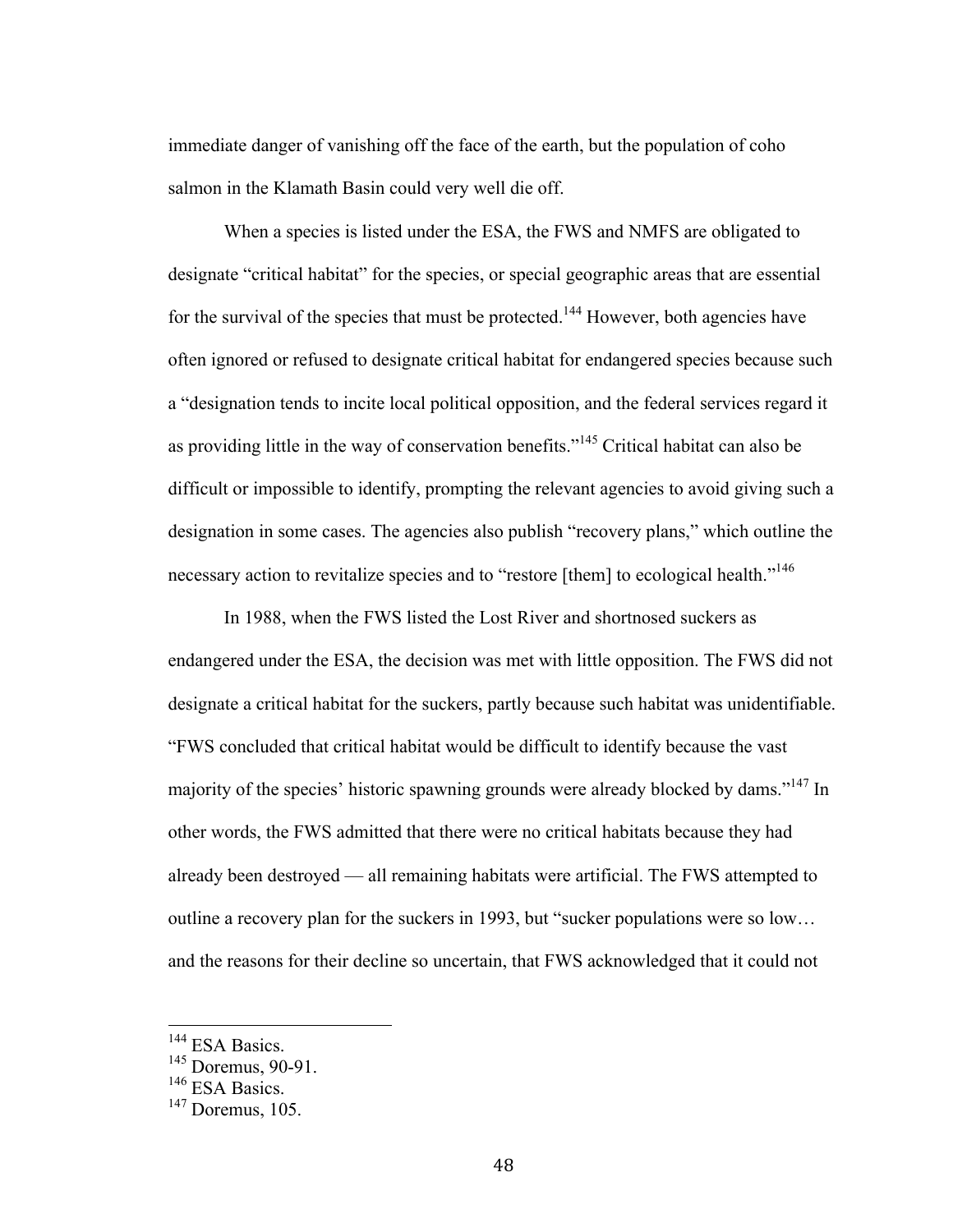describe the steps necessary to achieve recovery. The best it could do was to call for the establishment of a secure population of at least five hundred fish for each sucker stock within twenty years."<sup>148</sup> With no real recovery plan and no designated critical habitat, it is no surprise that the listing of the suckers went largely unnoticed. The agencies would be much more aggressive in the future.

In 1997, the NMFS listed the coho salmon populations in southern Oregon and northern California as threatened under the ESA. Unlike the FWS with the suckers, the NMFS was aggressive with its designation of critical habitat. Nearly all of the Klamath River and its tributaries were designated as a critical habitat for coho salmon. Many irrigators and farmers on the Klamath were alarmed by this announcement, and feared more government regulatations were incoming. However, no regulation of the flow of the Klamath River came directly from its classification as critical habitat. "The critical habitat designation identifies water quality, quantity, temperature, and velocity, all of which can be effected by diversions, as essential features of critical habitat. It does not, however, identify specific required values for those features."<sup>149</sup> In other words, the NMFS knows that the coho salmon's habitat is in danger, but they are not sure what an ideal habitat would look like or how to achieve it.

It was well-known that water levels of the Klamath River affected salmon and sucker populations, and it was only a matter of time before minimum water levels would be mandated. In April 2001, NMFS and FWS released a biological assessment of coho salmon and the endangered suckers, and concluded that irrigation from the Klamath

 <sup>148</sup> *Ibid*. <sup>149</sup> *Ibid*, 107.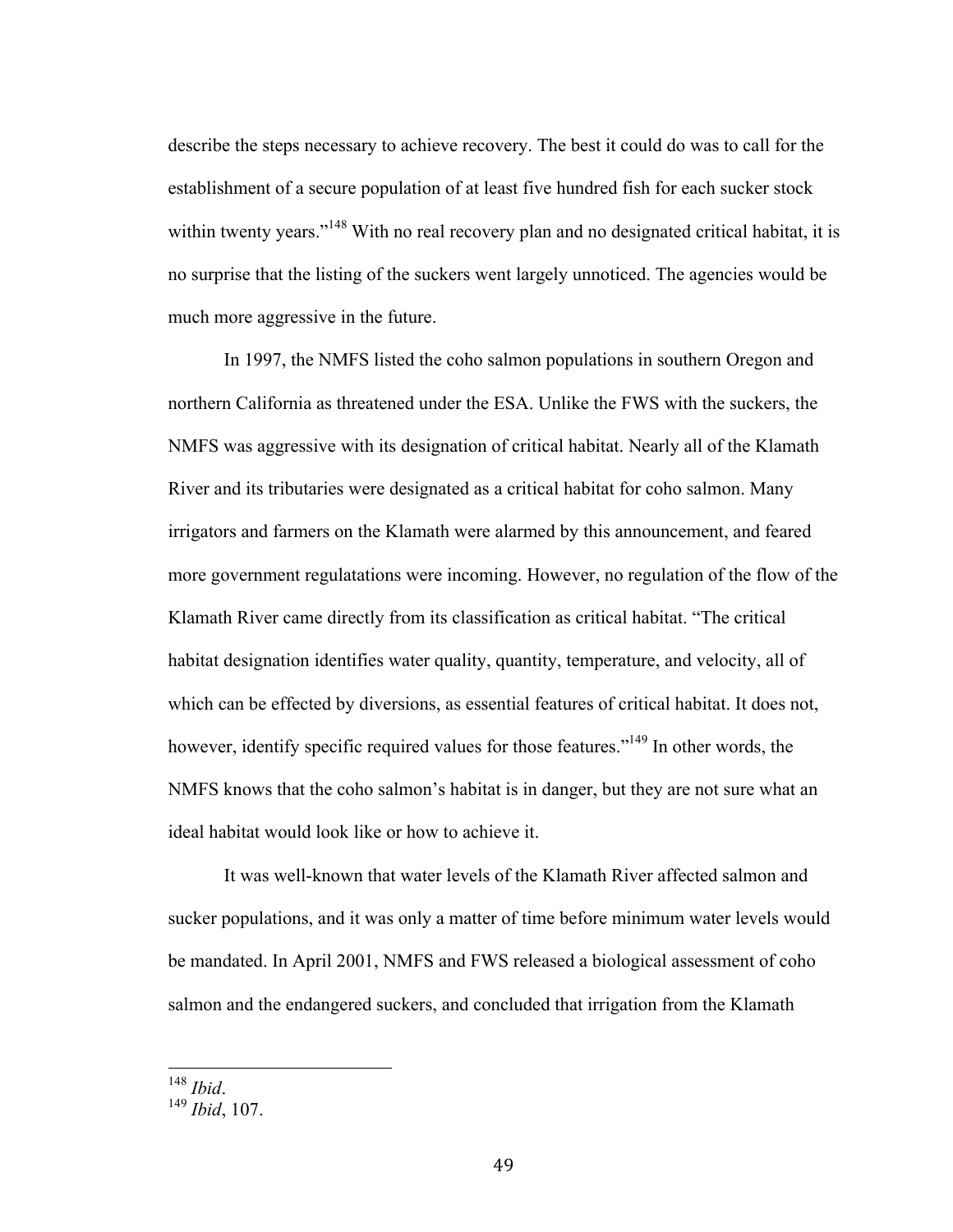Project was lowering the water levels to an amount unsuitable for their survival. The agencies recommended minimal flows to be sent through Iron Gate Dam to protect coho salmon, as well as a minimum water level for Upper Klamath Lake to protect the endangered suckers.<sup>150</sup> A minimum water level requirement for Upper Klamath Lake would be especially concerning to farmers and irrigators, due to its role as the main water storage source for the Klamath Project. Recall that Upper Klamath Lake is already very shallow, and the yearly amount of water in the lake is at the mercy of the weather. During dry years, the water levels in Upper Klamath Lake could be close to the recommended minimum water level, leaving little or no water available for irrigation of the Klamath Project.

The Bureau of Reclamation, the agency responsible for regulating irrigation flows on the Klamath Project, felt legally pressured to acquiesce to NMFS and FWS' demands. Earlier in 2001, in *Pacific Coast Federation of Fishermen's Association v. Bureau of Reclamation*, the Ninth Circuit ruled that the Bureau must ensure that their operating plans "would not jeopardize listed species or adversely affect their critical habitat."<sup>151</sup> This could not have come at a worse time. Since the listing of coho salmon as endangered under the ESA in 1997, the Klamath Basin had enjoyed a few relatively abundant years in terms of rainfall. The winter of 2001, however, was significantly more dry. The water levels in Upper Klamath Lake were already low. On April 6, 2001, the Bureau released its operations plan for the Klamath Project. Believing it had no choice, "the 2001 plan allotted no water at all from Upper Klamath Lake for irrigation. That meant much of the

 <sup>150</sup> *Ibid*, 110.

 $^{151}$  *Ibid.*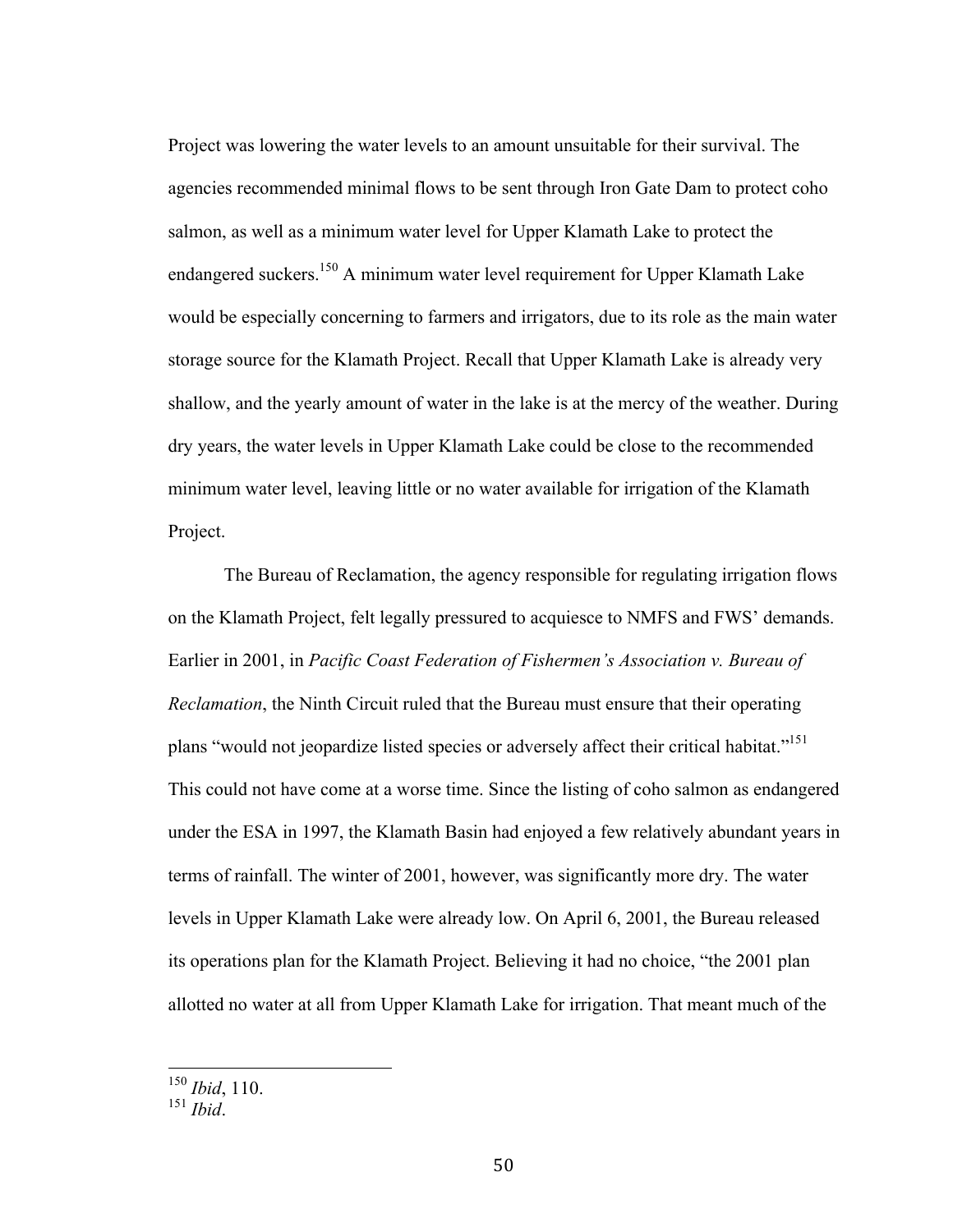acreage within the project would be left dry."<sup>152</sup> The Bureau still allowed irrigation water to be taken from Gerber Lake and Clear Lake at normal levels. However, there was no way to make up for the water lost from Upper Klamath Lake, and the water supply would still be stretched critically thin — overall irrigation deliveries in the Klamath Basin would be reduced by 90 percent.<sup>153</sup>

Klamath irrigators were understandably upset by this announcement. Their crops depended on irrigation from the Klamath Project for survival. They also believed their riparian and appropriative water rights were being violated. However, the Endangered Species Act is a federal law, and therefore takes precedence over state water laws and riparian rights. Oregon and California in theory both recognized the supremacy of the federal government, but this belief had never been tested in the Klamath Basin. This was the first time the federal government asserted its water rights in the region, trumping all other state-invested rights that had been observed for the past century. Accusations of bureaucratic overreach and federal tyranny were very common.

That summer, the floodgates of the Klamath Project were closed, cutting off irrigators' water supply and inciting mass public protests. In May 2001, "thousands of area residents formed a bucket brigade to bring water from Lake Ewauna, where the Upper Klamath Lake reservoir spills into the Klamath River, to an irrigation canal near the local high school."<sup>154</sup> The protestors carried 50 buckets of water, each bucket

 <sup>152</sup> *Ibid*, 111.

<sup>153</sup> *Ibid*, 2.

<sup>154</sup> *Ibid*.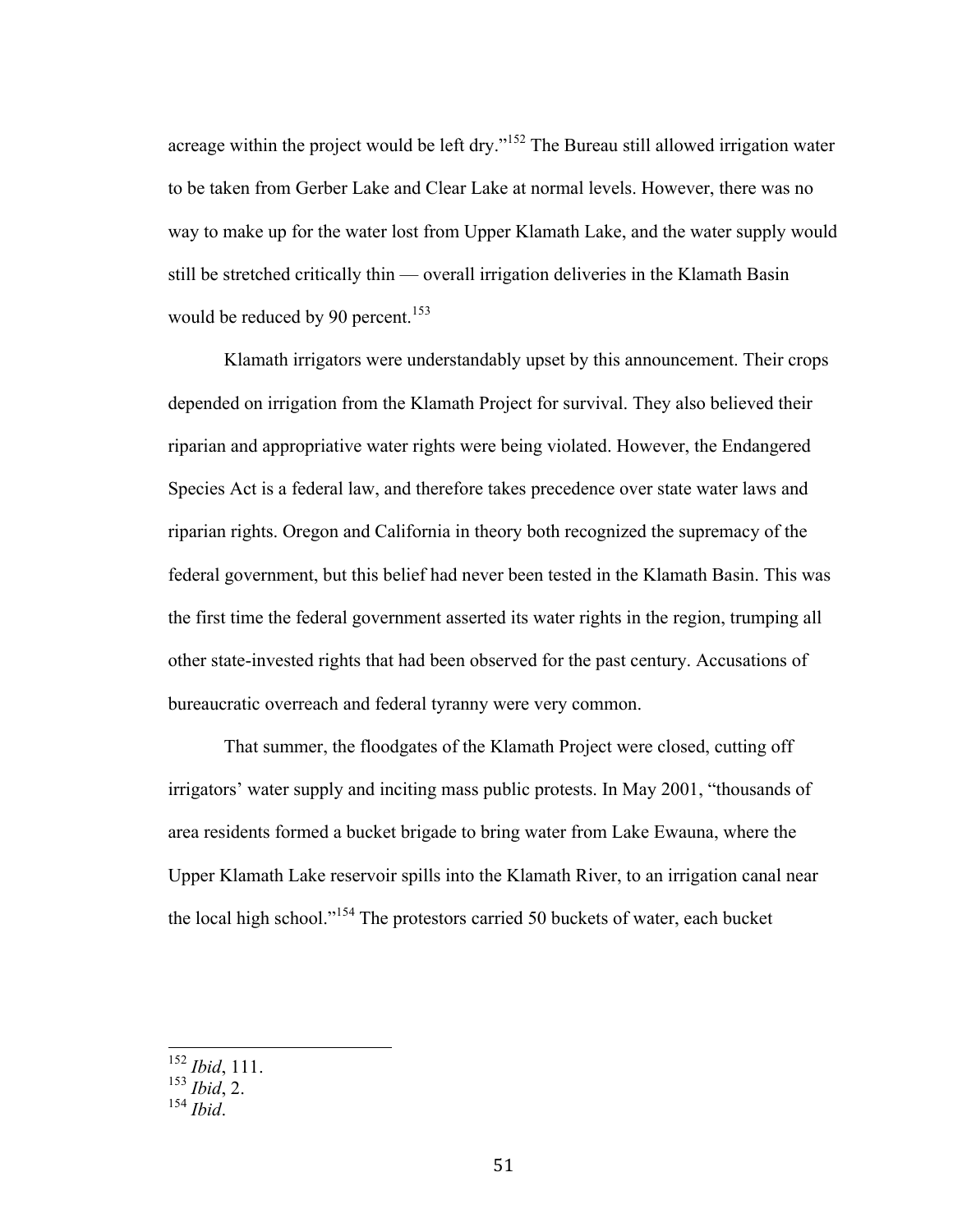representing a state, through downtown Klamath Falls.<sup>155</sup> This was a symbolic protest against federal overreach, with the 50 buckets emphasizing the importance of states' rights. Some activists tried to take matters into their own hands: "The headgates [of the Klamath Project] were illegally forced open several times in early July, and later a pipe was run from Upper Klamath Lake around the headgates to an irrigation canal."<sup>156</sup> Local authorities, many of whom were sympathetic to the irrigators, chose to ignore these offenses and refused to do anything about them. Thus the federal government dispatched federal marshals and FBI agents to protect the floodgates from being forced open. This further added to local perceptions of distant federal authorities ignoring the will of the people. Over the summer of 2001, Klamath Falls became a Mecca for anti-government activists throughout the United States, much like Ammon Bundy's recent armed occupation of the Malheur National Wildlife Refuge. The people who flocked to Klamath Falls considered themselves patriots and revolutionaries, pushing back against the excesses of a tyrannical federal government. The protests may have continued indefinitely if not for the terrorist attacks of September 11, 2001. The attacks generated sympathy for federal officials and turned national attention elsewhere.<sup>157</sup>

 <sup>155</sup> "Klamath Falls Bucket Brigade Protests Water Shutoff," *Heartlander*, July 1, 2001. http://news.heartland.org/newspaper-article/2001/07/01/klamath-falls-bucket-brigadeprotests-water-shutoff

 $156$  Doremus, 3.

<sup>157</sup> *Ibid*.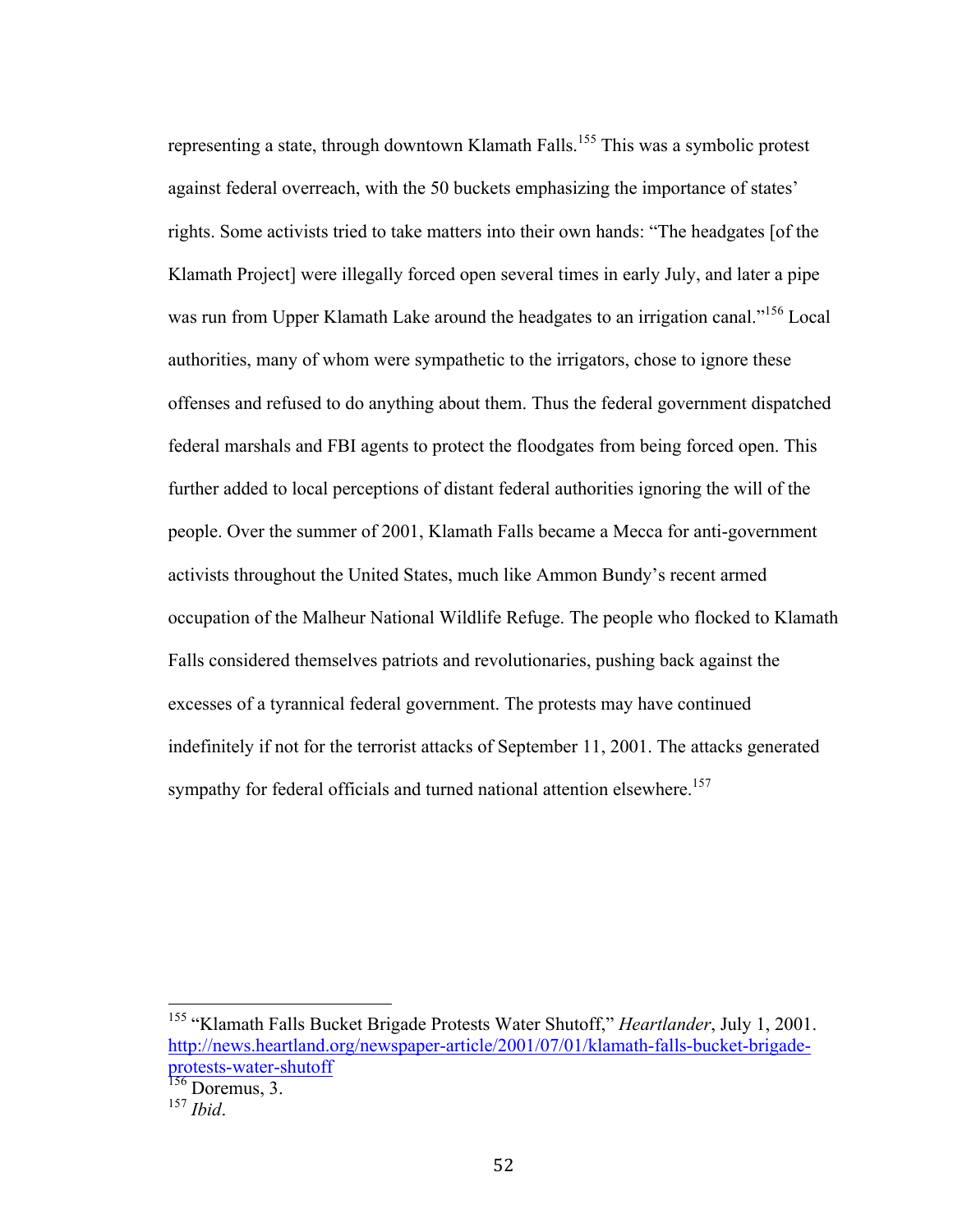## **Chapter VI**

## **The Klamath Agreements**

Fortunately, the summer of 2001 was a relative anomaly in the Klamath Basin. The next few years saw more rainfall and snowmelt, allowing Upper Klamath Lake to reach sufficient levels to allow for irrigation of the Klamath Project while observing the minimum levels needed for sucker protection.<sup>158</sup> Tensions in the Klamath Basin have decreased since 2001, but they could surely boil over at any time. With the advent of climate change and increasingly hot summers and dry winters, the prospect for a repeat of the 2001 crisis is very real. Worse yet, it could become a regular occurrence. Recognizing this, stakeholders in the Klamath Basin began negotiations on an agreement for the basin's water use. The patchwork of federal and state laws, regulations and court decisions governing water use proved to be insufficient and often contradictory. A single agreement would bring clarity and security. The negotiators, known as the Klamath Settlement Group, spent several years working on the agreement. The Klamath Settlement Group consisted of the four local Indian tribes, the relevant Oregon and California county governments, seven non-governmental organizations and 26 private individuals, companies and local irrigation districts.

Negotiators of the agreement generally fell into two different camps: those who wanted to preserve the status quo of the Klamath Basin, and those who sought lasting change. The first camp is primarily made up of irrigators and irrigation districts. They

 <sup>158</sup> *Ibid*, 113.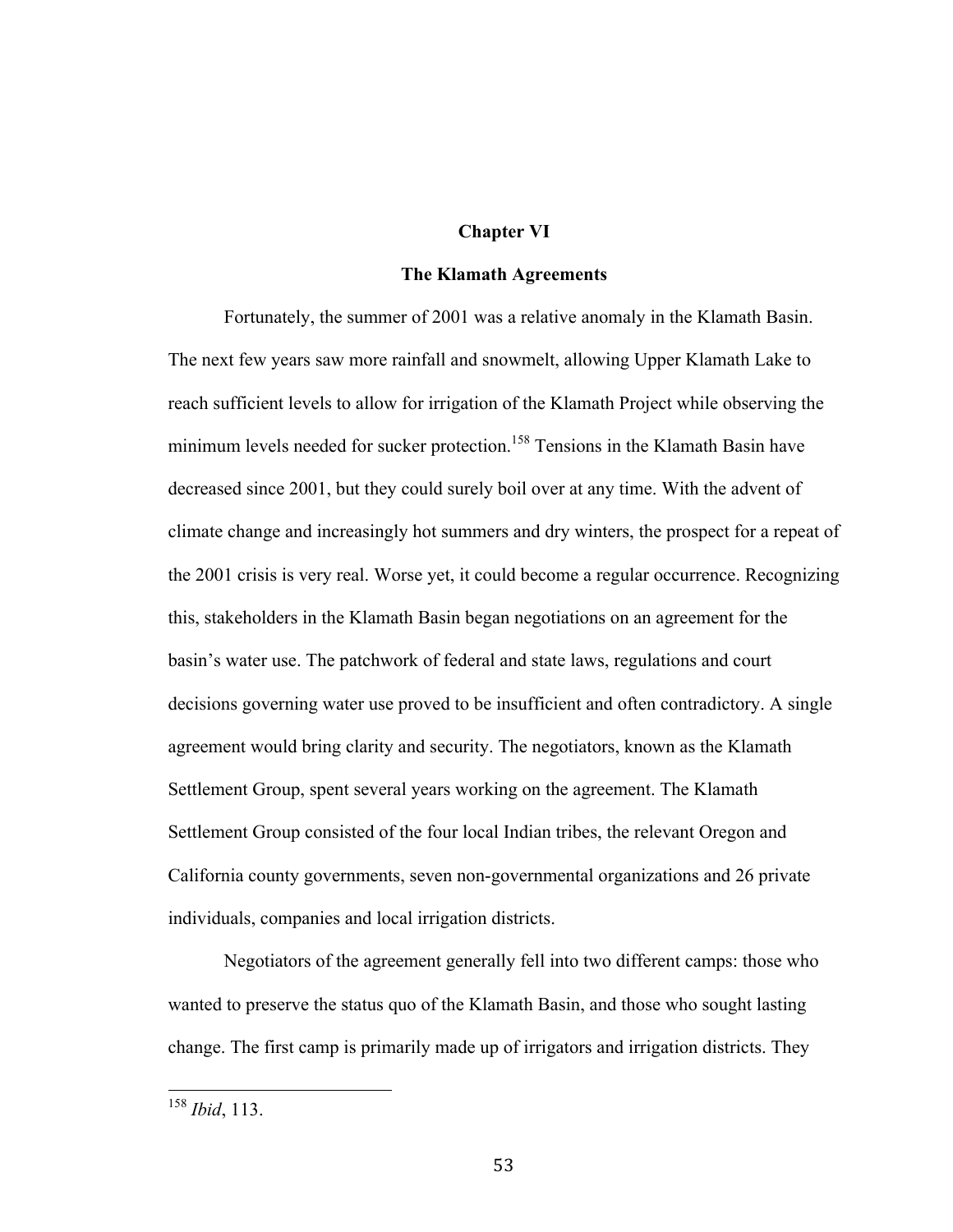would like to continue to receive substantial amounts of water from the Klamath Project regardless of its impact on endangered species and their habitats. In a perfect world, irrigators "would be happy to see the ESA go away. Failing that, they want it implemented with minimal impact on irrigation deliveries."<sup>159</sup> On the opposite end are the Indian tribes, fishermen and environmental groups. Although their specific goals vary, these groups would generally like "to revive a degraded ecosystem and redesign the human footprint on it with a reduced agricultural base."<sup>160</sup> The state and county governments played more of a mediating role in the negotiations, and had less of a clear interest at stake. Their prerogative was to do what they perceived to be in the best interest of their residents.

On February 18, 2010, after over eight years of negotiations, the Klamath Settlement Group released the final draft of the Klamath Basin Restoration Agreement for the Sustainability of Public and Trust Resources and Affected Communities. The agreement is often referred to simply as the Klamath Basin Restoration Agreement or the KBRA. Alongside the KBRA, they concurrently released the Klamath Hydroelectric Settlement Agreement (KHSA), which outlined the processes for the removal of four hydroelectric dams from the Klamath River. Although they are separate, the two agreements are complementary. Every signatory of the KBRA agreed to support the KHSA. Section II of the KBRA mandates that all parties support the hydroelectric settlement. The KHSA could have been included as a subsection of the KBRA and there would not have been any real difference. The reason the KHSA is separate from the

 <sup>159</sup> *Ibid*, 146. <sup>160</sup> *Ibid*.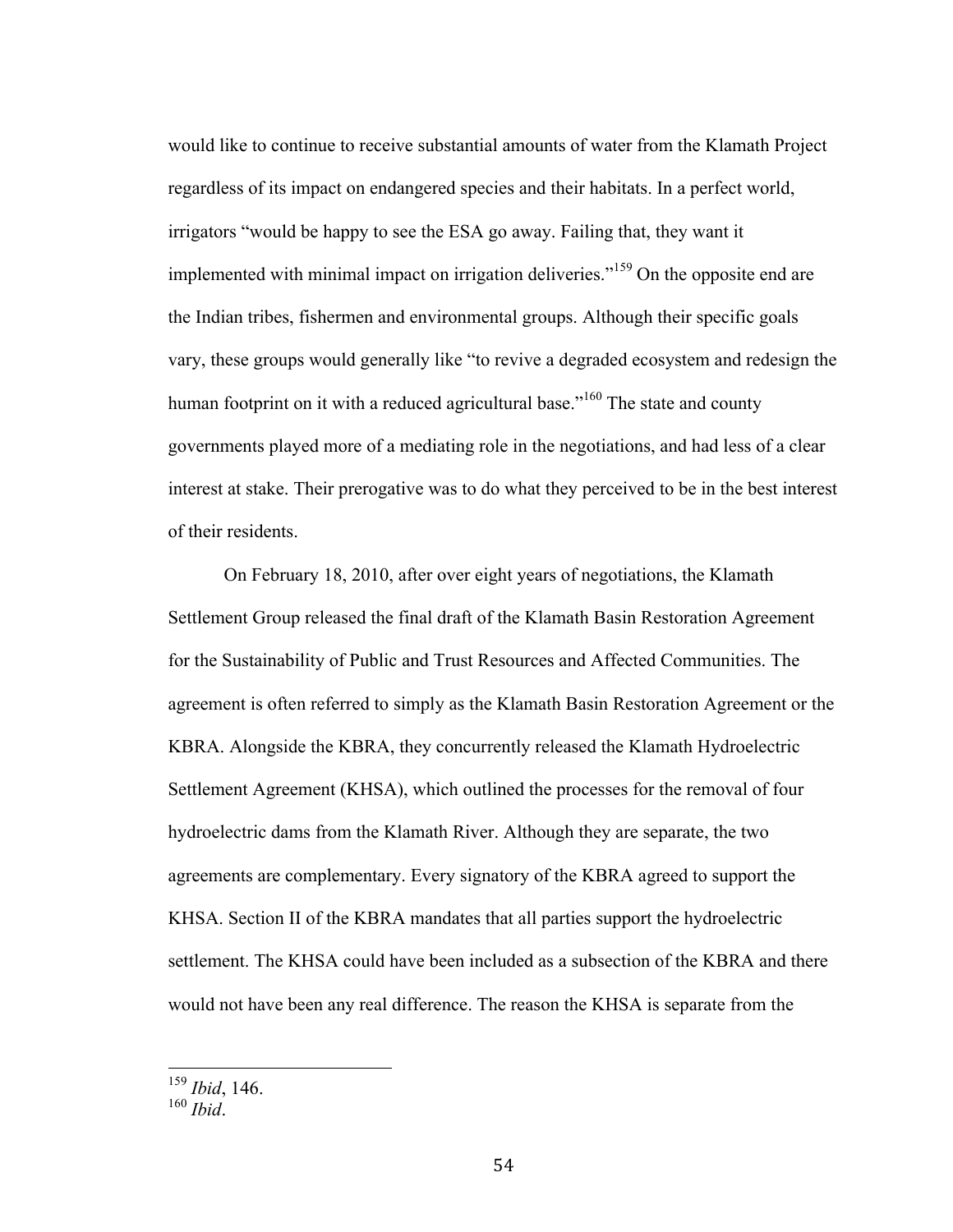KBRA is because PacifiCorp and other power companies are signatories. These power companies did not play a role in the negotiations of the KBRA. Together, the KBRA and KHSA are often referred to as the Klamath Agreements.

The 250 page agreement serves three main purposes: to determine water rights and river usage among the various parties, to build a sustainable water supply for the Klamath Basin that would not jeopardize wildlife, and to remove four hydroelectric dams — Iron Gate Dam, COPCO 1, COPCO 2, and the John C. Boyle Dam. The agreement is intended to be a long-term solution for the Klamath Basin. The agreement states, "the term of the agreement as to contractual obligations shall be 50 years from the effective date"<sup>161</sup> Many actions and decisions taken on behalf of the Klamath Basin have only had a short-term focus, and the agreement aims to provide a long-term solution for the region's sustainability going into the future. Hopefully this means that under the KBRA, conflicts such as those of the summer of 2001 will not happen again.

An important characteristic of the KBRA is that it does not carry the full force of law. It is simply an *agreement* between members of the Klamath Settlement Group. However, the agreement does have the potential to become a law through congressional authorization: "The parties acknowledge that implementation of certain obligations under this agreement will require additional authorizations and appropriations by the United States Congress, the California legislature, and the Oregon legislature.<sup>162</sup> Upon passage of authorizing legislation, six federal agencies would become parties to the agreement:

 

<sup>161</sup> Klamath Basin Restoration Agreement. February 18, 2010. http://klamathrestoration.gov/sites/klamathrestoration.gov/files/Klamath-Agreements/Klamath-Basin-Restoration-Agreement-2-18-10signed.pdf, 5.<br><sup>162</sup> KBRA, 17.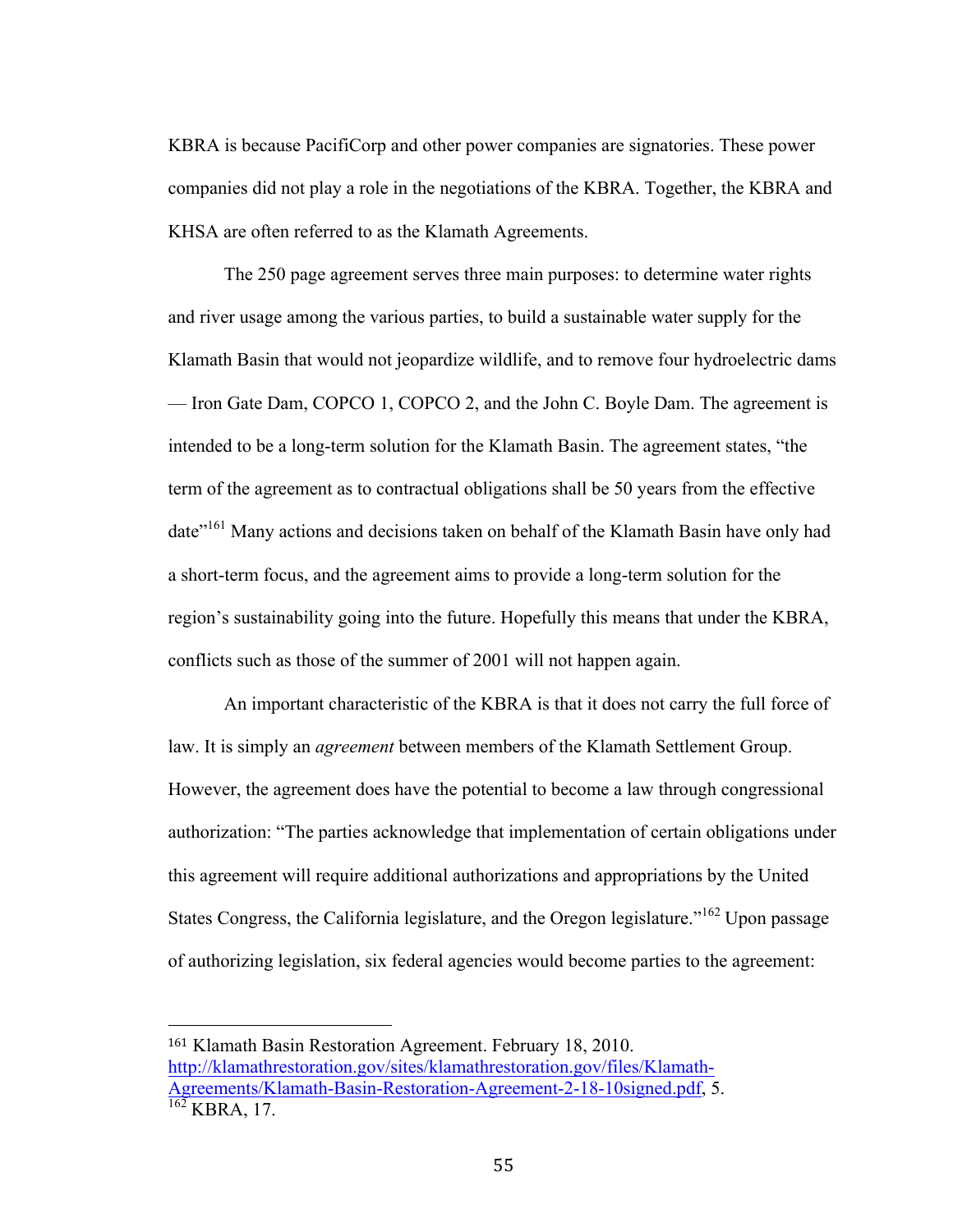the NMFS, the FWS, the Bureau of Reclamation, the Bureau of Land Management, the U.S. Forest Service, and the Bureau of Indian Affairs. Although the agencies played a part in the negotiation of the Klamath Agreements, they could not legally sign onto them. After the agreements' release, the signatories of the agreement agreed to abide by its terms until authorizing legislation was enacted. But some aspects of the agreement, such as dam removal, (supposedly) needed congressional authorization before being implemented. Therefore, in the interim period between the signing of the agreement and congressional authorization, signatories would only be following a partial agreement. This could prove to be problematic, which is why the agreement states it will only be temporary if it never receives congressional authorization: "This agreement shall terminate… if… by December 31, 2012, federal authorizing legislation has not been enacted."<sup>163</sup> The agreement was later amended to expire on January 1, 2016. When the deadline for congressional authorization passed in early 2016, it sent the agreement into a tailspin, which will be discussed later.

Although the KBRA is multifaceted and complex, its water usage agreements can be broken down into simple terms. Essentially, irrigators and others claiming water rights from the Klamath Project, agreed to reduce the amount of water allocated to them in exchange for a minimum guarantee of supply. While the irrigators would be getting less water annually, they would avoid a repeat of the summer of 2001 when many irrigators received little or no water from the Klamath Project. No party to the agreement wants another crisis like that of 2001, so the agreement takes steps to guarantee more water to irrigators in dry years while simultaneously keeping enough water in Upper Klamath

 <sup>163</sup> *Ibid*, 32.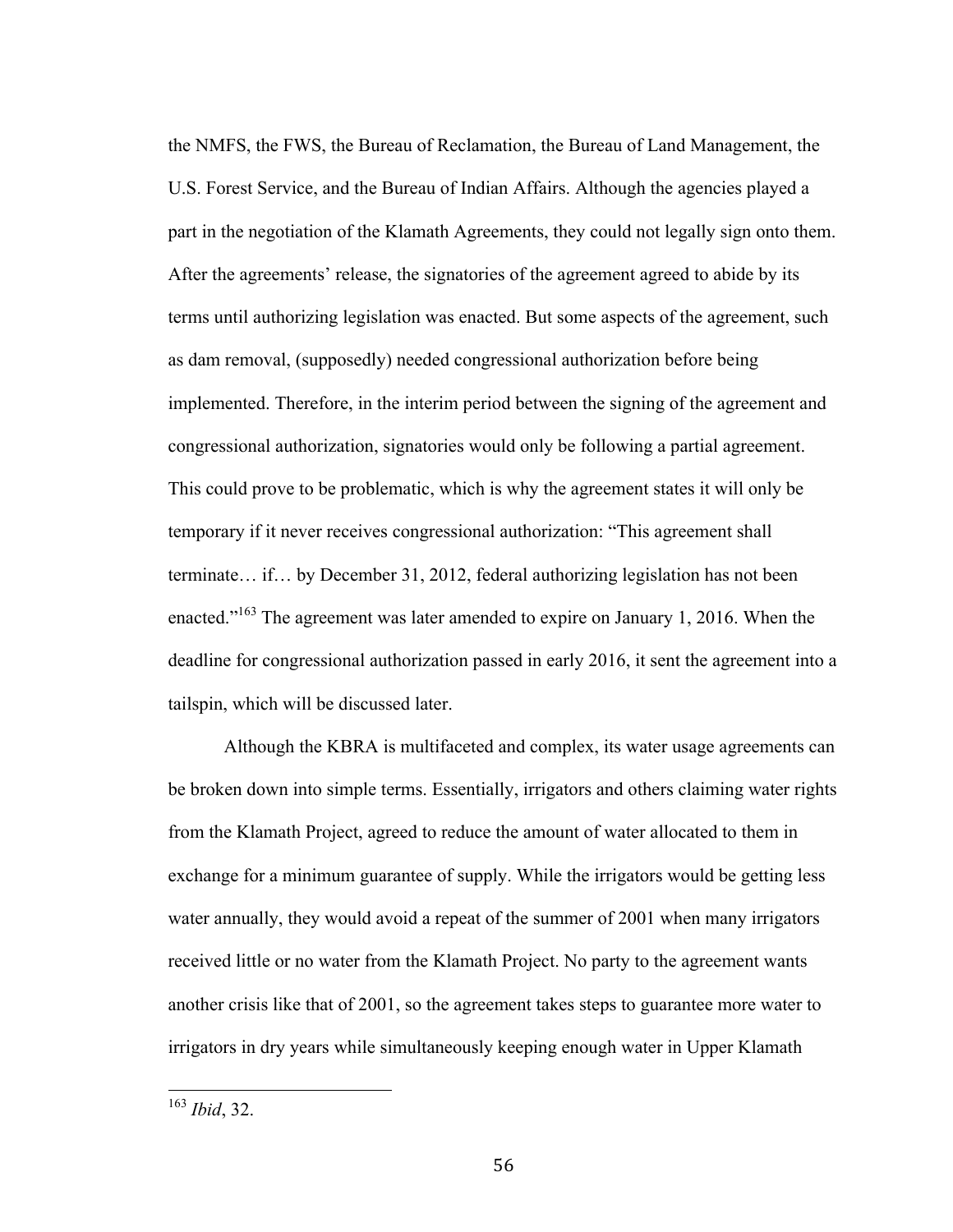Lake to protect the endangered suckers. The simple solution is to add water to Upper Klamath Lake by increasing water storage. Dam removal would be the first step in increasing water levels. The hydroelectric dams require a vast amount of water to operate, and their removal would allow the Klamath River to flow more freely, putting less demand on water from Upper Klamath Lake. The agreement also provides for additional water storage by "breaching levees in the Williamson River Delta to add approximately 28,800 acre feet of storage; reconnecting Barnes Ranch and Agency Lake Ranch to add approximately 63,700 acre feet of storage; and reconnecting Wood River Wetlands to Agency Lake to provide approximately 16,000 acre feet of storage."<sup>164</sup> The KBRA also establishes a Water Use Retirement Program (WURP) in the Upper Klamath Basin. WURP is a voluntary program through which irrigators claiming water rights on the Wood, Sycan, Sprague and Williamson Rivers can retire their water rights. Irrigators on these rivers can sell their water rights or lease them for a short term to the Bureau of Reclamation.<sup>165</sup> The four rivers all flow into Upper Klamath Lake, meaning that that with decreased demands on upstream water, the water levels of Upper Klamath Lake would naturally rise. The WURP is estimated to increase storage levels on Upper Klamath Lake by 30,000 acre feet.<sup>166</sup> The agreement assures that all the extra water received from these projects would not be used for irrigation purposes, but rather to protect fish.<sup>167</sup>

<sup>&</sup>lt;sup>164</sup> "Summary of the Klamath Basin Restoration Agreement," U.S. Fish & Wildlife Service, 2007. https://www.fws.gov/arcata/fisheries/reports/tamwg/2008/March10- 11/Attachment5.pdf

 $\frac{165}{165}$  KBRA, 109.

<sup>&</sup>lt;sup>166</sup> KBRA Summary, 3-4.

<sup>167</sup> *Ibid*, 4.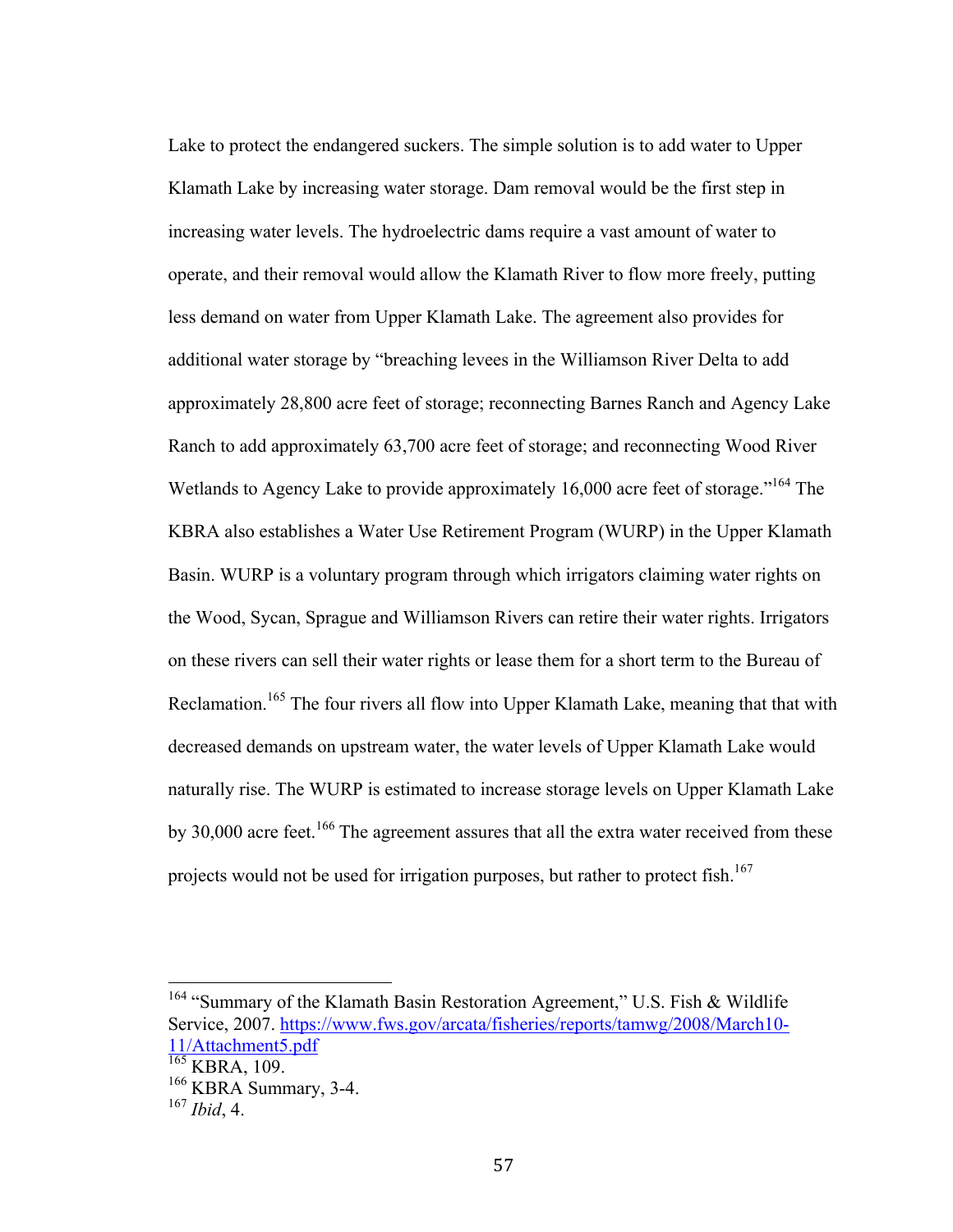With more water flowing into Upper Klamath Lake — the main source of water for the Klamath Project — the Bureau of Reclamation can more confidently enforce limits on the amount of water used for irrigation. The additional water decreases the likelihood the flow would have to be additionally curtailed during dry years. The agreement limits irrigation diversions from Upper Klamath Lake to a total of 330,000 acre feet of water from March through October. Following the removal of dams and the completion of other water storage facilities, this amount would increase to 385,000 acre feet.<sup>168</sup> This amount is about 100,000 acre feet less than the current demand for water during a dry year. During wet years, the difference is lower.<sup>169</sup> In the event of a water shortage, which, due to the increased water levels in Upper Klamath Lake, would likely only occur in an extreme drought, the agreement falls back on a Drought Plan, which aims to seek alternative ways to provide water to irrigators. The agreement states, "the parties intend that water and resource management actions be taken such that no Klamath Basin interest shall bear an unreasonable portion of burdens imposed"<sup>170</sup> during a drought. The agreement hopes to avoid a crisis similar to that of 2001, when irrigators bore the majority of the burden during the drought. While irrigators might not receive much water from the Upper Klamath Basin during a drought, they could instead receive water from designated groundwater sources and other water storage areas. The Drought Plan also relies upon "voluntary water conservation measures… [and] leasing water on a willing-seller basis."<sup>171</sup> The KBRA's Drought Plan lacks some details, such as a specific

 <sup>168</sup> KBRA, 54.

<sup>&</sup>lt;sup>169</sup> KBRA Summary, 4.

<sup>170</sup> KBRA, 123.

<sup>171</sup> KBRA Summary, 7.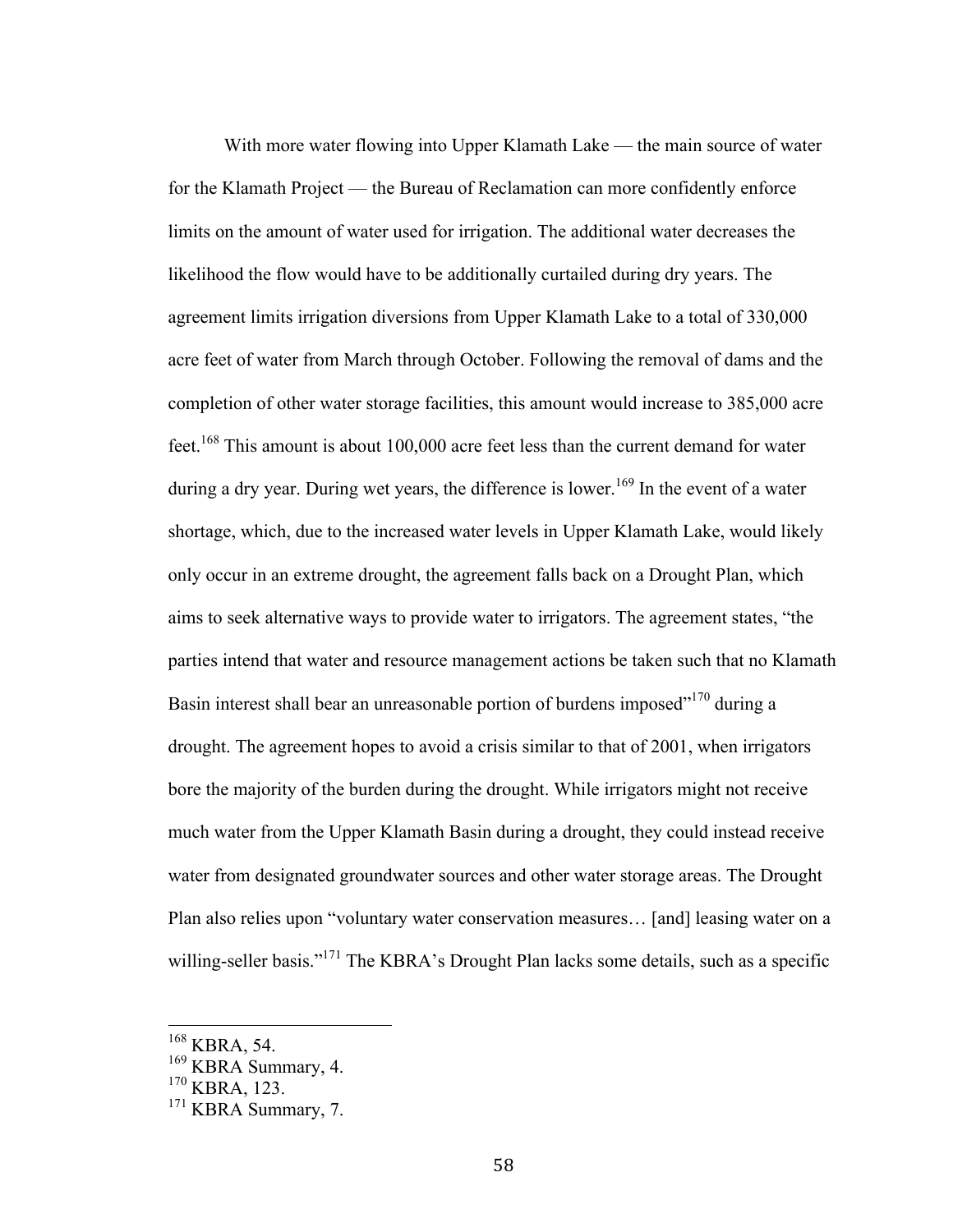guaranteed amount of water during dry years. Instead, the KBRA opts to address these questions later, following congressional authorization. The agreement mandates that stakeholders form a "Lead Entity" to provide a finalized drought plan.<sup>172</sup> The solution for water provision to irrigators during extreme drought seems slightly suspect. Relying upon voluntary water conservation to provide water to thirsty crops seems like an unrealistic expectation. Hopefully, the finalized drought plan will have more concrete solutions, but it is possible that negotiations for the drought plan could take several years, or worse, go on indefinitely.

It is strange that irrigators would agree to such a reduction in their water supply, but irrigators do not occupy the same position of power they enjoyed in the past. With the federal government increasingly flexing its muscles in its enforcement of the ESA, irrigators felt they had no choice, and would rather see their water supply be reduced than have none at all during dry years.

As mentioned earlier, the Indian tribes in the Klamath Basin could use their superior water rights, as detailed in *Winters v. United States* and *United States v. Adair*, to use as a bargaining chip to extract benefits. The tribes did exactly that. The tribes fiercely advocated for dam removal, as it would likely increase fish populations in the Klamath Basin, thus increasing fishing revenues. Additionally, dam removal would allow salmon to swim north of Iron Gate Dam, allowing the Klamath tribe to be reunited with their c'iyaal's. Needless to say, the tribes got what they wanted. Additionally, the agreement establishes a fisheries program that helps aggressively reintroduce fish to their

<sup>&</sup>lt;sup>172</sup> KBRA, 125.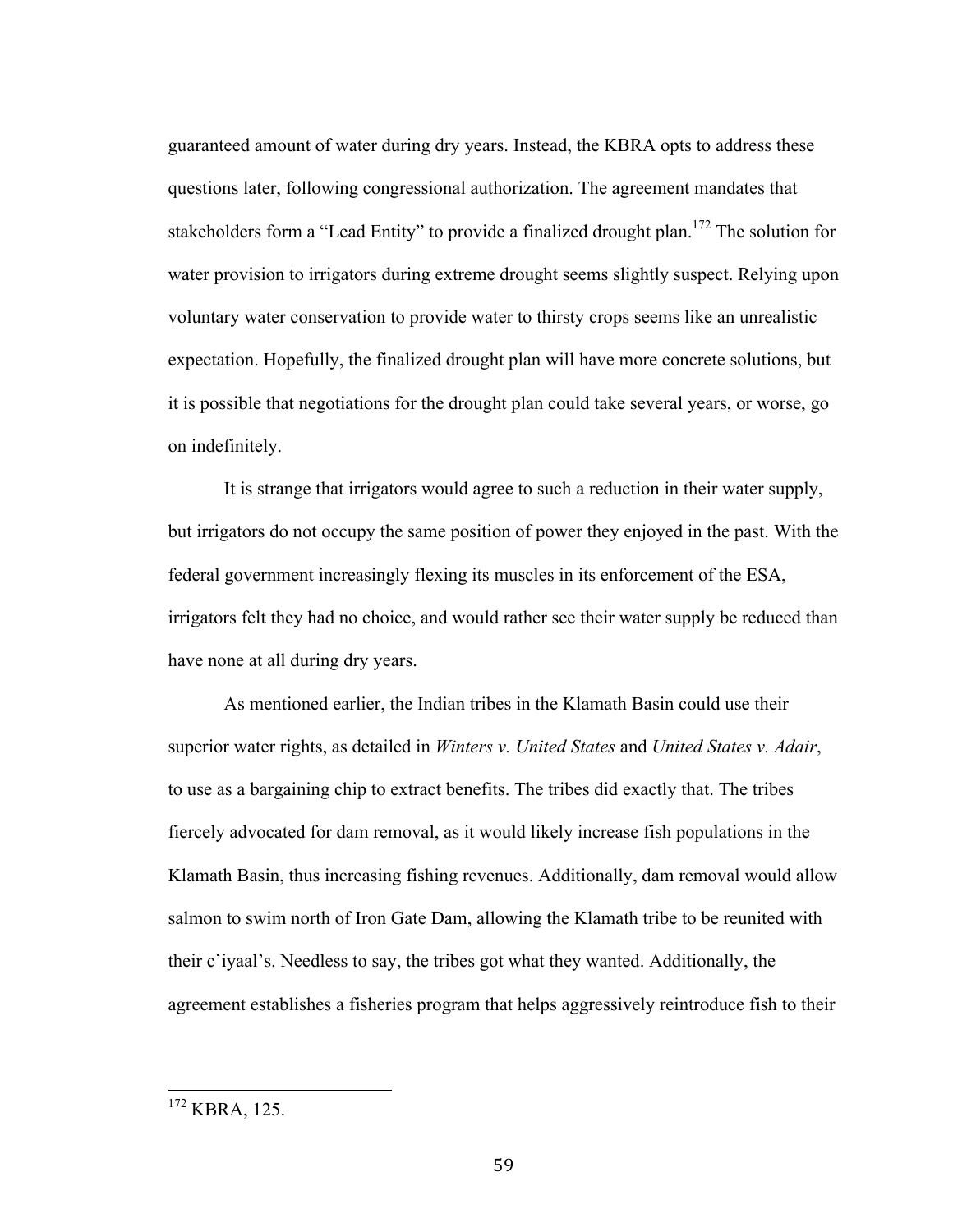old habitats.173 The Klamath Basin tribes are given a large degree of involvement in the reintroduction process. In return, the Klamath, Yurok and Karuk tribes agreed to cede some of their water rights. They also agreed to relinquish several claims and lawsuits against the United States. These included:

All claims resulting from (a) water management decisions, including the failure to act, or (b) the failure to protect, or to prevent interference with, the Tribes' water or water rights, that relate to damages, losses, or injuries to water, water rights, land, or natural resources due to loss of water or water rights (including damages, losses, or injuries to hunting, fishing, gathering rights or other activities, due to loss of water or water rights); … [and] all claims relating to the negotiation, execution, or adoption of this Agreement and the Hydroelectric Settlement.<sup>174</sup>

Essentially, the Indians agreed to drop current water use lawsuits against the United States and promised not to sue for a superior water claim — a suit they could very well win due to their *Winters* and *Adair* rights. The Klamath tribe's concession of its water rights would free up more water to be distributed to irrigators in the Upper Klamath Basin.

The agreement also gives the Klamath, Yurok and Karuk Indians access to an interim fishing site near Iron Gate Dam. <sup>175</sup> Most importantly the Klamath Indians got their most prized possession: land. Upon congressional authorization of the KBRA, the Klamath tribe would receive \$21 million in appropriations. With these funds, the

 <sup>173</sup> *Ibid*, 38.

<sup>174</sup> *Ibid*, 94.

<sup>175</sup> *Ibid*, 171.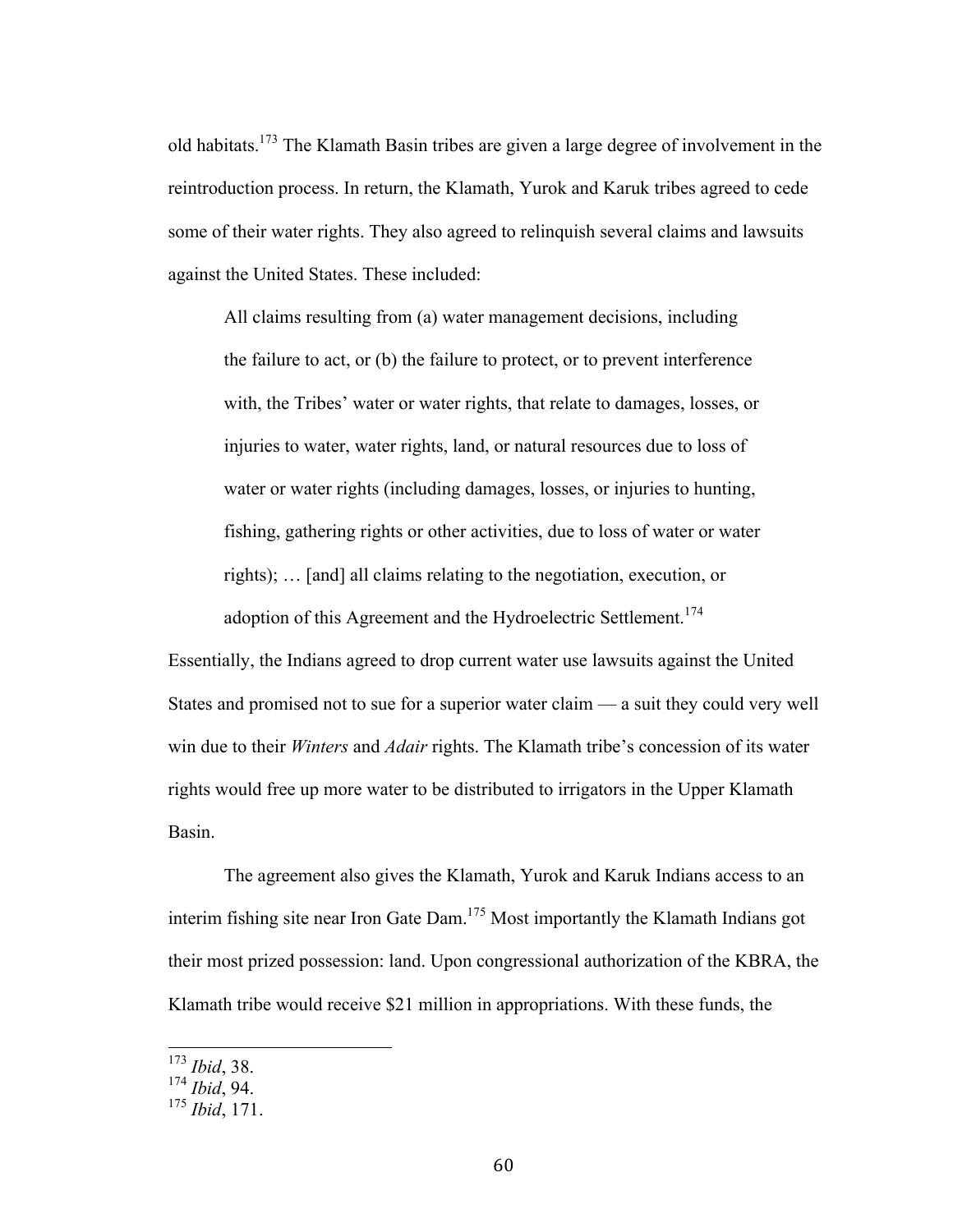Klamath tribe will purchase the Mazama Forest Project, a 90,000 acre forest near Chiloquin, Oregon that was formerly part of the Klamath Indian reservation.<sup>176</sup> Technically, this land will be shared by the Klamath, Yurok and Karuk tribes, but due to its geographical proximity to the Klamath reservation, it will most likely be primarily used by the Klamath tribe. In return, the tribes agreed "that nothing in the development of the Mazama Forest Project, including but not limited to the Klamath Tribes' purchase of property, or the United States' designation of property as having federal trust status, will alter existing law regarding the applicability of state water law."<sup>177</sup> In other words, the tribes were swearing not to assert their *Winters* and *Adair* rights resulting from their new land acquisition.

Interestingly, the Hoopa tribe did not sign on to the agreement, and in fact vigorously opposes it. The Hoopa claim, "the agreements serve to 'terminate' tribal water and fishing rights and provide irrigators a superior water right that does not currently exist."<sup>178</sup> The truth of theses allegations is doubtful. The true reason for the Hoopa's opposition to the agreement may be that litigation is their preferred method to find a solution to their problems.<sup>179</sup> The tribe "may also be concerned that the cost of implementing the Klamath Agreements, nearly \$500 million in new federal spending over 15 years, could affect funding for their restoration efforts on the Trinity [River]."<sup>180</sup>

 <sup>176</sup> *Ibid*, 170.

<sup>&</sup>lt;sup>178</sup> Josh Saxon, "Klamath River Tribes Support Klamath Basin Restoration Agreement," *Indian Country Today Media Network*, June 18, 2014, accessed April 23, 2016,http://indiancountrytodaymedianetwork.com/2014/06/18/klamath-river-tribessupport-klamath-basin-restoration-agreement. <sup>179</sup> Saxon.

<sup>180</sup> *Ibid*.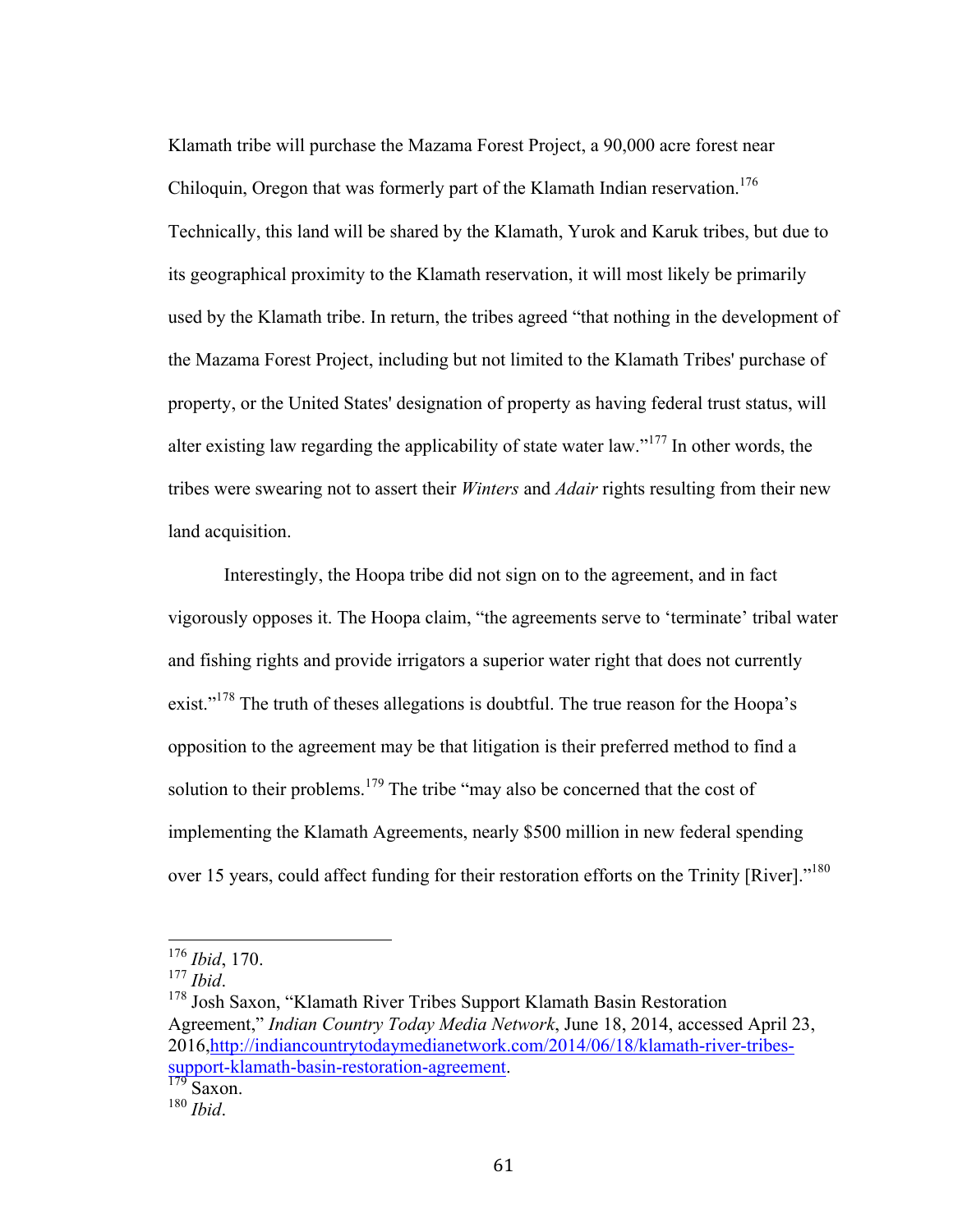The Hoopa's opposition to the agreement is a critical illustration of the fact that the KBRA is not universally supported. Although it enjoys broad support from the signatories, it has been met with deep suspicion from some members of the general public. Several candidates in local elections, particularly in the northern California counties, have included opposition to the Klamath Agreements in their candidate platforms, and many have been successful.<sup>181</sup> As will be discussed in the next chapter, opposition to the agreement also runs deep in the United States Congress.

<sup>&</sup>lt;sup>181</sup> Jeff Mapes, "Oregon Congressional Delegation at Odds Over Klamath Basin Bill," *Oregonian*, December 3, 2015, accessed April 20, 2016,http://www.oregonlive.com/mapes/index.ssf/2015/12/oregon\_congressional\_delegat

io\_1.html.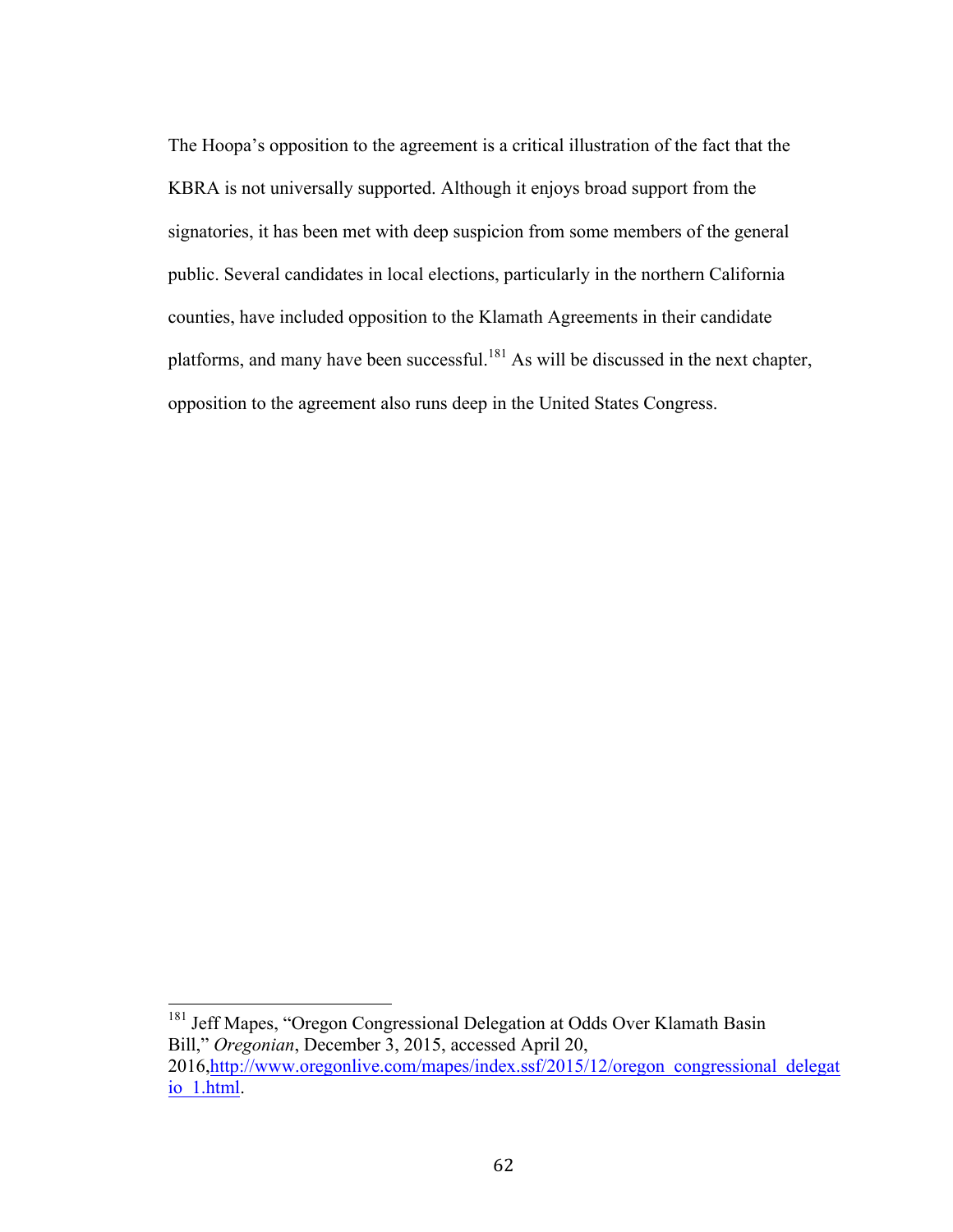# **Chapter VII**

#### **Moving Forward**

As of April 2016, no authorizing legislation for the Klamath Agreements has yet been enacted. In January 2015, Oregon Senator Ron Wyden introduced S. 133, the Klamath Basin Water Recovery and Economic Restoration Act. Fellow Oregon Senator Jeff Merkley cosponsored the bill, along with California Senators Dianne Feinstein and Barbara Boxer. All four Senators are Democrats. The bill "authorizes, ratifies, and confirms<sup>"182</sup> the Klamath Agreements. Unfortunately, the bill has not seen any progress. Senator Wyden had also introduced an authorization bill in the previous Congress, but that too had gone nowhere. In a Republican-controlled Congress, it is difficult for Democratic-sponsored legislation to gain traction without bipartisan support. Many Republicans oppose dam removal because they fear it would set a precedent for hydroelectric dams to be removed nationwide.<sup>183</sup> Additionally, implementation of the Klamath Agreements is estimated to require \$96 million of annual federal

*News*, February 2, 2016, accessed April 21, 2016, http://www.hcn.org/issues/48.2/hopefades-for-klamathriveraccords/standard\_article\_view?original\_url=http%3A%2F%2Fwww.hcn.org%2Fiss ues%2F48.2%2Fhope-fades-for-klamath-

 $182$  S.133 - Klamath Basin Water Recovery and Economic Restoration Act of 2015, 114<sup>th</sup> Congress. https://www.congress.gov/bill/114th-congress/senate-bill/133. <sup>183</sup> Paige Blankenbuehler, "Hope Fades for Klamath River Accords," *High Country* 

riveraccords%2Fstandard\_article\_view&form.button.confirm=Confi.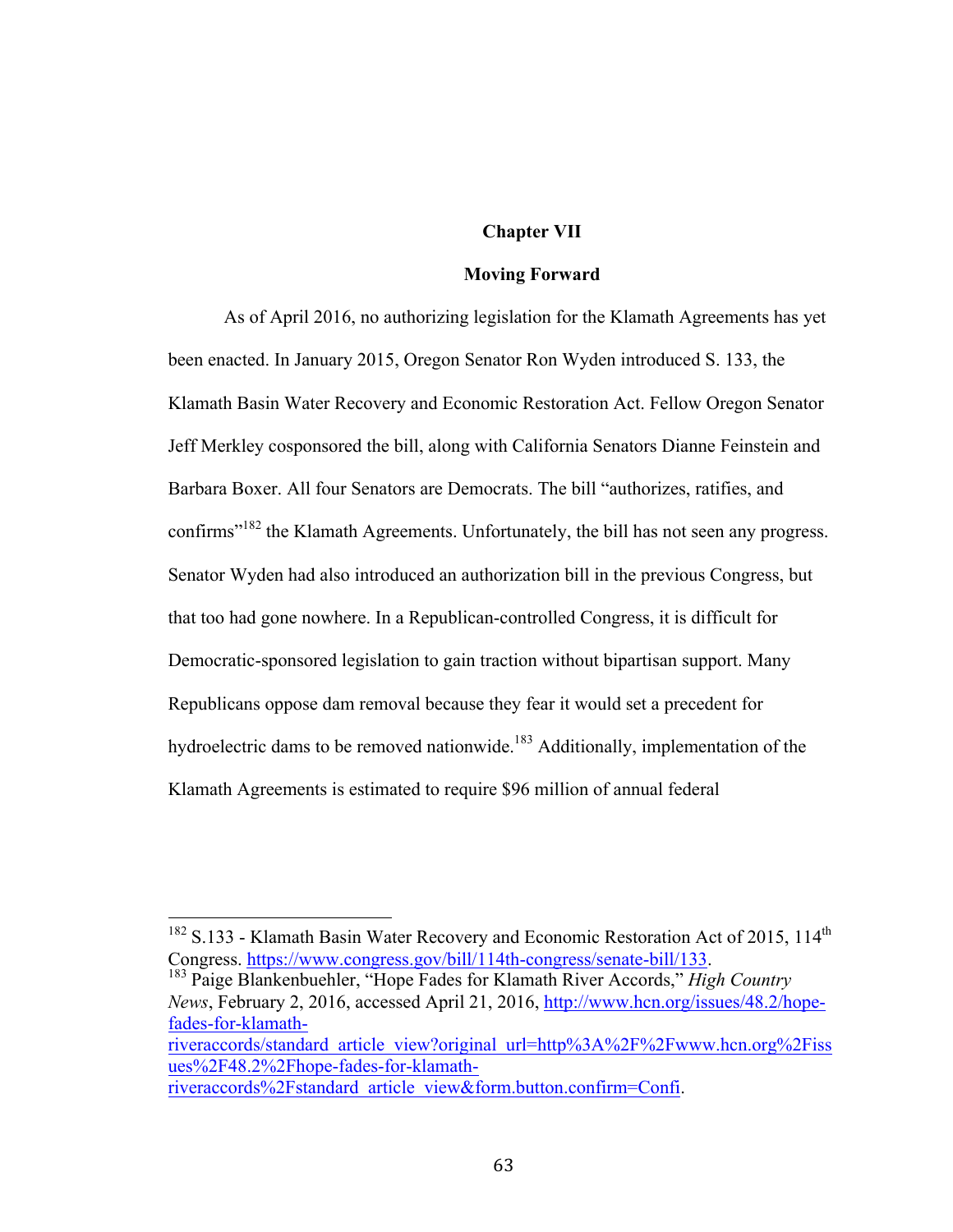appropriations.<sup>184</sup> Republicans are generally opposed to increases in government spending unless they are absolutely necessary.

As discussed previously, the KBRA would be terminated if a congressional authorization was not enacted by January 1, 2016. As 2015 drew to a close, it looked increasingly likely that an authorization would not get passed. In December 2015, Representative Greg Walden, an Oregon Republican whose district encompasses the Klamath Basin, introduced a draft bill that would authorize the Klamath Agreements, with one important difference: the bill did not include the agreements' dam removal provisions. With dam removal being a central provision of the agreements, Senators Wyden and Merkley quickly rejected Walden's bill. Walden insisted that excluding dam removal from the authorization bill would be the only way it could get through a Republican Congress. He also predicted (correctly) that perhaps dam removal would not need congressional authorization. Walden "suggested that the dams could potentially be taken out through the regulatory process, said he was trying to figure out a creative way to build support for the agreement among his fellow Republicans."<sup>185</sup> Additionally, the bill contained a provision that would cede 200,000 acres of National Forest land to Klamath County in Oregon and Siskiyou County in California. Walden and Merkley said "the idea of turning federal forests over to the counties was a nonstarter in the Senate."<sup>186</sup> Walden's proposal quickly lost steam.

As December ticked by, it seemed that the only possibility for saving the Klamath Agreements would be to introduce the authorization as an amendment in the year-end

 <sup>184</sup> KBRA Summary, 10.

<sup>&</sup>lt;sup>185</sup> Mapes.

<sup>186</sup> *Ibid*.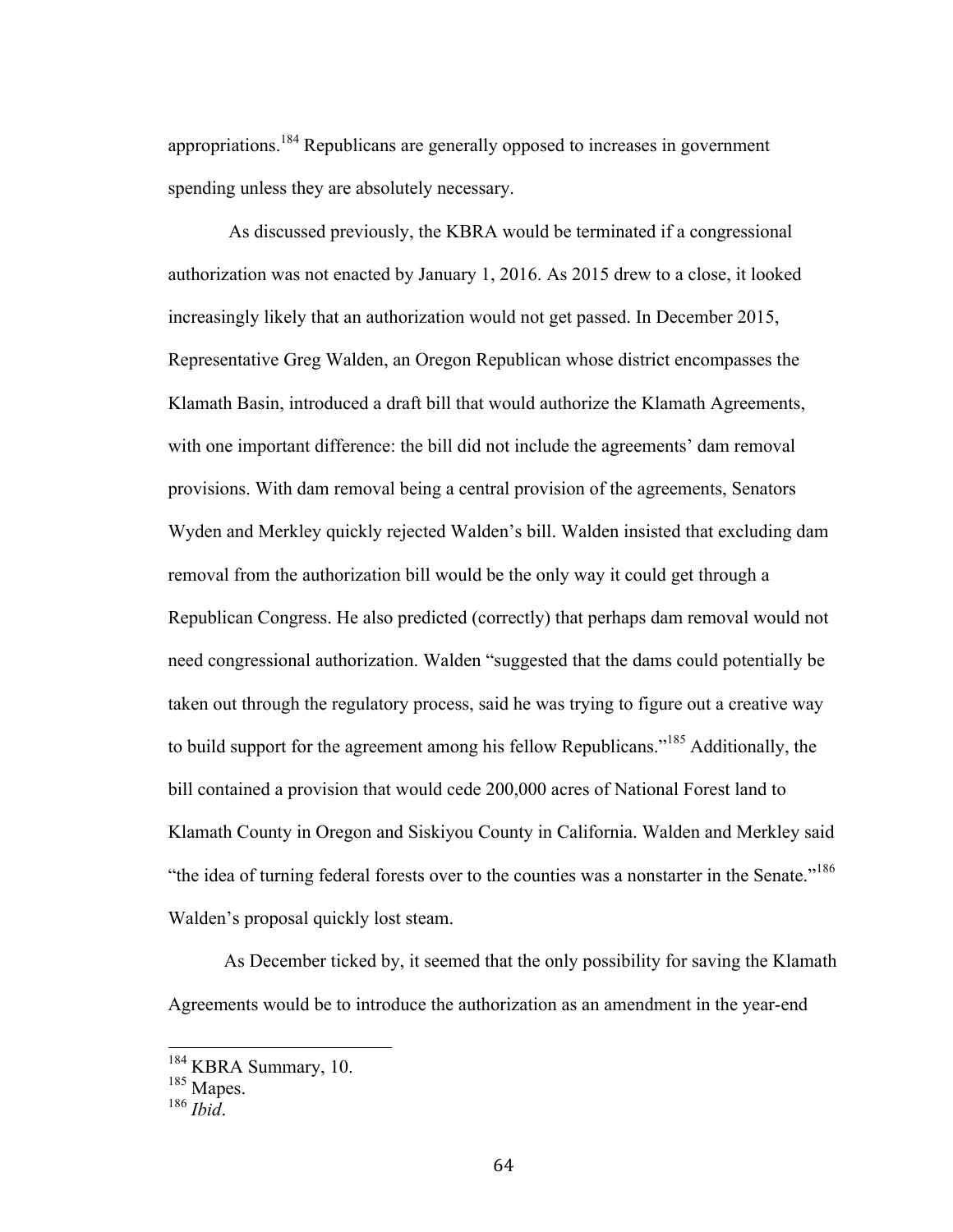omnibus appropriations bill for the 2016 fiscal year.<sup>187</sup> Unfortunately, the omnibus bill was passed without any such amendment, and Congress recessed until the New Year. When the deadline passed, the future of the Klamath Agreements seemed bleak. The Yurok tribe withdrew its support for the agreements, and some irrigation districts followed suit.<sup>188</sup> It appeared as if all the years of hard work spent negotiating the agreements had been for nothing. Once the agreement was terminated, the signatories were no longer obligated to agree to its provisions. A crisis similar to that of the summer of 2001 seemed imminent.

Fortunately, this bleakness only lasted for about a month. On February 2, 2016, the Department of the Interior announced that it would approve removal of the four Klamath River dams (Iron Gate Dam, COPCO 1, COPCO 2 and the John C. Boyle Dam) without congressional authorization. PacifiCorp agreed to transfer the four dams to a newly-created California nonprofit company, which would then petition the Federal Energy Regulatory Commission for permission to tear down the dams in  $2020$ .<sup>189</sup> Two other hydroelectric dams, the Keno and Link River dams, would continue to operate but would be transferred to the Bureau of Reclamation. The Bureau agreed to continue operating the dams "without raising [electricity] prices for farmers and ranchers who irrigate their fields."<sup>190</sup> Although this provision was included in the original KHSA, it helped further assuage fears that dam removal would facilitate higher electricity rates for irrigators.

 <sup>187</sup> *Ibid*. <sup>188</sup> *Ibid*. <sup>189</sup> Cooper.

<sup>190</sup> *Ibid*.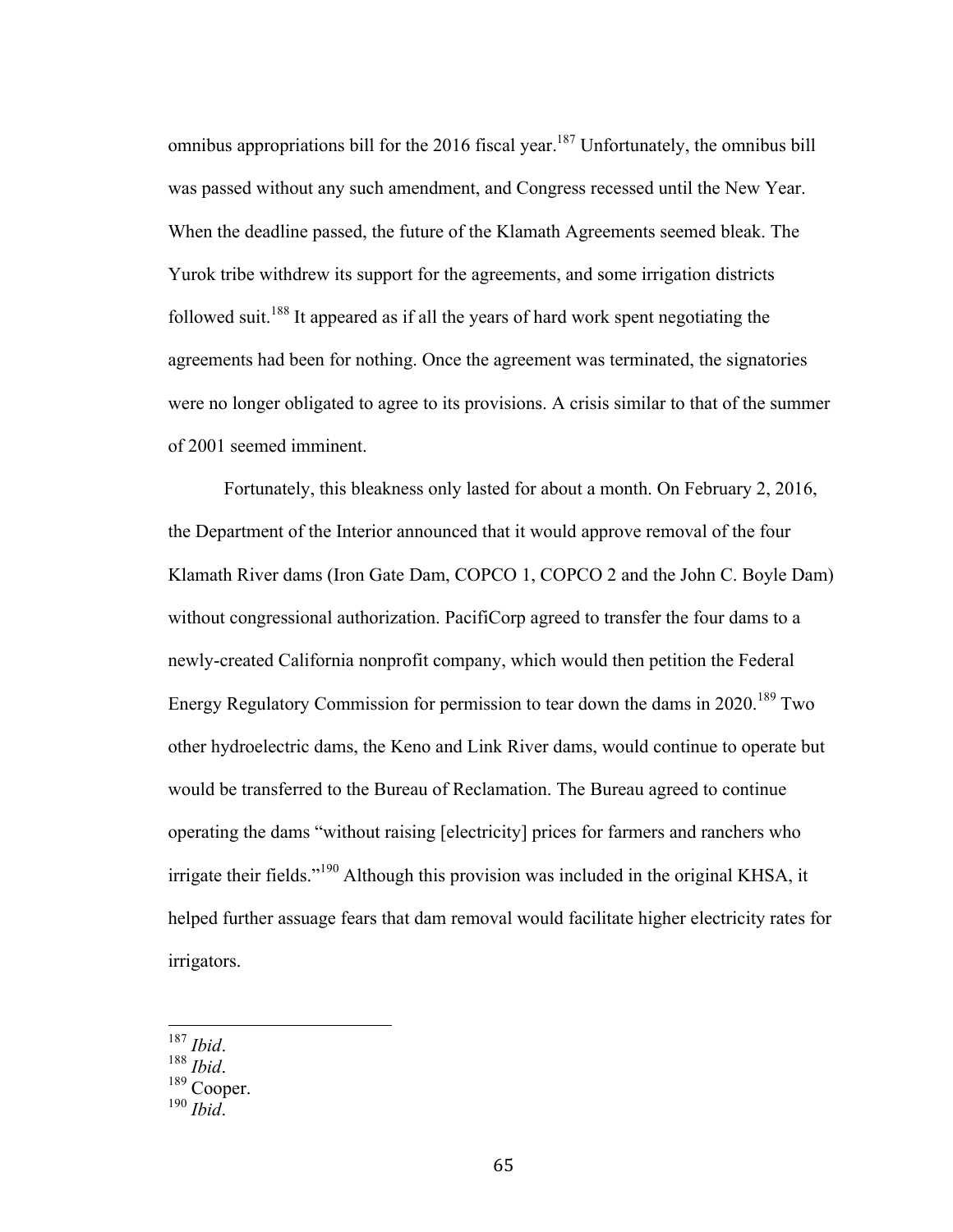

In the past, PacifiCorp signed on to the KHSA because it offered the company liability protections.<sup>192</sup> PacifiCorp's decision to cede control of the dams was ultimately an economic decision — removing the dams would actually save them money. PacifiCorp's FERC license to operate its Klamath dams will be up for renewal in 2020. When applying for relicensing, PacifiCorp would have to demonstrate that their dams live up to modern environmental standards — which would be difficult to do, considering a few of the dams are almost a century old. As a condition of relicensing, PacifiCorp would likely have to retrofit the dams and build several fish ladders. Retrofitting the dams would actually cost more money than completely removing them. Thus, when PacifiCorp was "presented with an opportunity to shed liability for damages related to

<sup>&</sup>lt;sup>191</sup> Image source: http://www.hcn.org/articles/how-conservatives-handedenvironmentalists-what-they-wanted-klamath-dam-removal-without-concessions <sup>192</sup> Cooper.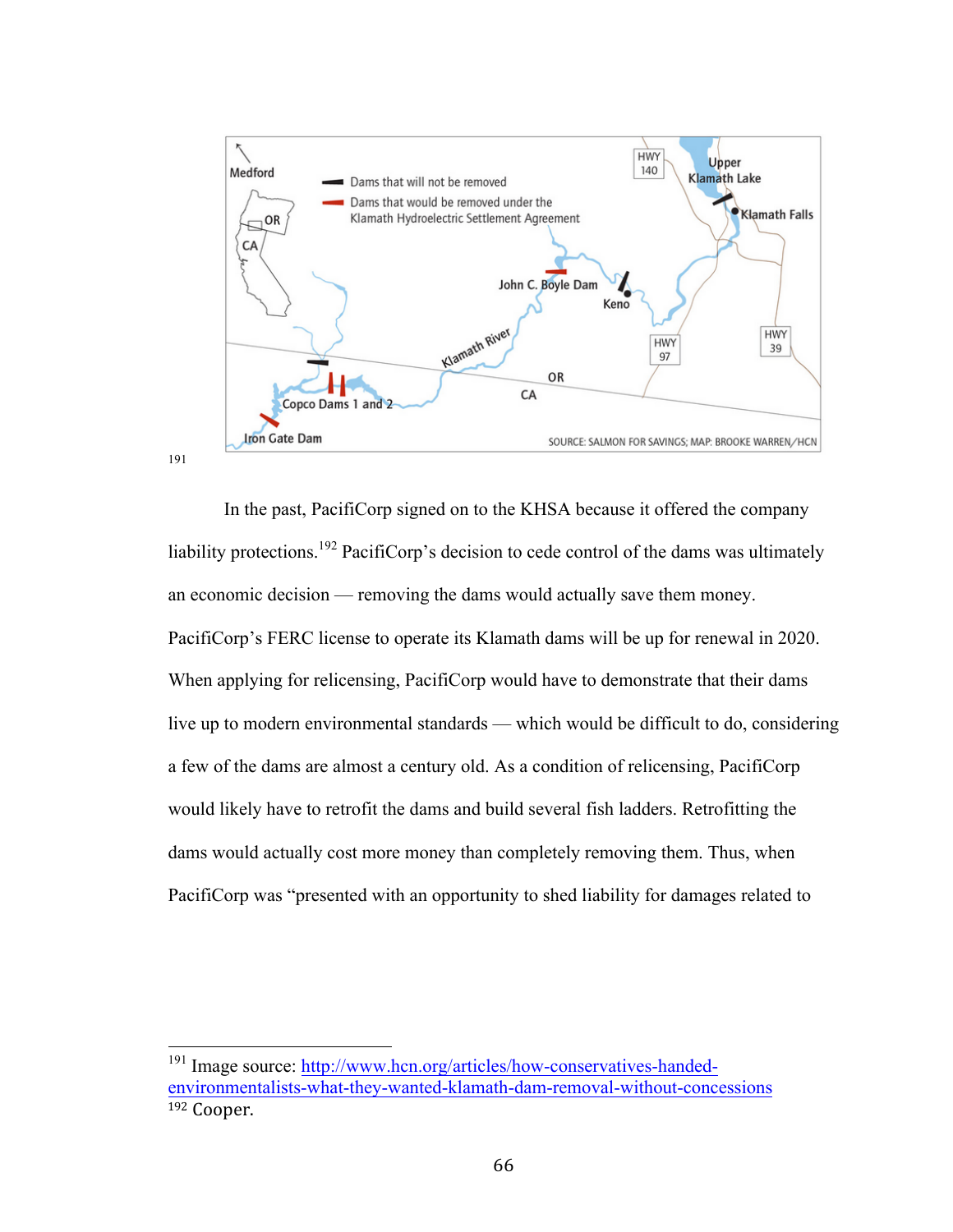removal of the dams, letting go of the Klamath River dams looks like a prudent financial decision."193

Ironically for opponents of dam removal, the removal of dams from the Klamath River may end up being the only aspect of the Klamath Agreements that ends up becoming a reality. While dam removal has been given the green light by the Interior Department, the future of the remainder of the KBRA remains uncertain. Fortunately, its future today is brighter than it was a few months ago. Granted, the old KBRA has been terminated, but it could easily be revived and modified. With the Interior Department's approval of the removal of the four dams on the Klamath River, the KBRA's dam removal provisions can be struck from the agreement. This would face a much easier path through Congress, given that the main reason for Republican opposition to Senator Wyden's bill is now gone. However, it is never prudent to put too much faith in the United States Congress. It is also uncertain if all of the original signatories of the KBRA will support a new agreement, considering that dam removal, a major priority of many of the signatories, is now underway. For now, the signatories of the Klamath Agreements must move forward with a new agreement. Although its future remains uncertain, there is now more optimism than ever that the Klamath Basin Restoration Agreement will ultimately become law.

<sup>&</sup>lt;sup>193</sup> "A Free-Flowing Klamath," *Register Guard*, April 6, 2016, accessed April 6, 2016,http://registerguard.com/rg/opinion/34235287-78/a-free-flowing-klamath.html.csp.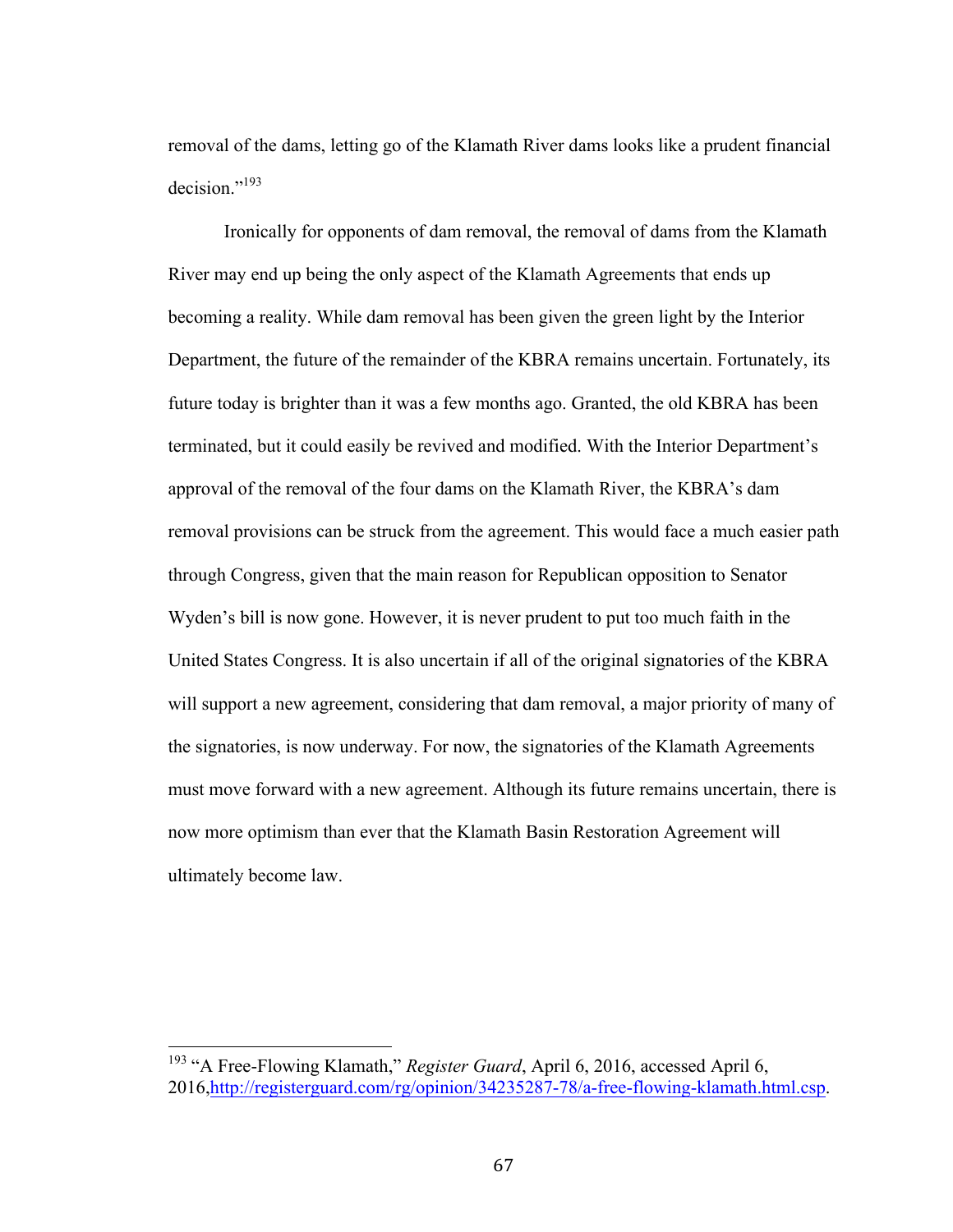#### **Conclusion**

Because the Klamath Basin Restoration Agreement has not been authorized or implemented, it is too early to tell if any party is a "winner" or a "loser" of the agreement. The KBRA is, of course, a compromise, meaning that every party had to make a certain amount of concessions. However, if any party thought they were a "loser" of the agreement, or thought they were being treated unfairly, they would not have signed on to the agreement in the first place. One thing is for sure: if the agreement is never passed and the Klamath Basin continues to see incidents like those in the summer of 2001, everyone is a loser. Water crises are never good for anybody. As the situation currently stands, however, opponents of dam removal are the big losers. The dams are ready to be torn down, but none of the other aspects of the Klamath Agreements have been put in place.

Fortunately, the Klamath Agreements now have an easier path forward through Congress. If a new agreement similar to the first KBRA is reached, but this time without any dam removal provisions, the authorizing legislation would draw much less opposition from Republicans. The Department of the Interior's decision to decommission the Klamath River dams may have been the breakthrough moment to finally bring stability and clarity to the Klamath Basin.

The impact of the Klamath Agreements, once implemented, is not easy to foresee. They might end up being a rousing success, or they could very well prove to be a disaster. Fortunately, enough parties to the agreement have expressed their support so that

68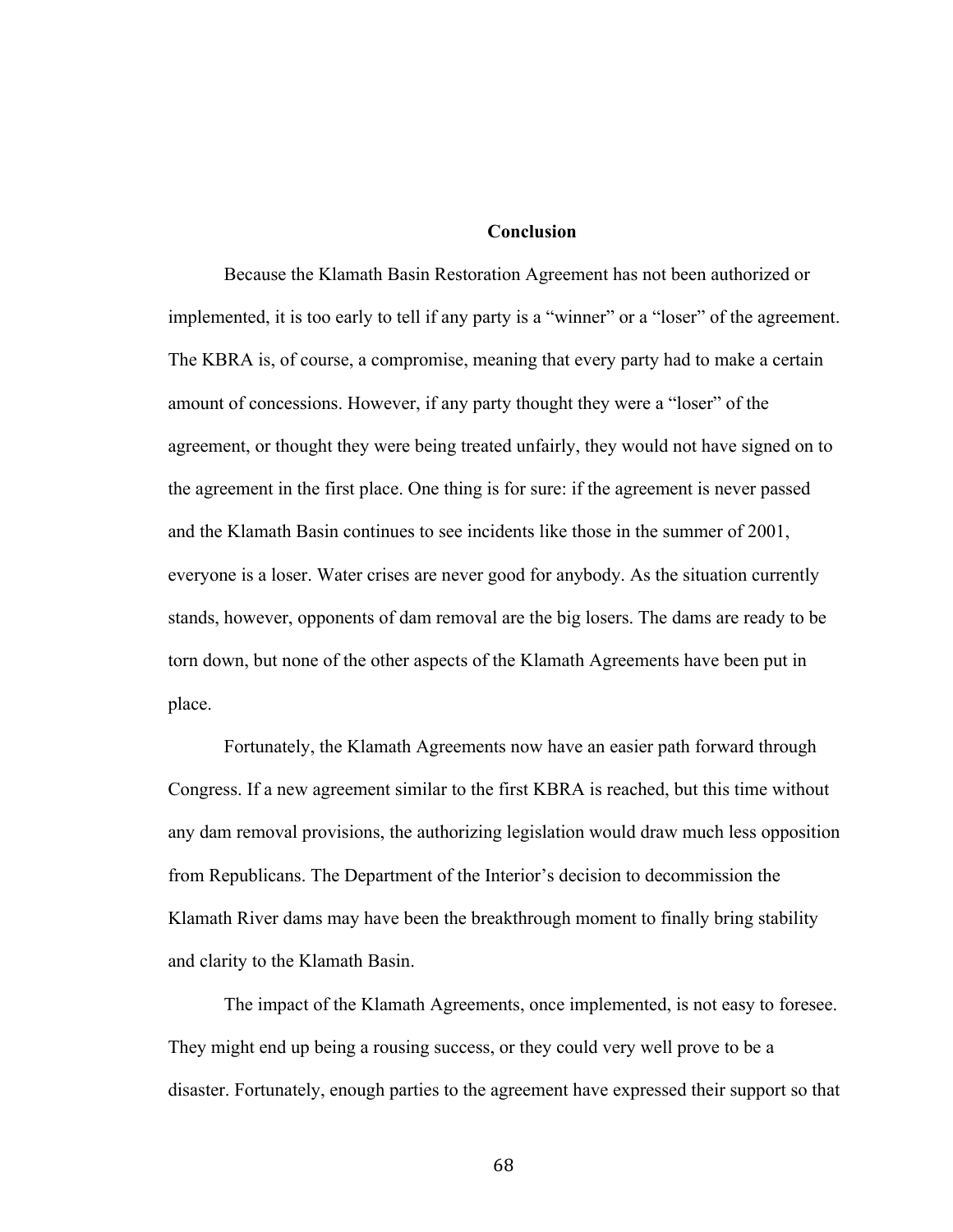one can say with confidence that the Klamath Agreements will make a positive impact on the Klamath Basin. If the KBRA fails to advance, the Indian tribes, irrigators, fishermen and all other parties will once again have to sift their way through a maze of litigation to determine their water rights. If it becomes law, which it should, the Klamath Basin Restoration Agreement will provide a clear and sustainable vision for the future of the Klamath Basin.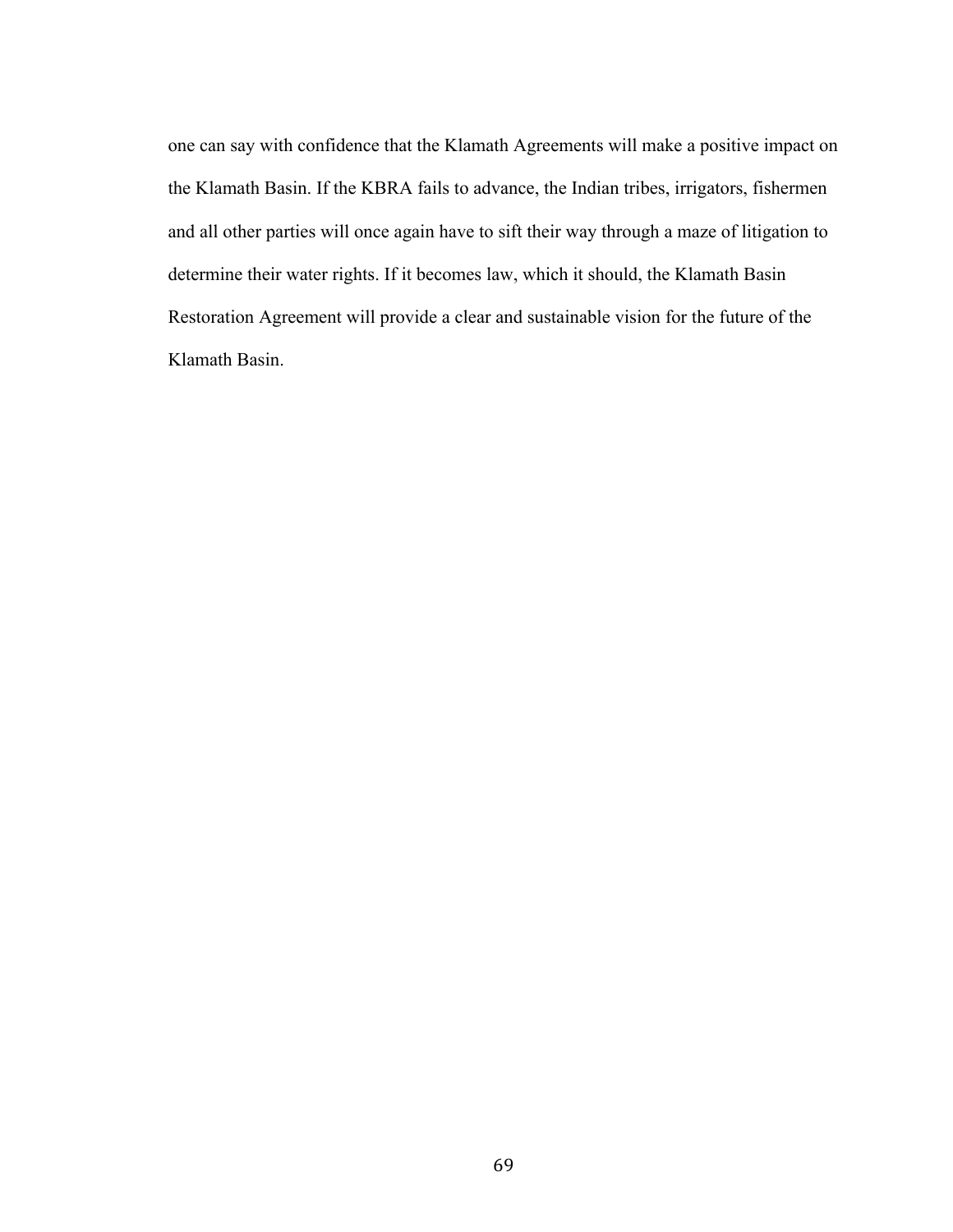## Works Cited

"A Free-Flowing Klamath," *Register Guard*, April 6, 2016, accessed April 6, 2016,http://registerguard.com/rg/opinion/34235287-78/a-free-flowingklamath.html.csp

Blankenbueller, Paige. Paige Blankenbuehler, "Hope Fades for Klamath River Accords," *High Country News*, February 2, 2016, accessed April 21,

2016. http://www.hcn.org/issues/48.2/hope-fades-for-klamath-

riveraccords/standard\_article\_view?original\_url=http%3A%2F%2Fwww.hcn.org

%2Fissues%2F48.2%2Fhope-fades-for-klamath-

riveraccords%2Fstandard\_article\_view&form.button.confirm=Confi.

- *California Oregon Power Company v. Beaver Portland Cement Company*, 295 U.S. 142 (1935).
- Canby, William. *American Indian Law in a Nut Shell*. 4th ed. St. Paul, MN: Thomson West, 2004.
- Cooper, Jonathan. "Pact Will Cement Removal of 4 Dams," *Register-Guard*, April 7, 2016, accessed April 21, 2016, http://registerguard.com/rg/news/local/34239773- 75/pact-will-cement-removalof-4-dams.html.csp.
- Desert Land Act, 43 U.S.C. § 321.
- Doremus, Holly, and Dan Tarlock. *Water War in the Klamath Basin Macho Law, Combat Biology, and Dirty Politics*. Washington, DC: Island Press, 2008.
- "ESA Basics," U.S. Fish & Wildlife Service, 2013. http://www.fws.gov/endangered/esalibrary/pdf/ESA\_basics.pdf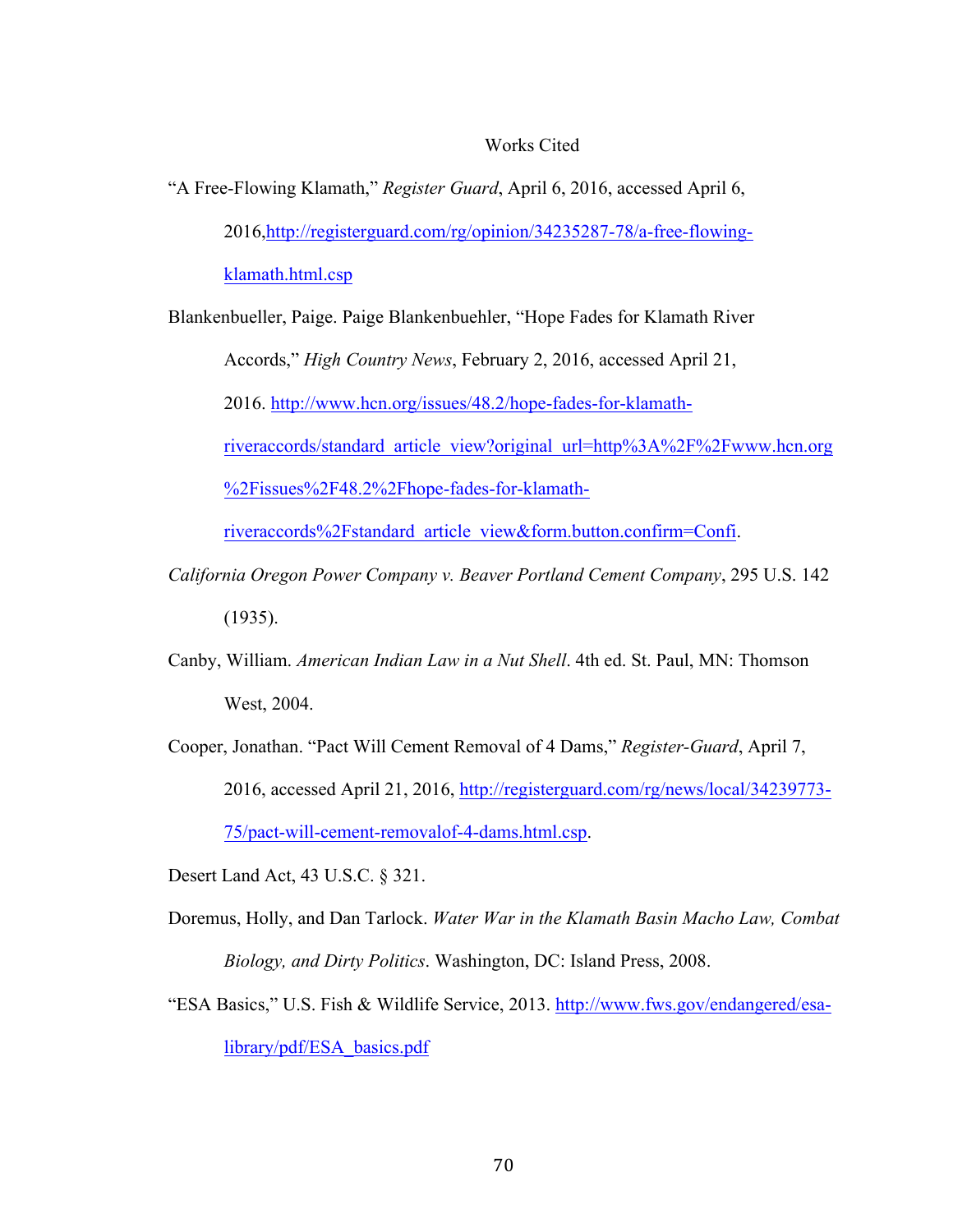Gorman, Robert F. *Great Events from History*, 1st ed., s.v. "Reclamation Act Promotes Western Agriculture."

Hall, Christopher. "Jefferson County: The State That Almost Seceded." *Via*, September/October 2003. Accessed April 20, 2016. http://www.viamagazine.com/destinations/jefferson-county-state-almost-

seceded.

Hathaway, Ron, and Teresa Welch. "Setting the Stage." *Oregon State University Special Report 1037* (April 2004): 1. Accessed April 22,

2016.http://ir.library.oregonstate.edu/xmlui/bitstream/handle/1957/7132/SR%20n

o.%201037.pdf.

- Hoopa-Yurok Settlement Act, P.L. 100-580 (1988).
- *Hough v. Porter*, 51 OR 318, 387 (Or. 1909).
- Hutchins, Wells A. *Water Rights Laws in the Nineteen Western States*. N.p.: The

Lawbook Exchange, 2004.

Jarrell, Lacey. "Future of the Klamath," *Herald and News*, April 7, 2016, accessed April

23, 2016,http://www.heraldandnews.com/news/local\_news/future-of-the-

klamath/article\_ae6c2c5f-4cb4-5686-8cee-af50422a1ccf.html.

*Johnson v. McIntosh*, 21 U.S. (8 Wheat.) 543 (1823).

Klamath Basin Restoration Agreement. February 18, 2010.

http://klamathrestoration.gov/sites/klamathrestoration.gov/files/Klamath-

Agreements/Klamath-Basin-Restoration-Agreement-2-18-10signed.pdf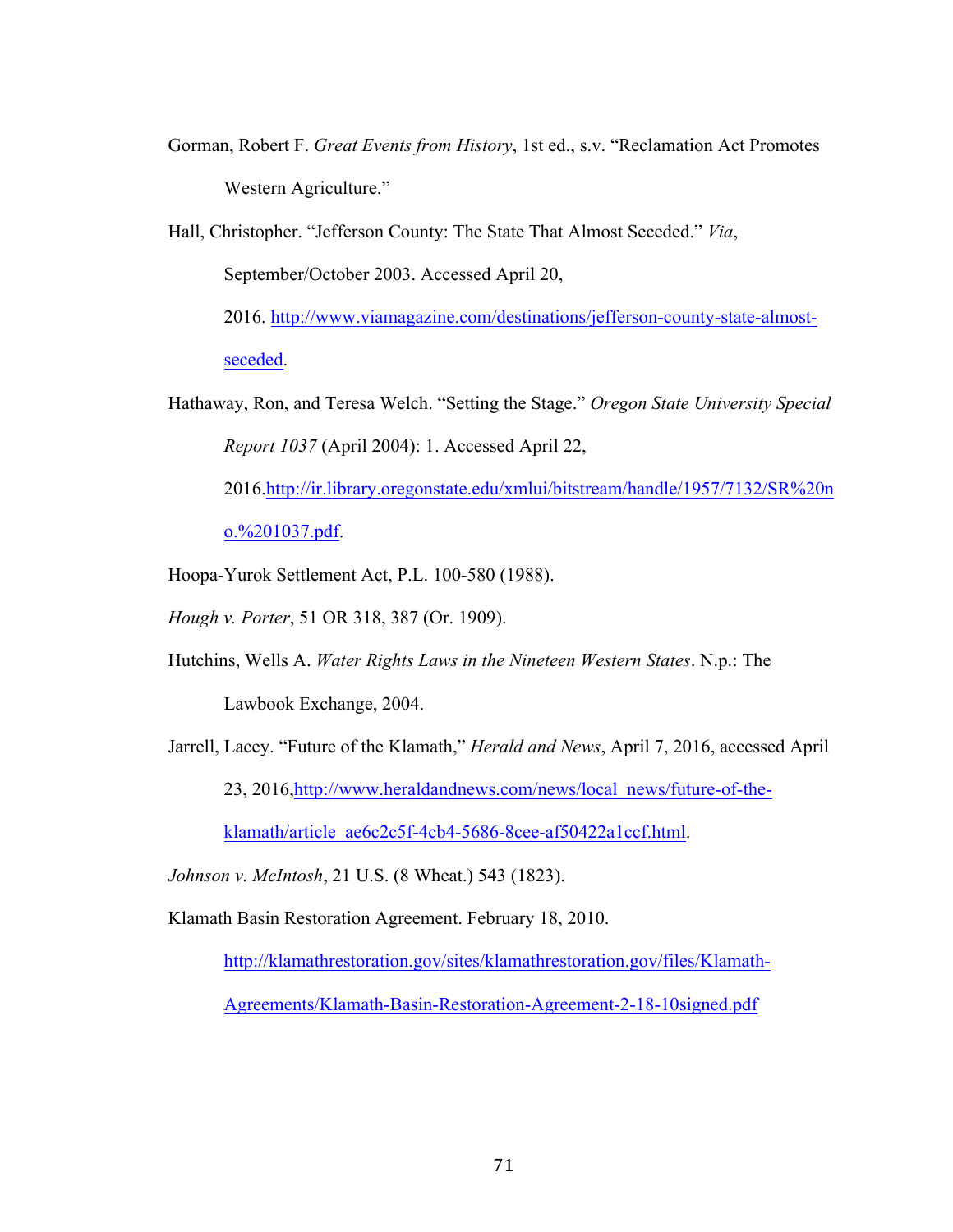"Klamath Falls Bucket Brigade Protests Water Shutoff," *Heartlander*, July 1, 2001. http://news.heartland.org/newspaper-article/2001/07/01/klamath-falls-bucketbrigade-protests-water-shutoff

Mapes, Jeff. "Oregon Congressional Delegation at Odds Over Klamath Basin Bill," *Oregonian*, December 3, 2015, accessed April 20, 2016,http://www.oregonlive.com/mapes/index.ssf/2015/12/oregon\_congressional delegatio 1.html.

- Murray, Keith A. *The Modocs and their War*. 2nd ed. Norman, OK: University of Oklahoma Press , 1959. Print.
- Newlands Reclamation Act, P.L. 57-161.

ORS 539.110.

S.133 - Klamath Basin Water Recovery and Economic Restoration Act of 2015, 114<sup>th</sup> Congress. https://www.congress.gov/bill/114th-congress/senate-bill/133.

Saxon, Josh. "Klamath River Tribes Support Klamath Basin Restoration Agreement," *Indian Country Today Media Network*, June 18, 2014, accessed April 23, 2016,http://indiancountrytodaymedianetwork.com/2014/06/18/klamathriver-tribes-support-klamath-basin-restoration-agreement.

Stene, Eric A. "Klamath Project." Bureau of Reclamation, 1994.

Summary of the Klamath Basin Restoration Agreement," U.S. Fish & Wildlife Service,

2007. https://www.fws.gov/arcata/fisheries/reports/tamwg/2008/March10-

11/Attachment5.pdf

*United States v. Adair*, No. 75-914 (D. Or. September 27, 1979).

*Worcester v. Georgia*, 31 U.S. (6 Pet.) 515, 559 (1832).